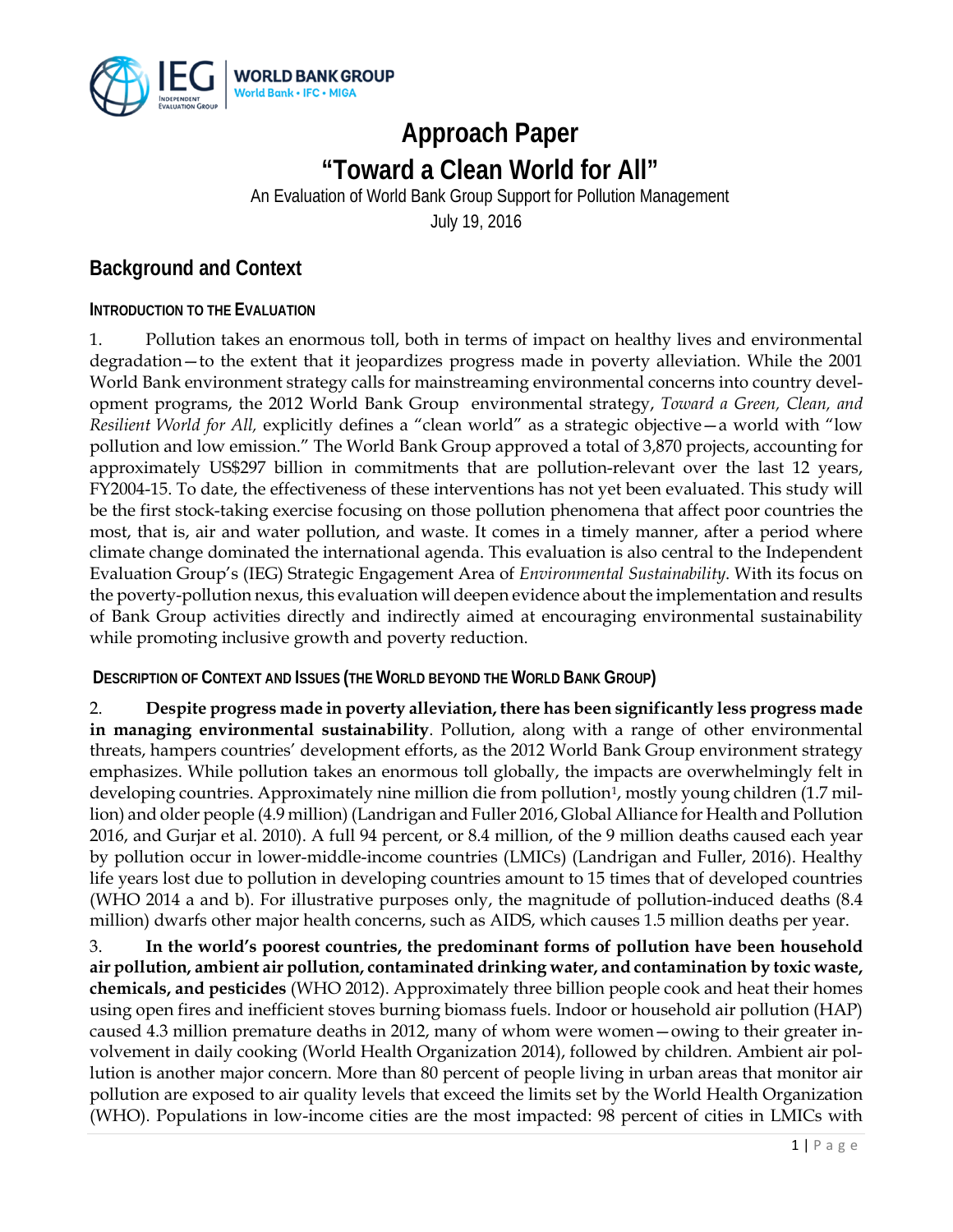more than 100,000 inhabitants do not meet WHO air quality guidelines. However, in high-income countries, that percentage decreases to 56 percent (WHO 2016). Also, contamination by chemical and toxic waste is no longer a phenomenon of richer countries, but is increasing rapidly in LMICs. Globalization of, for example, the chemical manufacturing industry, the recycling industry, and other polluting industries are the drivers of this trend, for example the shipment into poor countries of 45 million tons per year of e-waste (Perkins et al. 2014). This trend is further aggravated by relocating polluting industries to poor countries where production costs are low and environmental regulations and public health infrastructure are often absent. (Laborde et al. 2015).

4. **The poor are hit particularly hard by pollution by way of several factors, including exposure to pollution and lack of access to pollution mitigation measures.** The pollution sources most relevant to the poor are indoor and outdoor air pollution, unsafe water, and industrial and municipal waste. A major reason that pollution disproportionately effects the poor is their location: Poor people live in areas with the worst environmental conditions—for example, in squatters dwellings with no access to clean water; no waste water treatment or waste disposal; and close to solid waste dumps or open waste burning sites, which contribute to the ambient air pollution (Cairncross and Kolsky 2003). On top of that, incentives structures in institutions are often not set up to place those issues that matter for the poor on the national agenda (Joint Agency Paper, 2008). Disproportionally strongly affected groups include—as already indicated —women and children, the elderly, and male workers with high exposure, for example agricultural workers being exposed to pesticides.

5. **Data on the impact of pollution abatement interventions focus on health effects.** A preliminary analysis of systematic reviews (SRs) revealed that SRs related to pollution are rare: 8 SRs were identified as relevant, primarily by the International Initiative for Impact Evaluation (3ie). All these studies inquire about the health effects of various pollution sources and indicate that household and ambient air pollution, household waste, and unsafe drinking water are prime concerns for health outcomes. SRs seem not to venture into other areas, such as industry pollution abatement through regulation or incentives, or the tradeoff of pollution vs. pro-poor growth. (See Attachment H)

6. **Beyond being a burden on the health system, pollution imposes substantial economic costs.**  Diseases caused by pollution increase health costs and inflict an unnecessary load on health care delivery. This diverts scarce resources from essential prevention programs. It also undermines the development of poor countries by reducing the health, intelligence, and economic productivity of entire generations (Landrigan and Fuller 2014). For many countries, the economic costs of pollution range from 4 to 5 percent of their gross domestic product (GDP)—often higher than official development assistance (ODA) received which hovers around +/- 1 percent. Pollution threatens economic growth since growth is inextricably linked with a country's human capital that is often impaired by poor environmental conditions (Joint Agency Paper 2008). Pollution also threatens natural resources, like water with about 30 of the 47 of the world's largest rivers imperiled by pollution. Chemical waste from industry and agriculture affect humans and animals alike. Not surprisingly, pollution is a major concern for the World Bank Group's goal of reducing poverty and shared prosperity, as confirmed by the latest 2012 environmental strategy.

7. **Understanding and managing the tradeoff between pollution and economic growth has been a challenge for the last several decades.** Economic growth is often seen as a way forward, keeping unemployment low, helping reduce poverty, and promoting the kind of technological progress and increased efficiency needed to achieve environmental sustainability. Yet, growth is charged with causing environmental problems, such as pollution and resource degradation—and ultimately with exploiting the earth's finite resources (World Bank Group 1992; Kagerson 1998; Brock and Taylor 2005). Managing these tradeoffs requires a careful assessment of the benefits and costs of alternative policies as they affect the current population and future generations. For example, to set air quality standards, one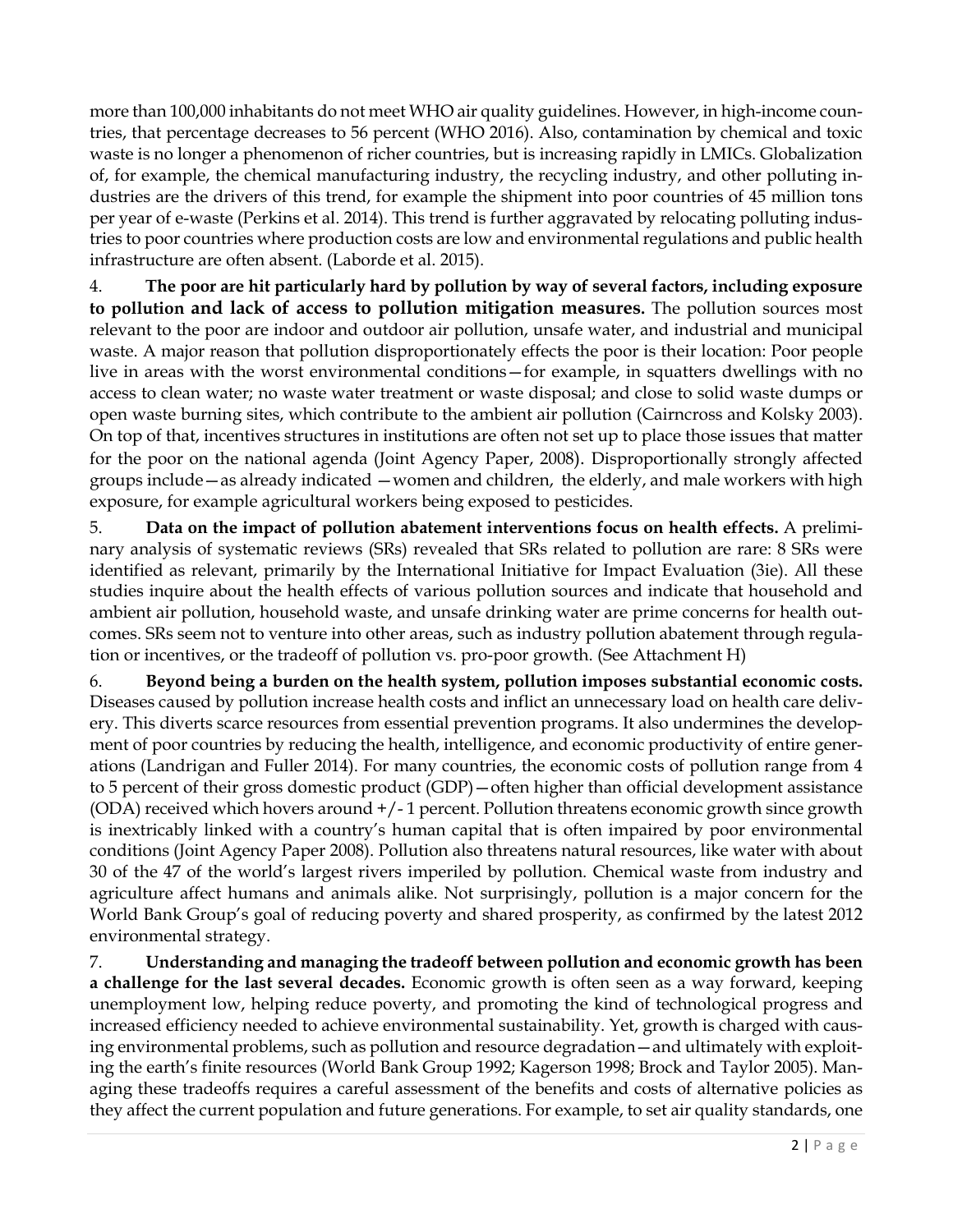must quantify the improvement in well-being and compare the additional abatement costs that the measure would entail (Oates 2006). But strict standards and regulations may also *lead* to innovation and enhance a firm's position vis-à-vis competitors in other countries without such strict requirements (Porter and van der Linde 1995). These challenges are further exacerbated by the widespread use of GDP as a measure for income and growth. GDP not only hides the many costs of pollution and resource degradation, it accounts positively for countries' expenditures on pollution remediation measures (WDR 1992; Costanza et al 2009). This indicates the need for a more comprehensive *natural capital accounting*, similar to the Wealth Accounting and Valuation of Ecosystem Services (WAVES) initiative hosted by the World Bank.

8. **While pollution has been on the global development agenda for quite some time, lack of resources and a too fragmented approach in policy making and enforcement may have hampered progress to date.** The Millennium Development Goals (MDGs) already addressed pollution; MDG-7 on environmental sustainability, however, was found by the United Nations' own Environment Program (UNEP) as not dealing sufficiently with the growing problems of air and water pollution and the accumulation of chemical wastes throughout much of the developing world (UNEP 2013). In 2015, the global community's goalposts were revised and 17 new Sustainable Development Goals (SDGs) were adopted. Ten of these reference pollution.<sup>[2](#page-19-1)</sup> Yet environmental pollution has received less than 0.5 percent of global development spending, according to recent research (Landrigan and Fuller 2016). The same research found that this is further aggravated by a disaggregated approach taken for pollution-related research, policy making, standard setting, and enforcement.<sup>[3](#page-19-2)</sup>

#### **WORLD BANK GROUP POLICIES AND INTERVENTIONS**

9. **World Bank Group strategic documents have incorporated pollution concerns, but the emphasis of these strategies has shifted from mainstreaming to a more explicit approach over time.** The 2001 Environment Strategy—which remained the central strategy relevant for pollution until 2012 focused exclusively on the World Bank. While the strategy featured pollution concerns prominently, its emphasis on the need to *mainstream* the environment into country development programs, sector strategies, and investments was clear (World Bank 2001). More recently, in 2012, the World Bank Group presented a Bank Group-wide unified environment strategy for the period 2012-2022, *Toward a Green, Clean, and Resilient World for All*. This strategy establishes strong links between environmental concerns—degradation, pollution, and over-exploitation of natural resources—and economic progress. The "clean agenda"—one of three strategic objectives of the 2012 strategy—calls for low pollution, low emissions, and clean air and water resources.<sup>[4](#page-19-3)</sup> The strategy also emphasizes the link between pollution and the poor, women, and children (World Bank 2012). These Bank Group strategies have been supported by a system of environmental, health, and safety (EHS) standards, safeguards policies, and performance standards (Attachment F).

10. **To implement its environmental strategy, the Bank Group deploys a wide range of instruments.** The Bank Group's engagement in pollution is multi-sectorial and cross-cutting: Pollution-relevant projects can be executed by the Environment Global Practice (GP), dedicated IFC Advisory Services or through a wide range of sector work (lending and investments), notably in the areas of waste water and solid waste management. As indicated above, IEG's preliminary portfolio review identified 3,870 projects (40 percent of total) during FY04-15 (excluding advisory services and analytics [ASA] which, as explained later, will be assessed by using an approach tailored to ASA) that relate to pollution (see Box 1 for a brief snapshot). For details on how the portfolio was identified including on sector, theme and industry codes used, see Attachment B.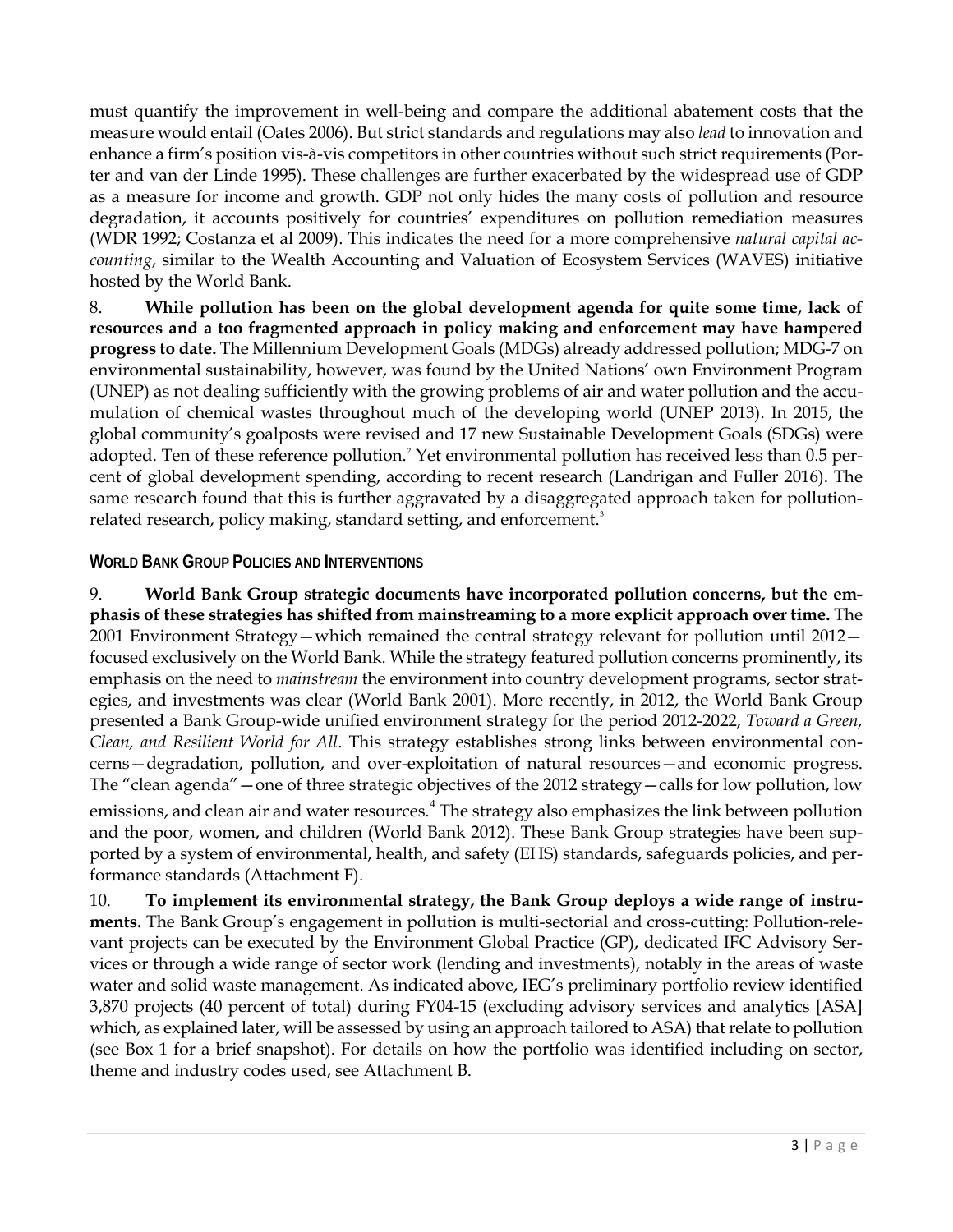- 11. This preliminary analysis suggests that these 3,870 projects be clustered into:
	- (i.) "**targeted**" projects referencing pollution concerns in their development objectives and
	- (ii.) projects aimed at reducing the pollution "**footprint**" indirectly by means of the application of safeguards (World Bank) and performance standards (IFC/MIGA).

12. **Of the total 3,870 projects, 474 were identified as "targeted" projects.** These projects address pollution directly and in doing so apply a range of different approaches. They provide *governmentfacing policy advice* aimed to create awareness, develop strategies, create regulatory frameworks, build capacity or help establish monitoring systems and corresponding standards, data collection and sampling methods; at times they also seek to adjust macro frameworks, for example by abolishing disincentives for pollution abatement, like fuel subsidies. Typically, this policy advice is the domain of the World Bank, including both lending and non-lending; still a small number of IFC advisory services were found in this area as well. Similarly, IFC also implemented a range of interventions with the explicit objective to mitigate pollution. These include Cleaner Production or Sustainable Business Advisory interventions. These services are typically *private-sector client facing engagements* and are complemented by IFC investments to upgrade production processes. Furthermore, IFC's venture capital investments support companies with promising solutions that can be expected to mitigate pollution. These are classified as "targeted" interventions as well. Included in these "targeted" interventions are also investments and lending projects in support of the *pollution abating infrastructure*, that is waste water, solid waste management (including hazardous waste), and air pollution; these too have as an objective to mitigate pollution effects. The provision of funds for this type of infrastructure comes from the World Bank, IFC, and MIGA. <sup>[5](#page-19-4)</sup> Bank Group projects addressing *legacy pollution issues*, for example the remediation of contaminated sites, have also been identified as part of these "targeted projects".

#### **Box 1. A Snapshot of the World Bank Group Portfolio**

Over the past 14 years, the Bank Group's targeted pollution portfolio experienced a slight decline relative to rest of the pollution-relevant portfolio; between 2004 and 2007, pollution projects accounted for 13 percent of the Bank Group portfolio while this portfolio accounted for 10 percent of projects between 2012 and 2015. Climate change projects, on the other hand, have become more prevalent over time.

Interesting to note, targeted pollution projects are less prevalent in low-income countries relative to the rest of the pollution-relevant portfolio subsets. Low-income countries received almost half of the World Bank's footprint projects, 30 percent of the Bank's climate change projects, and 16 percent of targeted pollution projects. This relationship holds for IFC advisory services and MIGA guarantees. For IFC investments, low-income countries see the same share of climate change and targeted pollution projects (eight percent each).



**Figure.** World Bank Group Portfolio Overall and Pollution-relevant Subsets (FY2004-2015)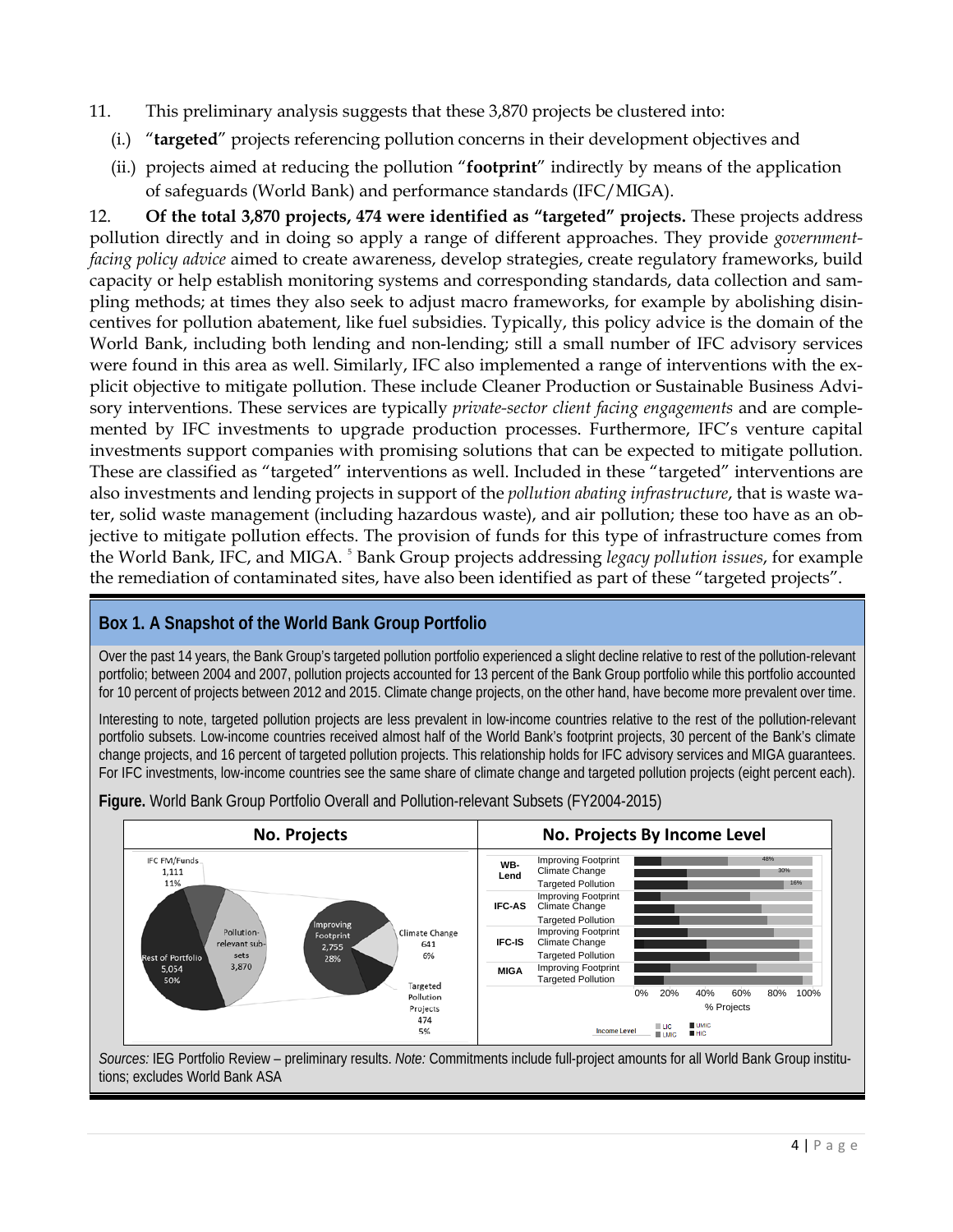13. **In addition to these pollution-targeted projects, the preliminary portfolio analysis found 2,755 projects that aim to reduce the environmental "footprint" of industries and operations through safeguards (World Bank) and performance standards (IFC/MIGA).** The Bank Group's EHS Guidelines provide technical references to prevent and minimize pollution and also provide industry-specific examples of good international industry practice. The implementation of these standards ensures the adherence of certain minimum pollutant guiding values, often more stringent than the host countries foresee.

14. **While the safeguards (World Bank) and performance standards (IFC) are applicable to all projects, this evaluation will focus on those projects where pollution concerns played a major role and a pollution-related standard came to application.** These are, for IFC, investments in pollutionintense industries, including cement; brick, tile, and ceramic; textiles; glass; pulp and paper; chemicals; primary metals; oil, gas, and mining; power<sup>[6](#page-19-5)</sup>; food and beverage; animal production; and agriculture<sup>7</sup>. For World Bank, this evaluation will focus on category "A" projects as these have been assessed as having elevated environmental risks. These projects that aim at reducing the "footprint" through standards together with "targeted" projects are the focus of this evaluation.

15. **The Bank Group also supports a large number of projects to curb the emission of greenhouse gases (GHG) in its pursuit of climate change mitigation**. These projects focus on reducing GHG emissions through upstream (regulation, standards, and enforcement) and downstream (direct investment) interventions in renewable energy and energy efficiency. Many interventions aimed at GHG reduction, can reasonably be expected to reduce the emission of conventional pollutants. The climate change agenda is, hence, intrinsically intertwined with the pollution agenda and is therefore included in the overall framework.

16. **In sum, the above mentioned "targeted" and "footprint" projects together with the climate change projects are jointly referred to as "pollution-relevant" portfolio in this document.** Those climate change projects that have an explicit reference to broader pollution issues – that is, those with explicit "co-benefits" – have been subsumed under "targeted" interventions, and together with the other "targeted' and "footprint" projects, are at the focus of this evaluation, as stated above. Climate change interventions with a *mere* focus on GHG reduction are categorized as a separate group and are outside the primary focus of the evaluation. For these climate change projects, the evaluation will concentrate on identifying transmission channels for co-benefits. Note that climate change projects were subject to a recent series of three IEG evaluations. Figure 1 visualizes the suggested clustering.

17. **The results chain in Figure 2 links the various Bank Group interventions with outputs and intended outcomes and impacts.** In summary, the Bank Group deploys its *government-facing policy advice* to put in place the policy environment for an improved pollution management agenda (see top box under outputs in Figure 2). These include also creation of awareness though citizen engagement and demand for solution of pollution problems. In parallel, IFC's *private sector-facing advisory services* and investments promote the adoption of cleaner production and efficient processes. IFC's venture capital investment is intended to spur pollution-smart innovation (see second box under outputs). Complementary to this, the Bank Group deploys IFC investments, advisory services, MIGA guarantees, and World Bank lending to improve pollution abating infrastructure, mainly waste water and waste management facilities (see third box under outputs). Together, these form the "targeted" interventions as defined previously. In addition, the application of World Bank safeguards and MIGA/IFC performance standards is intended to reduce the footprint of pollution-intense sectors (see lowest box under outputs). All of these outputs, if the assumptions of the results chain are held true, translate into the outcome, that is, reduced burden from pollution to humans and the environment at large. Ultimately, this is expected to result in increased protection of the environment while enabling sustainable pro-poor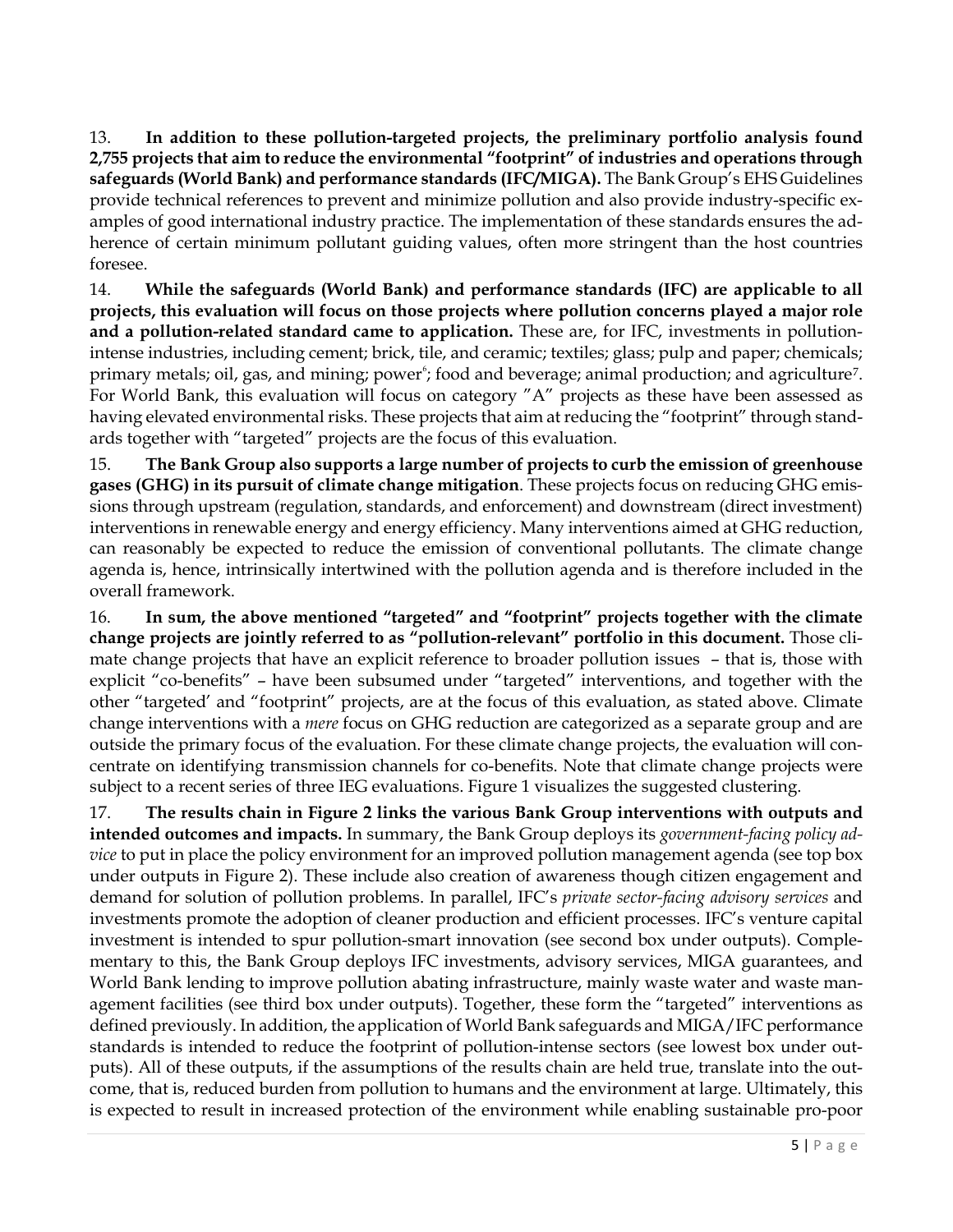development. This evaluation will focus on assessing outputs and outcomes. Note that contrary to the overall framework in Figure 1, the results chain in Figure 2 does not contain climate change interventions as they are not the focus of the evaluation.

| <b>Targeted</b><br><b>Interventions</b> | Government-facing policy advice<br>• Create awareness, strategies, and regulations<br>• Macro policy framework                                                                                                                                                                                                                                                | <b>WB Lending</b><br>and Non-Lending<br><b>IFC Advisory</b>                                              |                            |
|-----------------------------------------|---------------------------------------------------------------------------------------------------------------------------------------------------------------------------------------------------------------------------------------------------------------------------------------------------------------------------------------------------------------|----------------------------------------------------------------------------------------------------------|----------------------------|
|                                         | Private sector-facing advisory services, investments and VC<br>• Introduce cleaner and resources efficient processes<br>• Spur pollution-smart innovation                                                                                                                                                                                                     | <b>IFC Advisory</b><br><b>IFC CP Facility</b><br><b>IFC CleanTech VC</b>                                 |                            |
|                                         | Investments in pollution-abating sectors, pollution-relevant<br>climate change interventions, and legacy issues<br>• Solid-waste and waste-water treatment<br>• Air pollution (indoor and outdoor)<br>• Co-benefits from climate change<br>• Other concerns (e.g. POPs, waste, soil, toxic chemicals)                                                         | <b>WB Lending</b><br><b>IFC Investments</b><br><b>IFC Advisory</b><br><b>MIGA Guarantees</b>             | Focus of the<br>Evaluation |
| <b>Reducing</b><br><b>Footprint</b>     | Investments and advisory in pollution-intense industry to<br>reduce pollution footprint through the application of<br><b>Safequards and Performance Standards</b><br>• Manufacturing (Iron, Steel, Cement, Glass, Brick, P&P)<br>• Energy, mining and transport<br>• Agriculture and agribusiness<br>• Utilities (other than water and solid waste treatment) | <b>IFC Investments</b><br><b>IFC Advisory</b><br><b>MIGA Guarantees</b><br><b>WB Lending</b>             |                            |
| <b>Climate</b><br><b>Change</b>         | Government and private sector-facing advisory and<br>investments to reduce GHG emissions<br>• Regulations and standards<br>• Energy efficiency, technology upgrading, fuel switching, and<br><b>renewables</b>                                                                                                                                                | <b>WB Lending and</b><br>Non-Lending<br><b>IFC</b> Investments<br>and Advisory<br><b>MIGA Guarantees</b> | ransmission<br>Channels    |

*Source:* IEG Portfolio Review and interviews with Bank Group subject-matter experts and management

18. **All of this is supported by the Bank Group's role as a convener and standard setter and its role in partnerships**. The Bank Group acts as a convener on pollution related issues at national and international levels. By sharing knowledge and expertise on strategic as well as implementation issues, the Bank Group helps advance the agenda through these activities. With regard to standard setting, IFC's Performance Standards on Environmental and Social Sustainability have become globally recognized good practice in dealing with environmental and social risk management. Nearly 80 banks and financial institutions have voluntarily adopted the [Equator Principles,](http://www.equator-principles.com/) which are based on IFC's performance standards. And [32 export credit agencies of the Organization](http://www.oecd.org/tad/xcred/eca.htm) for Economic Co-operation and [Development \(OECD\)](http://www.oecd.org/tad/xcred/eca.htm) countries benchmark private sector projects against IFC's performance standards. Also Partial Risk Guarantee products of MIGA and WB have adopted the Performance Standards. Another key partnership that signifies the synergies between air pollution and climate mitigation interventions is the Climate and Clean Air Coalition (CCAC) that was formed in 2012 and has the World Bank as an active member. Given the importance of household air pollution, the World Bank partners with the Global Alliance for Clean Cook stoves (GACC). Another example of partnerships is the Bank Group's engagement in the Global Alliance on Health and Pollution (GAHP) which facilitates the provision of technical and financial resources to governments and communities to reduce the impact of pollution on health in low- and middle-income countries. [8](#page-19-7) Partnering with the Global Environmental Facility (GEF) was instrumental in implementing the Stockholm Convention on Persistent Organic Pollutants (POPs). The 2015 launch of the Pollution Management and Environmental Health Program is most likely the most prominent example of leveraging Bank Group resources through a multi-donor trust fund to advance the agenda.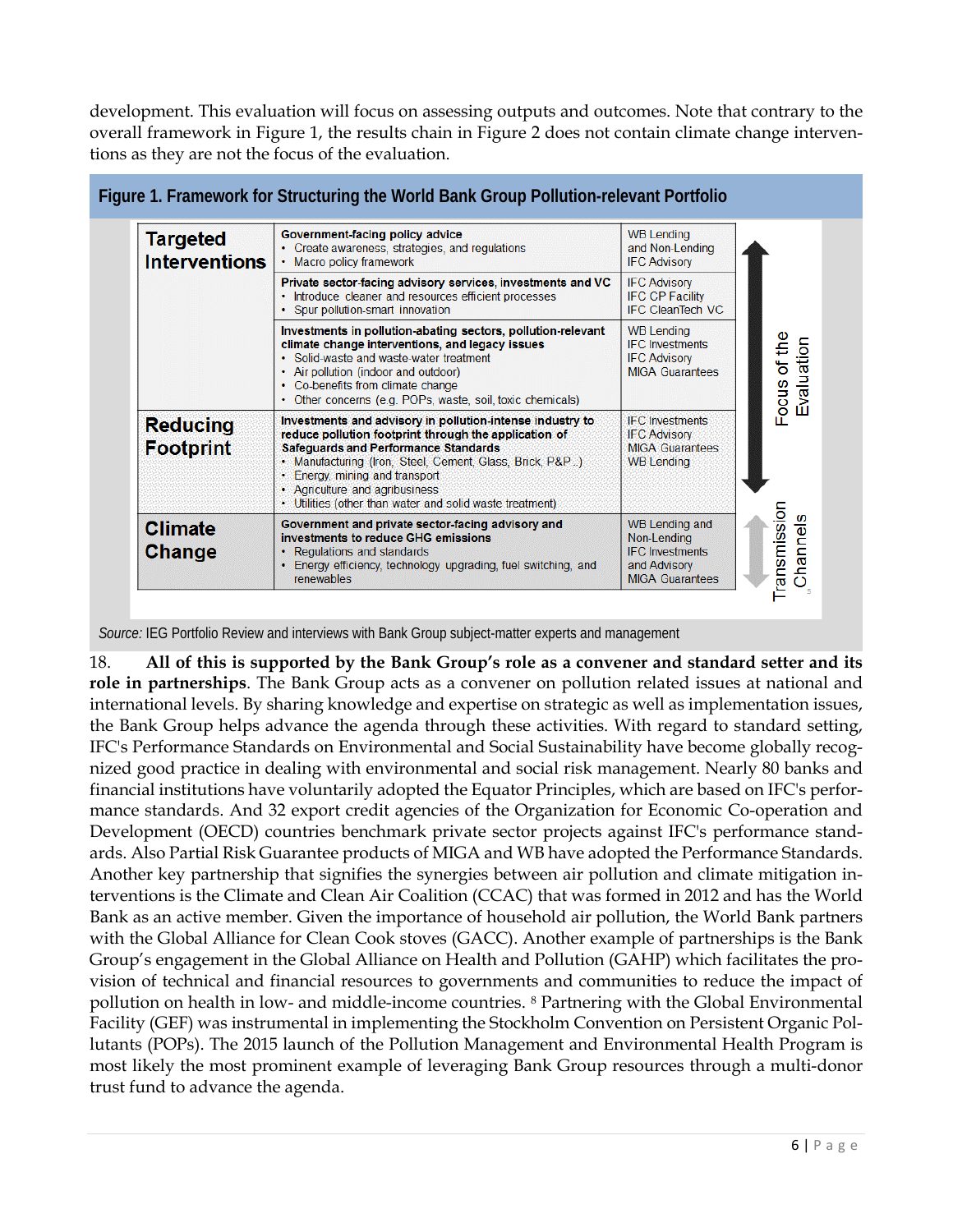

### **Figure 2. Theory of Change for World Bank Group Pollution Interventions**

#### *Source:* IEG.

*Note:* ASA=Analytical, Assessment and Advisory, AS=Advisory Services, CP=Cleaner Production, CC=Climate change, IS=Investment Services, WB=World Bank, VC=Venture Capital

19. **This evaluation builds on previous IEG work on pollution**. These evaluations are as follows: *Environmental Sustainability—An Evaluation of World Bank Group Support*, 2008; *Investments in Renewable Energy Generation*—Category I Learning Product, 2015; *Climate Change and the World Bank Group Phase I: An Evaluation of World Bank Win-Win Energy Policy Reforms*, 2009; Phase II: *The Challenge of Low-Carbon Development Climate Change and the World Bank Group*, 2010; Phase III: *Adapting to Climate Change: Assessing the World Bank Group Experience, 2011*; and *Safeguards and Sustainability Policies in a Changing World: An Independent Evaluation of World Bank Group Experience*, 2010. Relevant lessons are summarized in Attachment C.

### **Purpose, Objectives, and Audience**

20. **The objective of this evaluation is to enhance the Bank Group's effectiveness in supporting client countries to achieve progress toward the Bank Group's strategic objective of a "clean world for all"** by obtaining evidence-based findings, developing broadly-applicable lessons across all Bank Group institutions and Global Practices, and proposing appropriate recommendations. More specifically, this entails progress toward a world with smarter policies that manage the tradeoffs between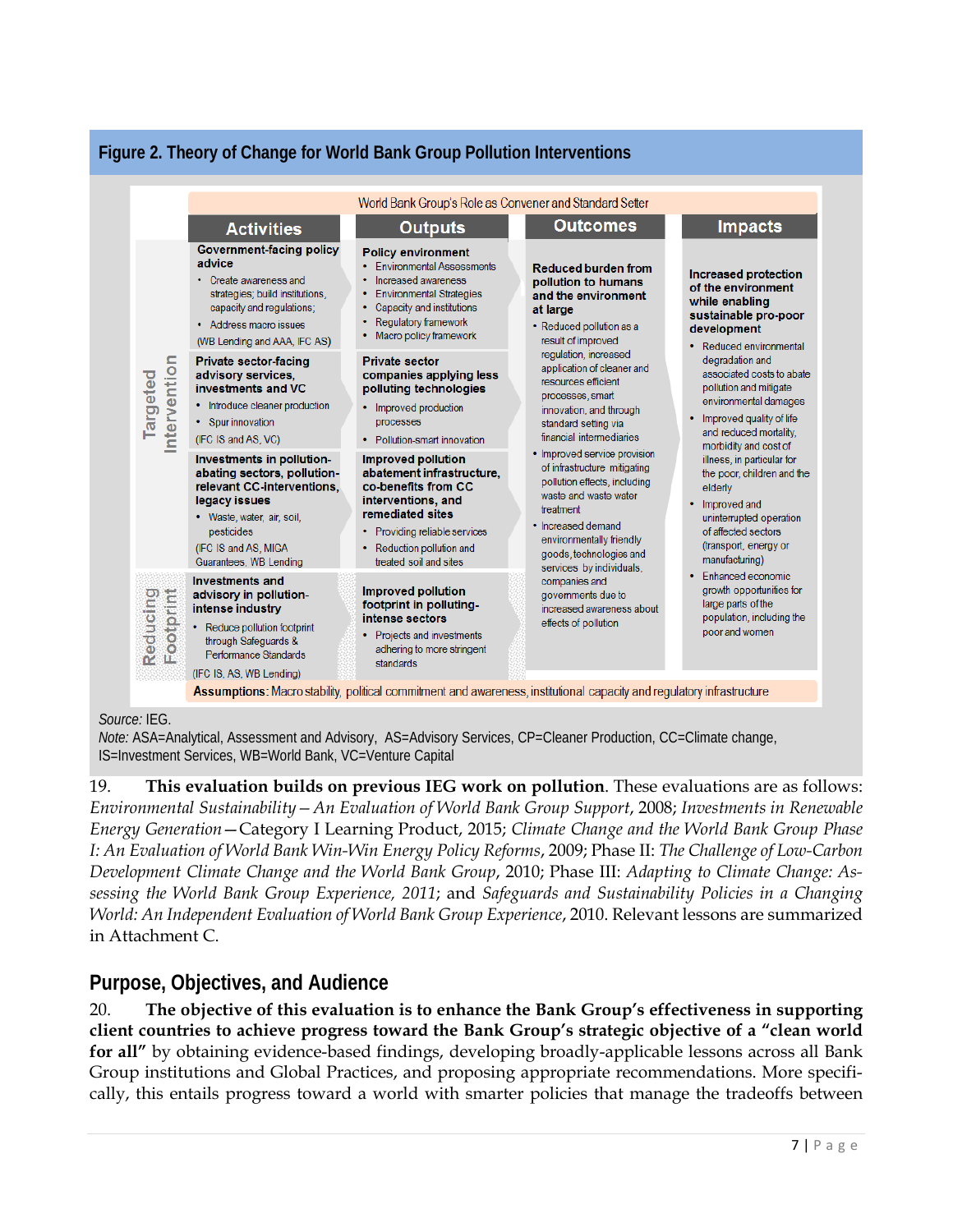growth and pollution and with markets that take into account negative externalities, yet spurring innovation.

### **STAKEHOLDERS AND AUDIENCE**

21. **The primary audience for this evaluation study are the World Bank Group's Boards of Directors,** management, and staff involved in pollution-related operations. Further stakeholders that can benefit from this study include the Bank Group's client governments, multilateral and bilateral developmental banks and donors, the private sector, concerned civil society organizations, and the ultimate beneficiaries of polices and markets that better manage pollution issues.

22. **This evaluation is particularly timely as the Bank Group has launched a series of efforts in the pollution space.** With the explicit articulation of the "clean agenda" in the 2012 environmental strategy and the recent establishment of the Pollution Management and Environmental Health (PMEH) program, the Bank Group further intensified its effort, realizing the threat posed by pollution to human health and economies. Complementing its broader pollution management and environmental health business line, the PMEH program was [officially launched](http://www.worldbank.org/en/news/press-release/2015/04/20/countries-pledge-to-curb-deadly-pollution-at-historic-washington-dc-event) in April 18, 2015. It is backed by a new multidonor trust fund and will initially run from 2015 to 2020. The program focuses primarily on air quality management, but also tackles water and land pollution. This evaluation can provide evidence in support of all these efforts by distilling lesson on what works with regard to Bank Group interventions in the pollution space. With its specific pro-poor focus, this evaluation will assess interventions with a view to identifying policies that improve the situation of the poor, who are hardest hit by pollution. IEG will address both learning and accountability objectives. The accountability aspects of the study will look at how fully World Bank Group projects achieved their stated objective—a potentially valuable input to further strengthen Bank Group pollution work.

## **Evaluation Questions and Coverage/Scope**

### **EVALUATION QUESTIONS**

23. **The overarching question that IEG seeks to answer in this evaluation is:** *To what extent has the World Bank Group been relevant, effective, and efficient in addressing pollution concerns in client countries through (i) targeted interventions and (ii) the use of safeguards and performance standards in pollution-heavy industries (as these concerns relate to the poor)? Going forward, how well is it equipped to support countries moving toward a "clean world for all"?* This overarching question will be addressed by answering the below subordinated questions in the area relevance, effectiveness, efficiency, and work quality. For methodology and additional sub-questions, see Attachment A.

- *Relevance—*To what extent has the Bank Group …
	- 1. Supported client countries in addressing the most important pollution concerns, that is, is the Bank Group targeting the relevant concerns in its client countries affecting the poor?
	- 2. Used the right instruments—is the Bank Group addressing the key "upstream" issues (including policy, regulations, institutions, subsidies, incentives, and so on) and "downstream" investments?
	- 3. Deployed the right diagnostic tools to assess pollution issues in client countries, including the special circumstances of project beneficiaries, including the poor, women, the elderly, or children?
- *Effectiveness—*Has the Bank Group been effective in...
	- 1. Building the required awareness, public disclosure mechanisms, knowledge, capacity, and institutions and setting up regulatory frameworks to deal with pollution-related issues through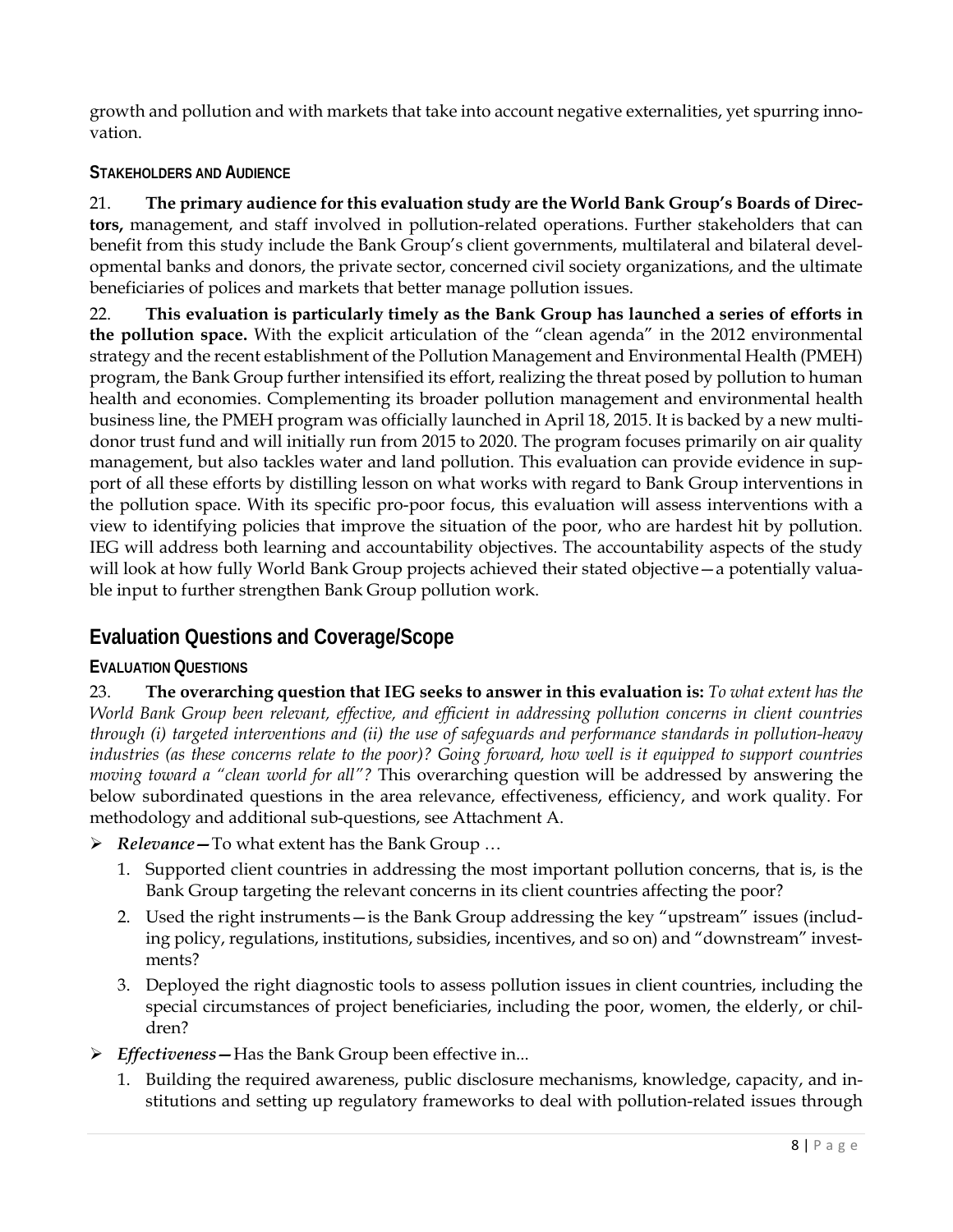its public sector-focused systemic/upstream interventions and are these outcomes sustainable?

- 2. In addressing pollution issues through its lending operations and public investments in pollution reduction[9](#page-19-8), and though its safeguards (World Bank) and what were the effects, including for the poor?
- 3. In curbing pollution through its private sector-focused interventions, including those aimed at enhancing the private sector's capacity to address pollution issues through its advisory services and those addressing pollution issues through performance standards (IFC/ MIGA) in its investment and guarantees, and what were the effects including for the poor?

### *Efficiency*

- 1. Is the Bank Group positioned to address pollution issues in an efficient manner? What is the Bank Group's comparative advantage, given its range of interventions and services?
- 2. What is the Bank Group's role vs. other development partners (multilateral development banks or international financing institutions) in providing knowledge or funding?
- *3.* What do we know about the efficiency of proposed abatement options? Are end-of-the-pipe solutions or the promotion of more comprehensive cleaner production/technology concepts prevalent?

#### *Work Quality and Working as One World Bank Group*

- 1. Is the Bank Group effectively managing factors within its control and is the Bank Group meeting its established work quality standards in monitoring, reporting, and supervision?
- 2. Are the different Bank Group institutions leveraging synergies through adequate coordination, knowledge sharing, and sequencing of interventions?

#### **EVALUATION SCOPE AND SAMPLING**

24. **This evaluation will cover the entire World Bank Group portfolio of pollution-relevant projects, as introduced above.** This includes lending, non-lending, ASA, investments, advisory services, and guarantees, approved FY04-15. Following extensive consultations across Bank Group stakeholders, the relevant portfolio was identified in a broad-based approach, using the Bank Group's industry coding and system-based flags together with text analytics strategies. For details on portfolio identification, see Attachment B.

25. **This study will focus on local and regional pollution phenomena,** as opposed the global con-cerns of climate change or ozone depleting substances.<sup>[10](#page-19-9)</sup> This study will analyze the nexus of pollution and poverty while recognizing that many Bank Group interventions are broad-based, that is are not pro-poor targeted, but represent the underlying foundation for subsequent pro-poor interventions.<sup>[11](#page-19-10)</sup> The study will focus on those pollution phenomena that matter most for poor countries and the poor who live in these countries that is, indoor and outdoor air pollution, water pollution, and waste. Waste occurs in various forms; this evaluation will address the types of waste that the Bank Group addresses in its interventions, typically municipal and industrial waste, toxic and hazardous waste, POPs and pesticide stock piles, soil and groundwater pollution (including legacy pollution) and agricultural runoff. The analysis covers air-born and water-born pollutants, as well as mobile sources. Pollution issues will be addressed regardless of the enterprise form, including industry as well as small- and mediumsized enterprises (SMEs).

26. This evaluation will assess the role of the Bank Group as a convener at international and national levels to advance the pollution agenda. In addition, it will cover partnerships that the Bank Group has entered into to advance the pollution agenda; these are partnerships introduced above, including the CCAC, the GACC and the GAHP; in addition, the PMEH program, and the Bank Group's collaboration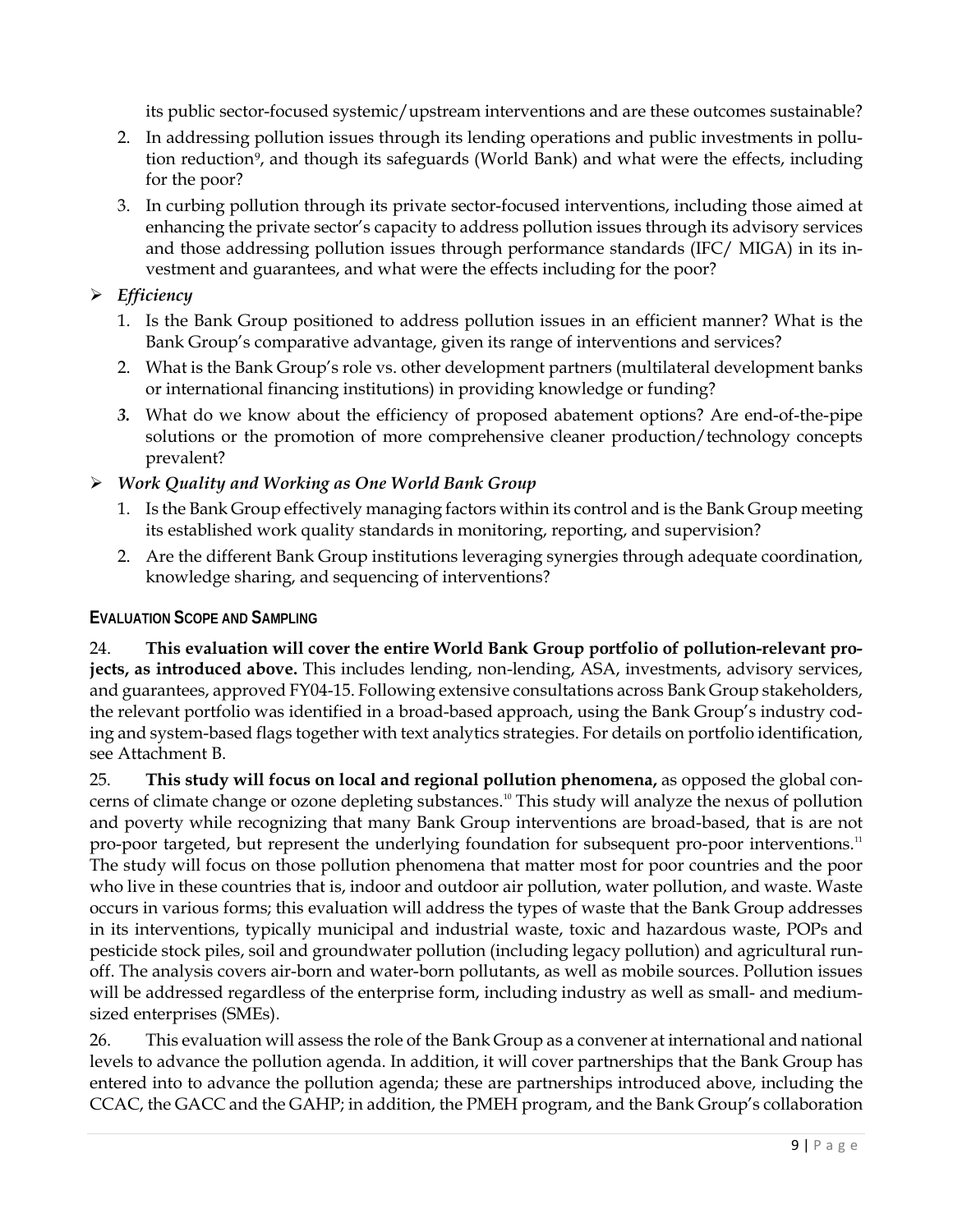with the GEF in the context of implementing the Stockholm Convention, that is, in eliminating or substituting POPs. The assessment will focus on understanding the role of the Bank Group. It will not focus on the effectiveness of these partnerships.

27. **The evaluation will also reflect the concerns of specific beneficiary groups (children, the elderly, women, and workers of concerned sectors of both gender).** As pointed out in the introduction, among the poor it is mainly the children, the elderly, women, and male workers in specific trades who are affected the most by pollution. This study will examine to what extent the Bank Group's interventions have taken into account the special conditions leading to their increased risk exposure and implementation factors that have been introduced to mitigate pollution effects for them. To the extent data are available, the outcomes of such interventions will be assessed in a disaggregated manner. Beneficiary assessments are planned for at least one country case study or Project Performance Assessment Report (PPAR).

28. **The portfolio subject to this evaluation and the available evaluative evidence are summarized in Table 1, following the structure introduced in Figure 1.** Accordingly, the portfolio consists of 474 projects identified as "targeting" pollution concerns directly, 2,755 that aim at reducing the "footprint" of pollution-intense industries, and 641 that tackle climate change concerns. In addition, the portfolio contains 362 targeted, 3,554 footprint, and 748 climate change ASA, depicted separately in Table 1 as they will receive a tailored approach described further ahead. Targeted pollution interventions and those reducing the pollution-footprint are the *primary focus* of this evaluation.

| <b>Institutions</b>           |                        | <b>Targeted Pollution</b> |           | <b>Improving Footprint</b> | <b>Climate Change</b> |           |
|-------------------------------|------------------------|---------------------------|-----------|----------------------------|-----------------------|-----------|
|                               | No. Projs<br>with Eval |                           | No. Projs | with Eval                  | No. Projs             | with Eval |
| World Bank Lending (IBRD/IDA) | 275                    | 104                       | 1,486     | 628                        | 271                   | 79        |
| <b>IFC</b> Investments        | 80                     | $7^{(*)}$                 | 900       | 181                        | 150                   | 16        |
| <b>IFC Advisory Services</b>  | 101                    | 29                        | 215       | 70                         | 220                   | 30        |
| <b>MIGA Guarantees</b>        | 18                     | $3^{(*)}$                 | 154       | 26                         |                       |           |
| Sub-total                     | 474                    | 143                       | 2,755     | 905                        | 641                   | 125       |
| World Bank ASA (ESW/TA)       | 362                    | $-(*)$                    | 3,554     | $-(*)$                     | 748                   | $-$ (*)   |
| Total                         | 836                    | 143                       | 6,309     | 905                        | 1.389                 | 125       |

**Table 1. Pollution-relevant Projects Approved FY04-FY15**

*Sources*: World Bank and IEG

*Notes:* (\*) ASA is not evaluated at the project level, so no evaluative evidence is available. (\*\*) Few evaluated projects are available as more than 80 percent of these projects were approved on or after 2010 and are thus not yet operationally mature. IBRD=International Bank for Reconstruction and Development; IDA=International Development Association; ESW=economic and sector work; TA=technical assistance.

29. **The safeguards system and performance standards are not subject to evaluation.** Although the analysis aims to assess the effects of these standards on pollution-intense industries, the systems will not be evaluated.[12](#page-19-11) Macroeconomic interventions with direct effects on pollution (such as fiscal interventions to abolish fuel subsidies) will be considered, but broad-based macroeconomic interventions that could indirectly affect the "clean world" agenda do not fall within the evaluation's scope. This evaluation will not include from analysis of the general tension between investments in the real economy and pollution, but a literature review on this issue will be commissioned. [13](#page-19-12)

### **ASSESSING PERFORMANCE**

30. **The high number of projects subject to this evaluation (table 1) calls for a careful deployment of methods to assess performance.** "Targeted" interventions will be assessed on a project-by-project basis through a comprehensive portfolio review. Those interventions aiming to improve the pollutionfootprint will be assessed through a more *selective* assessment of pollution-relevant indicators. This part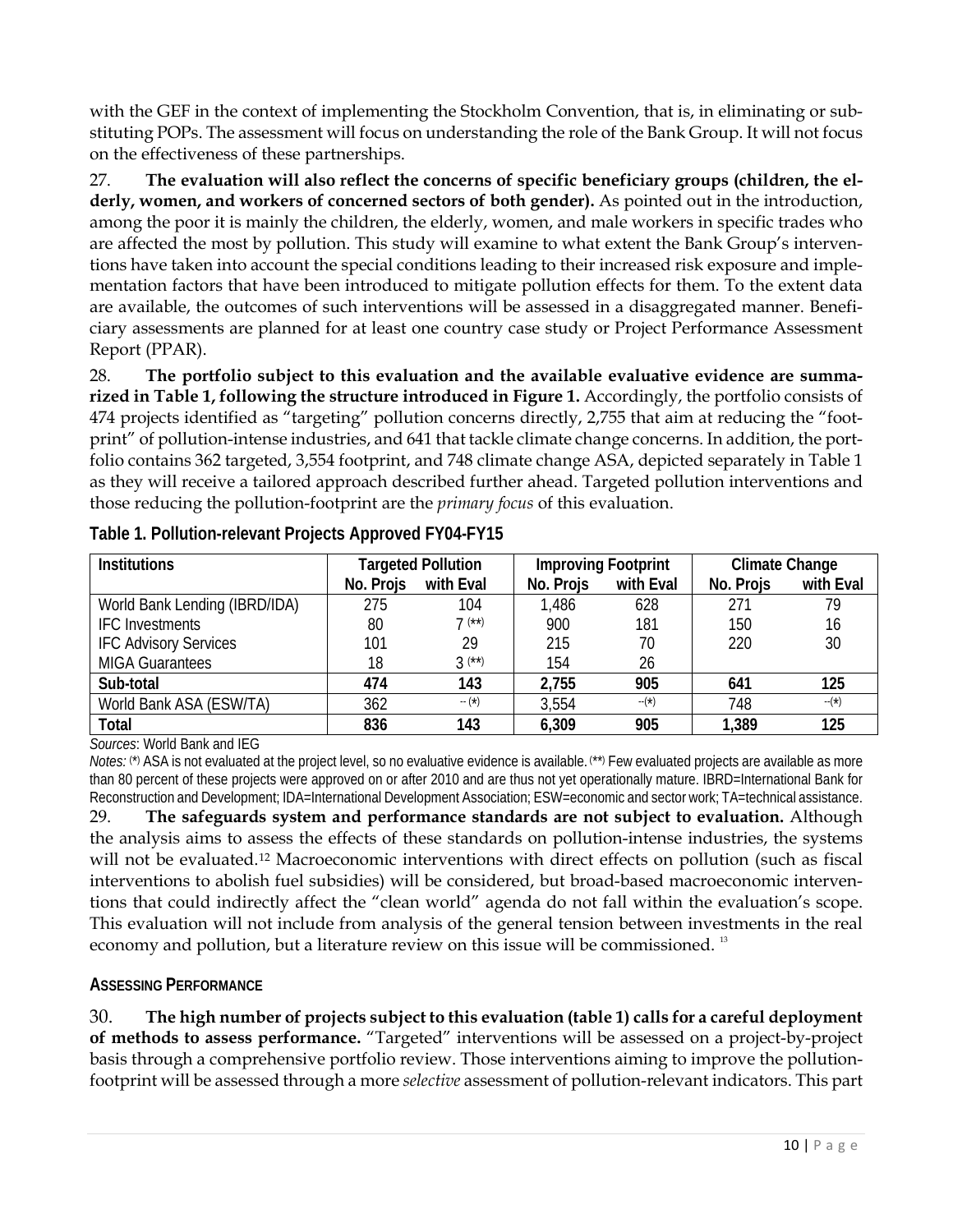of the analysis will zoom in on the effects of the Bank Group safeguards and performance standards on preventing or abating pollution.

31. **For "targeted" projects, IEG will conduct a comprehensive portfolio analysis.** This portfolio analysis will help identify and categorize the characteristics, objectives, and components of these activities and analyze their performance as well as the drivers of success and failure. Relying primarily on the available microevaluation data of 143 evaluated projects, IEG will analyze results achievement at project closure for World Bank lending projects and at the point of operational maturity for IFC and MIGA projects, based on the respective project-level evaluation reports**. [14](#page-19-13)** Complementary data of the Bank Group's own monitoring and evaluation systems will be used as well, with the understanding that these have not been subject to an IEG validation.<sup>[15](#page-19-14)</sup>

32. **For projects aiming to reduce the pollution-footprint, IEG will base its analysis on relevant data captured by the Bank Group's safeguards and performance standards systems.** Data will be used to assess not only the extent of *compliance*, but to analyze the effect of enforcing these standards on lifting standards above the nationally prevailing norms. Such data are available for all of IFC's 181 evaluated investments and for 26 MIGA guarantees, captured for IFC at least in a comprehensive E&S database. [16](#page-19-15) For the 70 IFC advisory services, pollution-relevant data in Project Completion Reports (PCRs) will be used. For the 628 evaluated World Bank projects in the pollution intense industry, the analysis will focus on those projects where it can be reasonably expected to find available data, that is, those categorized "A" (48 out of 628 World Bank projects). These 48 category A projects have elevated environmental risks and are subject to an environmental assessment; the associated assessment reports, together with E&S data in Implementation Completion Report Reviews (ICRRs) will form the basis for the assessment. Of the 275 World Bank projects categorized as "B," a sample across the relevant sectors will be selected based on risk flags; this sample will then be assessed to the extent specific indicators on pollution aspects is available.

33. **Climate change interventions have already been addressed through a series of three IEG evaluations.** Hence, the scope of this evaluation will be limited to analyzing the channels through which climate change interventions have a pollution abatement effect. A literature review will be commissioned to address these linkages.

34. **Recognizing the important role of ASA, this evaluation will put a strong emphasis on such Bank Group interventions.** ASA work is an essential Bank Group intervention, often instrumental in underscoring the importance of environmental degradation, contributing to national strategy formulation and addressing pollution issues. Recognizing ASA's role in the context of the Bank Group's pursuit of being a "knowledge bank," this evaluation will assess ASA work in four ways: i) IEG will take stock of the coverage of ASA work globally. For the 362 ASA projects that target pollution directly (see table 1), IEG will establish the linkages between them and Bank Group lending operations to shed light on complementarity and potential gaps. ii) IEG will also analyze the role of ASA in desk- and missionbased country cases. For in total 37 countries Country Environmental Assessment, one type of ASA, are available. IEG will examine in a systematic review the consistency and quality of the assessment and their role in prioritizing Bank Group country portfolios. iii) In those five cases where IEG will conduct a mission-based country case study, the role, quality and influence that ASA work had will be assessed, including that of country environmental assessments and strategic environmental assessments. At the same time ASA work will be instrumental in analyzing to what extent Bank Group interventions reflect the specific circumstances and needs of beneficiary groups, including children, women and the elderly who are particularly hard hit by pollution. iv) Finally, IEG will examine the patterns of World Bank self-evaluation data on ASA work to see the extent to which they can help illuminate more and less successful activities of the work.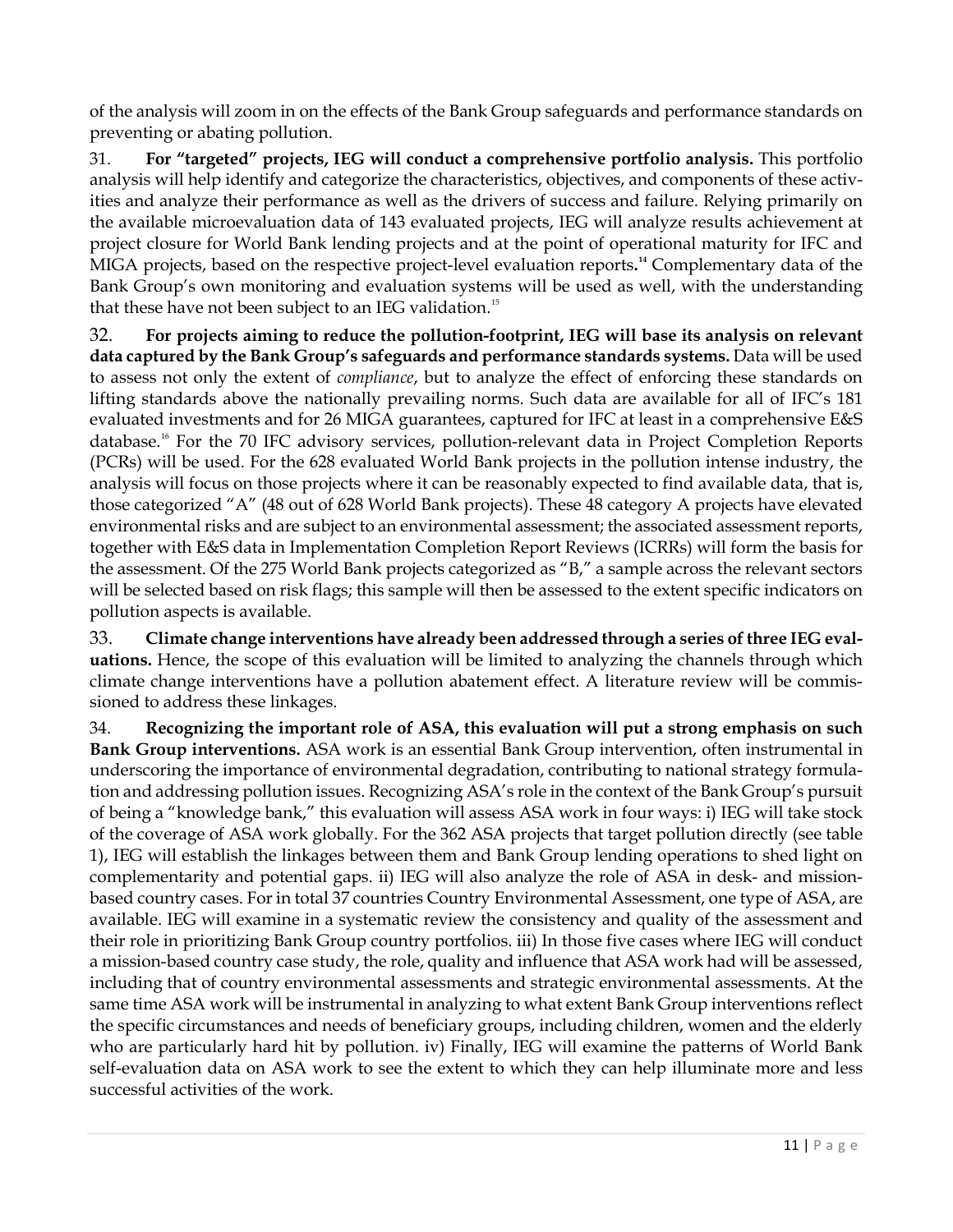35. **This evaluation complements two ongoing IEG evaluations on water and sanitation and on urban transport.** A substantial section of the "targeted" World Bank lending portfolio (about one-third) addresses pollution issues related to waste water. The focus of evaluating these projects will be on investigating the downstream water quality aspects, that is pollution issues related to waste water and water treatment. This evaluation will not address sanitation and water supply and treatment issues and will therefore be complementary to IEG's evaluation on water supply and sanitation, where the focus will be more on service delivery to the poor (and associated quality issues on the supply side) and sanitation. To the extent feasible, data collection and portfolio analysis of the shared portfolio in water supply and sanitation will be conducted by the water and sanitation evaluation team. As pollution has no spatial boundaries, this evaluation addresses rural as well as urban aspects of pollution. Relevant projects in the transport sector will therefore be assessed from a pollution angle. This will provide valuable insights for the ongoing evaluation on urban transport.

## **Evaluation Design and Evaluability Assessment**

### **EVALUATION DESIGN, DATA REQUIREMENTS, THEIR STRENGTHS, AND LIMITATIONS**

36. **The evaluation questions will be answered through a combination of the following methods:**  (i) a literature review, (ii) a review of Bank Group policy and strategy documents at country and corporate levels, (iii) strategic mapping of global and regional environmental concerns and the Bank Group response; (iv) a portfolio review of World Bank Group projects and activities; (v) 37 desk-based country reviews; and (vi) five purposively selected country case studies including a field mission. In addition, four PPARs will be conducted. The approach will combine qualitative and quantitative methods and draw on external and internal data.

37. **The literature review will address important knowledge gaps.** As noted earlier, actions for protecting the environment are, at times, seen as in competition with economic development and growth. Developing countries tend to be more concerned about creating jobs than abating pollution. Analyzing the existing literature on the tradeoffs between managing pollution vs. sustainable economic development in the context of an IEG-commissioned literature review will help close an important knowledge gap." Furthermore, evidence about the linkages between the climate change and the pollution agenda will be gathered through the literature review. Interventions aimed at GHG reduction can reasonably be expected to reduce the emission of conventional pollutants (like  $SO<sub>2</sub>$  or particulate matter). Understanding these "co-benefits" will complement this evaluation and allow the team to judge better the Bank Group's effectiveness overall.

38. **The proposed strategic mapping will rely mainly on external data.** The purpose of this exercise will be to assess to what extent the Bank Group allocates its resources at the global and regional levels in line with environmental priorities. To the extent ambient pollution data is available, these will be used. Proxies for ambient pollution data will be used alternatively, including data on economic losses and health.<sup>[18](#page-19-17)</sup> See Attachment E for data sources identified by the team.

39. **This strategic mapping will be complemented by a country-level analysis of the coherence of solutions developed by the Bank Group.** IEG will carry out desk-based studies of 20 countries to analyze to what extent the Bank Group's interventions are aligned with countries' priorities. These 20 countries will be split into two groups, 10 countries with an existing Country Environmental Assessment (CEA) plus another 10 without a CEA. These assessments will try to answer the questions to what extent the Bank Group is deploying the right instruments to identify pollution priorities, will shed light on the availability of environmental data that could be useful to set a country's priority, to what extent pollution priorities are reflected in Country Assistance / Partnership Strategies and will assess the coherence of Bank Group interventions with identified priorities, taking into account the maturity of the institutional frameworks.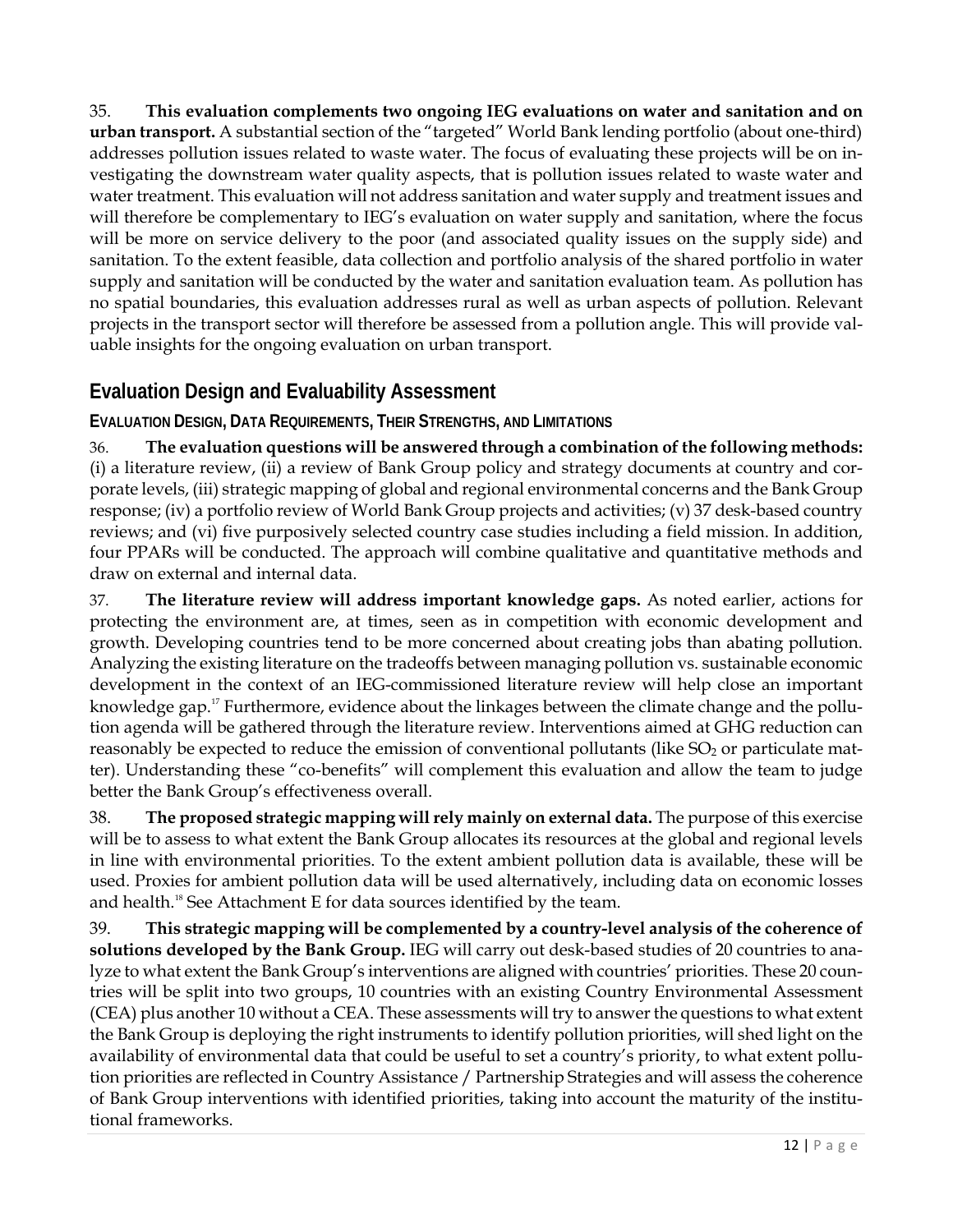40. **The portfolio analysis will capture results and their drivers, as outlined previously.** It is important to note that the analysis mainly captures early project outcomes. The underlying project-level evaluations capture outcomes only at a very early stage; outcomes materializing later on are not reported in the project-level evaluation system. IEG assesses long(er)-term outcomes regularly through PPARs and country case studies.

41. **In addition, five mission-based country cases will be carried out.** The purpose of these is to identify drivers of success and failure; assess the long-term outcomes of interventions that are typically not captured in project-level evaluations; assess nonlending and advisory work, including ASA and technical assistance that might have provided diagnostics of the country's environmental status; address issues of balancing upstream vs. downstream work; and assess the sequencing and synergies across Bank Group institutions. Contribution analysis will be used to assess the Bank Group role in advancing the pollution agenda, given the multiple stakeholder in the process and the general economic developments in a country.

42. **The selection of country cases was carried out criteria-driven first, with a subsequent purposive selection of five cases.** Given this rationale, country case studies can only be a fruitful source of knowledge if they address countries with a certain minimum number of relevant Bank Group interventions.[19](#page-19-18) Therefore, in the first criteria-based selection, countries with presence of at least two of the total five types of pollution-relevant interventions (lending, investments, advisory, guarantees, ASA, technical assistance, and economic and sector work) with available project-level evaluation reports (for example, ICRRs, Expanded Project Supervision Reports [XPSRs], PCRs). Applying these criteria to all 148 client countries, yields a list of 25 eligible countries of which five (see Table 2) were chosen according to the a set of principles. See Attachment G for details on the selected countries and their projects.

- (i.) Coverage of the most prominent issues related to air, water, and waste pollution;
- (ii.) The complementary nature of interventions, that is, work that aims at improving the enabling environment (for example, setting up pollution regulations) and those investing in pollutionintense industries subsequently, or funding relevant infrastructure in waste water or waste;
- (iii.) Coverage of the various sectors across pollution-intense industries;
- (iv.) Coverage and depth of ASA work and the mix of World Bank lending instruments
- (v.) Geographic, regional, and income-level considerations; and
- (vi.) Institutional capacity to drive the country's environmental agenda.

43. **Parallel IEG missions to India and China will feed into this evaluation.** By coordinating with planned IEG missions to China and India conducted by the urban transport and water and sanitation evaluation teams, this evaluation will not only increase the diversity and coverage of field-work in these two important countries, it may also shed light into missed opportunities – that is, cases where pollution management could have been included in project design.

44. **In addition to these country missions, the evaluation proposes to conduct four PPARs with field work in Morocco, Tanzania, Ethiopia, China, Croatia, and the Arab Republic of Egypt to deepen the evaluative evidence base.** Projects were selected to represent a diversity of lending instruments (SILs, FILs, and DPLs) and operational approaches that cover a wide spectrum of pollution concerns. The Africa Stockpile Program (P075776-FY06) was selected given its focus on eliminating obsolete pesticide stockpiles and associated waste and implementing measures to reduce and prevent future related risks; visits to three countries are planned in the context of this PPAR (Morocco, Tanzania and Ethiopia). The proposed PPAR of the Thermal Power Efficiency Project in China (P098654) will not only assess the outcomes of this targeted intervention, but also represent an opportunity to look at Bank Group's broader involvement in air pollution abatement in China and into co-benefits of climate change projects. In Croatia, the GEF Agriculture Pollution Runoff Project (P100639-FY08) was selected given its investment to support the use of environmentally friendly agricultural practices by farmers in the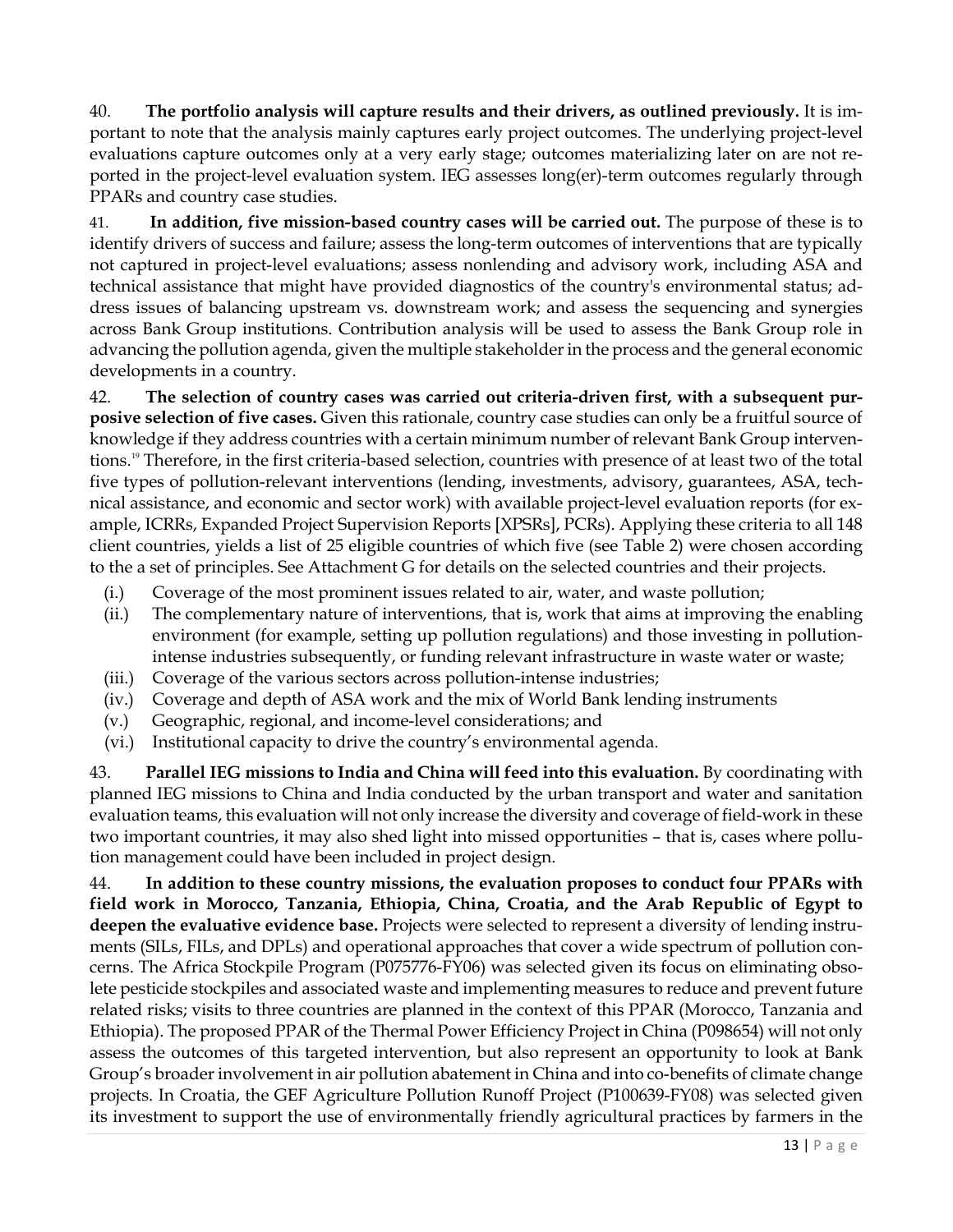country's Danube River Basin to reduce nutrient discharge from agricultural sources to surface and ground water. Unlike previous attempts in other countries, the World Bank's Second Pollution Abatement Project in Egypt (P090073) successfully used a line-of-credit approach directed at abating industrial pollution and is hence suggested as a fourth PPAR. The project leveraged an innovative, multidonor approach, supported the capacity of the Egyptian Environmental Affairs Agency, and contained a stand-alone carbon finance sub-program.

| Country   | Region | Income<br>Level | <b>Subsets</b> | <b>WB Lend</b>      | WB<br>AAA | <b>IFC IS</b> | <b>IFC AS</b> | MIGA | Total      |
|-----------|--------|-----------------|----------------|---------------------|-----------|---------------|---------------|------|------------|
| Colombia  | I CR   | UMIC            | Targeted       | $(4)^{*}$           |           |               |               |      |            |
|           |        |                 | ⊦∩∩tnrint      |                     | 29        | 10<br>(6)     | 3             |      | 68<br>(16) |
| Croatia   | ECA    | <b>HIC</b>      | argeted        | 3(3)                |           |               |               |      | (3)        |
|           |        |                 | Footprint      | 1 (6)               | 8         | 2<br>O.       |               |      | 25(8)      |
| Egypt,    | MNA    | LMIC            | I argeted<br>  |                     |           |               |               |      |            |
| Arab Rep. |        |                 | -ootnrint      | 15 (3)              | 36        |               |               |      |            |
| Ghana     | AFR    | LMIC            | l argeted      | (3)<br><sub>0</sub> |           |               |               |      | (3)        |
|           |        |                 | Footprint      | 13)<br>23.          | 26        |               |               |      | 66 (18)    |
| Indonesia | EAP    | LMIC            | I argeted      | 6(5)                | 14        |               |               |      | (5)        |
|           |        |                 | Footprint      | (15)                | 99        | 30(6)         |               |      | (23)       |
| Total     |        |                 |                | 124 (60)            | 230       | 17)<br>99.    | 28 (6)        | (3)  |            |

**Table 2. Case Study Countries and associated projects**

 $*$  () = Number of evaluated projects

45. **The proposed fieldwork covers the Bank Group's work across the most important pollution concerns relating to air, water, and waste while providing an opportunity to delve deep into specific sector issues, intervention types, and the use of unique instruments or approaches.** Taking PPARs and parallel missions into account, in total ten countries will be visited. Air pollution, one of the major killers, will be covered in five out of these ten countries. Two of these countries include indoor air pollution concerns while outdoor air pollution concerns will be covered through the industry lens in targeted projects such as Egypt's pollution abatement series as well as through footprint projects in pollution-intense industry. Waste management concerns will be covered in four out of the five country case studies, for example, through the Colombia DPL series and related investments in solid waste management. Waste water management will be covered in all country case studies.

46. **This evaluation will handle data limitations in a pragmatic manner.** While it may be desirable to assess the results of Bank Group operations in terms of improved environmental conditions, such an assessment would require data on actual emissions or similar. This evaluation will try to make an effort to analyze such data to the extent they are available in project evaluation reports. For the five missionbased country case studies, the team will also try to gather such data from the respective national agencies and use them to analyze the effectiveness of Bank Group interventions. Data will be gathered in a systematic manner, using performance indicators for each type of pollutant. However, this evaluation will not gather data in this regard beyond what is already available.

## **Quality Assurance Process**

47. **This approach paper has been peer reviewed to ensure relevance of evaluation questions and issues covered,** adequacy of scope of the evaluation, and appropriateness of methodology. Peer reviewers for this evaluation come from outside IEG: Professor Elizabeth Edwards, University of Toronto; Cristián Franz Thorud, Head of the Environmental Protection Agency Chile (Superintendente del Medio Ambiente and former Senior Environmental Specialist with the Inter-American Development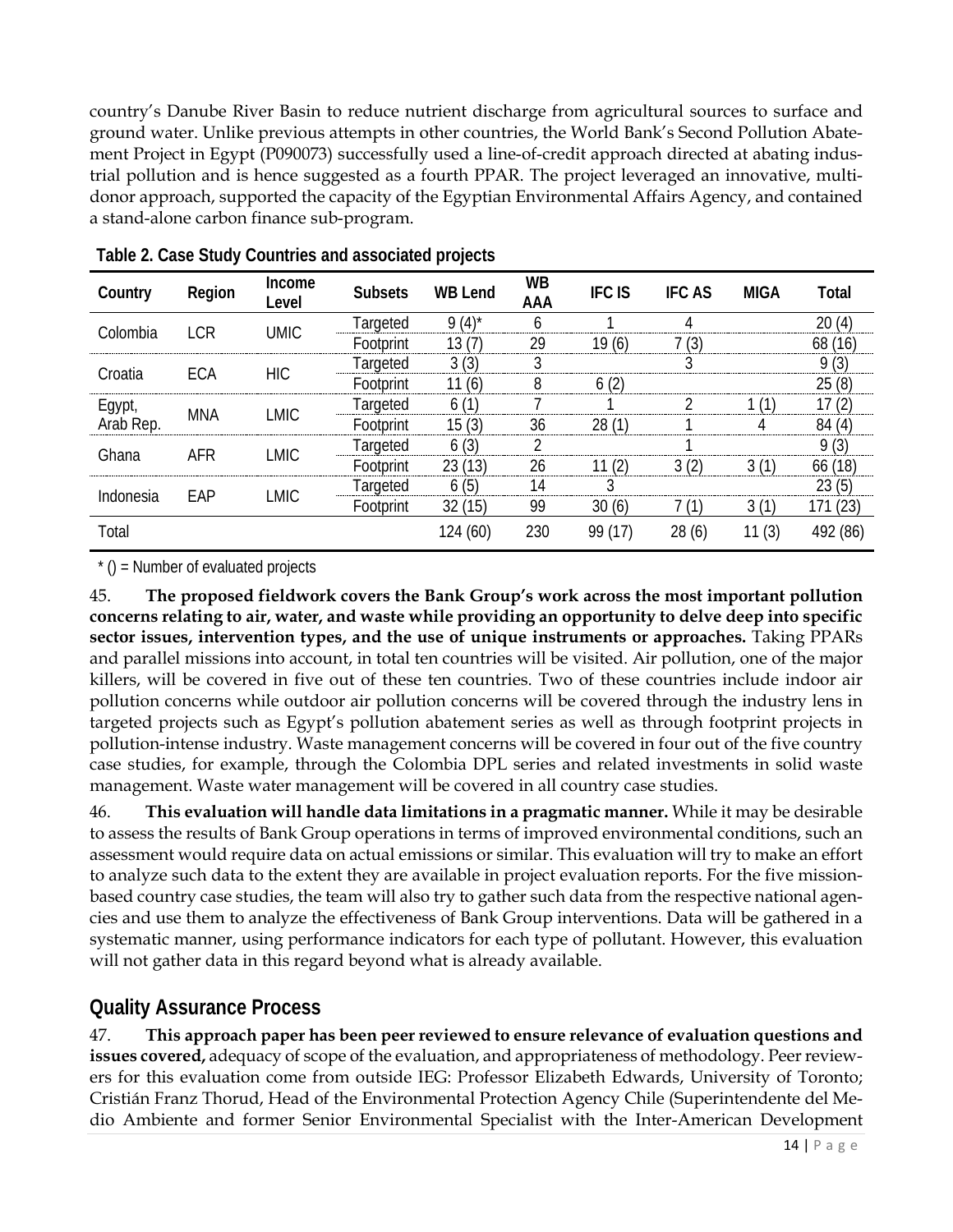Bank), and Susmita Dasgupta, Lead Environmental Economist, Development Economics Vice Presidency (World Bank).

## **Expected Outputs, Outreach, and Tracking**

48. **Planned Reporting Vehicle.** The primary output of the evaluation will be the report to the Board's Committee on Development Effectiveness (CODE), which will contain the main findings and recommendations. The finished evaluation will be published and disseminated both internally and externally. IEG will develop working papers, presentations, blogs, videos, and other products as appropriate for other audiences for the evaluation, including key stakeholders.

49. Regular stakeholder interaction will be sought to enhance the evaluation process. This will include consultation while the evaluation is under way and dissemination and outreach once the study is complete. During evaluation preparation, the team will solicit feedback from stakeholders, in particular World Bank Group management, environmental practitioners, and government agencies, to improve the evaluation's accuracy and relevance. Such stakeholder interaction will contribute important information and qualitative data to supplement interviews, case studies, and other research. Social media will be used to reach out to the broader development community and concerned stakeholders, potentially including beneficiaries of pollution-abating initiatives. Consultations will also be held during field missions with stakeholders, including government counterparts, Bank staff, nongovernmental organizations , donors, private sector actors, and beneficiaries.

50. **Outreach strategy.** In addition to outreach during the evaluation process, IEG will implement an outreach plan once the evaluation is completed. IEG will launch the report in Washington, DC, and at a major international conference. The efforts will target key stakeholders, including staff at headquarters and country offices, other multilateral development banks and donors, government authorities, civil society organizations, and counterpart officials. Through these means and relevant international fora, the team will seek to maximize awareness and the value and use of findings and recommendations to strengthen development outcomes.

## **Resources**

51. **Timeline and budget.** The evaluation will be submitted to CODE by the end of Q1 FY18. The budget for the study is estimated at \$1,070,000 an amount consistent with other major IEG sector studies. The budget for PPARs will be separately covered.

52. **Team and Skills Mix.** The skills mix required to complete this evaluation includes expertise in environmental management, evaluation experience, and knowledge of IEG methods, including econometric and portfolio analysis; familiarity with the policies, procedures, and operations of IFC, MIGA, and the World Bank; and knowledge of the Bank Group and external sources.

53. The evaluation will be prepared by a team led by Stefan Apfalter (task team leader), Gürkan Kuntasal (senior environmental specialist), Stephen Hutton (environmental economist), Antonio Giuffrida (lead health specialist), Bekele Shiferaw (lead evaluation officer), Jacqueline Andrieu (evaluation analyst), Jack Fritz, Bernard Baratz, and Bekir Onursal (senior environmental consultants), W. Ismail and V. Malca (analysts), and Anjali Kumar and Zeljko Bogetic (advisors). This team has substantial knowledge and experience in key subject matters and about the respective institutions of the Bank Group, and methodology. The report will be prepared under the direction of Midori Makino, Manager, IEGSD; and Marvin Taylor-Dormond, Director, IEGSP.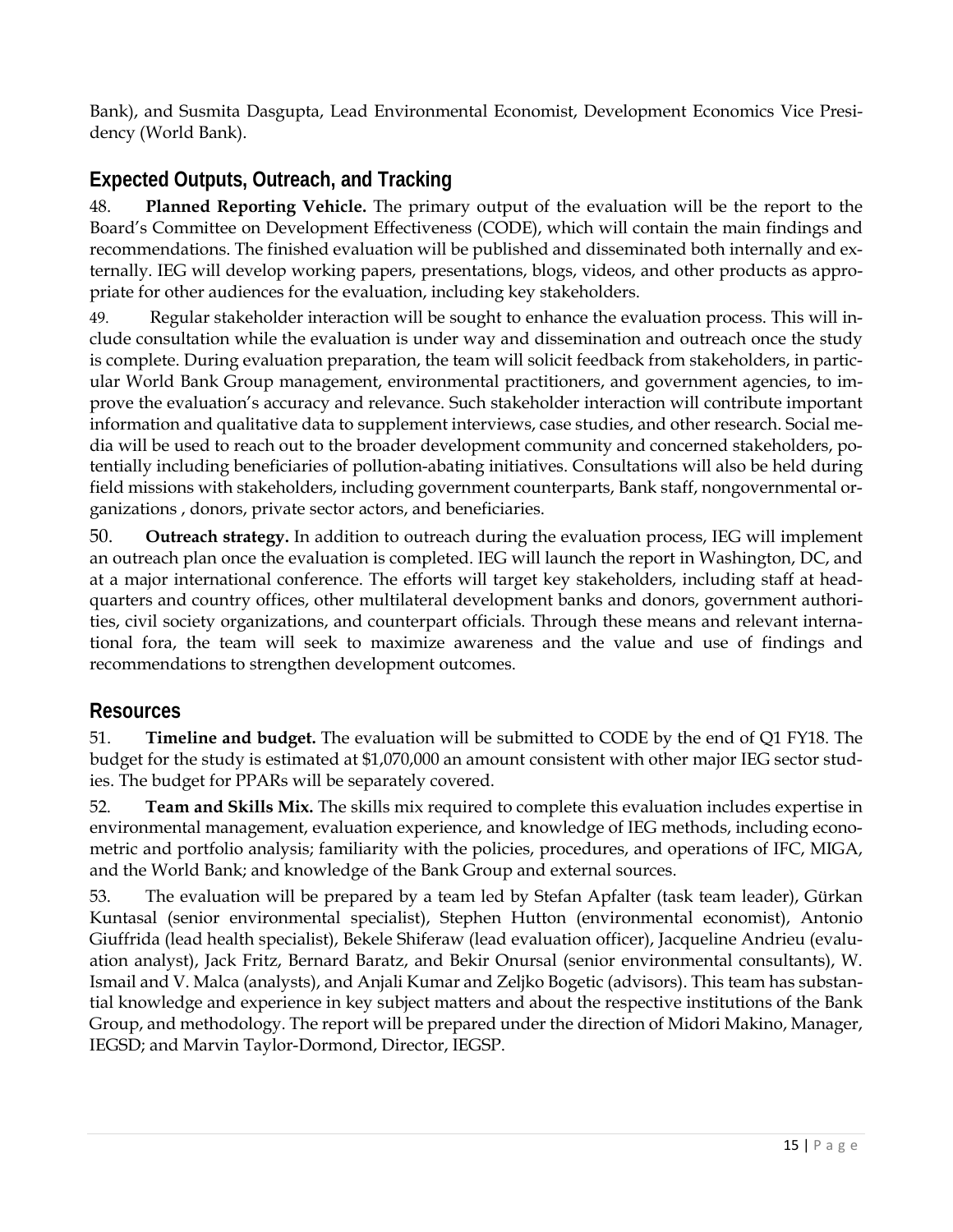### **Bibliography**

- Briggs, David. *"Environmental Pollution and the Global Burden of Disease."* Oxford Journals 68, no. 1 (2003): 1-24.
- Brock and Taylor 2005. *Economic Growth and the Environment: A Review of Theory and Empirics* in Philippe Aghion & Steven Durlauf (ed.), 2005. ["Handbook of Economic Growth,](https://ideas.repec.org/b/eee/growth/1.html)" [Handbook of Economic Growth,](https://ideas.repec.org/s/eee/growth.html) Elsevier, edition 1, volume 1, number 1.
- Cropper, M. L., & Oats, W. E. (1992). Environmental Economics: A Survey. *Journal of Economic Literature*, 675-740.
- Equator Principles, website
- Fouquet, R., & al, e. (2001). *External Cost and Environmental Policy in the United Kingdom and the European Union.* London: Center for Energy Policy and Technology
- Global Alliance on Health and Pollution 2014. *"Pollution the Silent Killer of Millions in Poor Countries."* November 2014
- Global Alliance on Health and Pollution (2016) website http://www.gahp.net/new/pollution-the-silent-killer-of-millions-in-poor-countries, retrieved April 2016
- Gurjar, B.R., A. Jain, A. Sharma, A. Agarwal, P. Gupta, A.S. Nagpure, and J. Lelieveld. *"Human Health Risks in Megacities Due to Air Pollution."* Elsevier, August 4, 2010. ScienceDirect
- Laborde A, Tomasina F, Bianchi F et al 2015. *Children's health in Latin America: the influence of environmental exposures.* Environ Health Perspect 123(3):201–209
- [Landrigan PJ](http://www.ncbi.nlm.nih.gov/pubmed/?term=Landrigan%20PJ%5BAuthor%5D&cauthor=true&cauthor_uid=25985560)*,* [Fuller R.](http://www.ncbi.nlm.nih.gov/pubmed/?term=Fuller%20R%5BAuthor%5D&cauthor=true&cauthor_uid=25985560), 2014. *Environmental pollution: An enormous and invisible burden on health systems in low- and middle-income counties.* [World Hosp Health Serv.](http://www.ncbi.nlm.nih.gov/pubmed/25985560) *2014; 50 (4):35-40.*
- [Landrigan PJ,](http://www.ncbi.nlm.nih.gov/pubmed/?term=Landrigan%20PJ%5BAuthor%5D&cauthor=true&cauthor_uid=26943599) [Fuller R,](http://www.ncbi.nlm.nih.gov/pubmed/?term=Fuller%20R%5BAuthor%5D&cauthor=true&cauthor_uid=26943599) 2016, *Pollution, Health and Development: The Need for a New Paradigm.*  [Rev Environ Health.](http://www.ncbi.nlm.nih.gov/pubmed/26943599) *2016 Mar 1; 31(1):121-4. doi: 10.1515/reveh-2015-0070.*
- Lin, C.A., Periera, L.A.A,.Nishioka, D.C., Conceicao, G.M.S., Braga, A.L.F., Saldiva,, P.H.N., *Air Pollution and Neo-natal Deaths in Sao Palo, Brazil*, Braz. J. of Medical and Biological Res., (2004)37:765-770).
- IEG 2008 *Environmental Sustainability – An Evaluation of World Bank Group Support*
- IEG 2015 *Investments in Renewable Energy Generation* IEG Category I Learning Product
- IEG 2009 *Climate Change and the World Bank Group Phase I: An Evaluation of World Bank Win-Win Energy Policy Reforms*
- IEG 2009 *Climate Change and the World Bank Group Phase II: The Challenge of Low-Carbon Development Climate Change and the World Bank Group*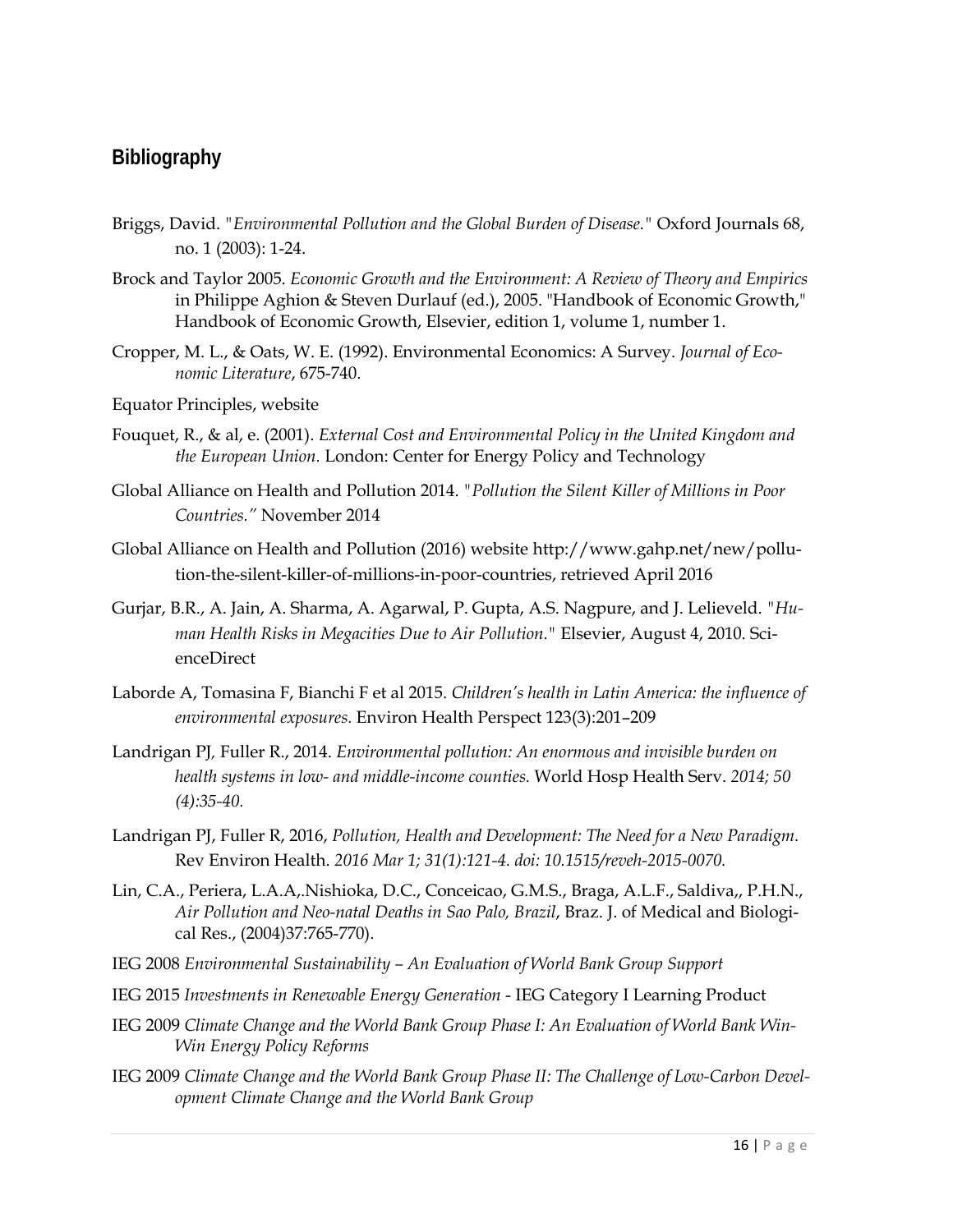- IEG 2010a *Climate Change and the World Bank Group Phase III: Adapting to Climate Change: Assessing the World Bank Group Experience*
- IEG 2010b *Safeguards and Sustainability Policies in a Changing World: An Independent Evaluation of World Bank Group Experience*
- Kolstad, C. D. (2010). *Regulatory Choice with Pollution and Innovation.* Cambridge, MA: National Bureau of Economic Research.
- Max Planck Research 2011, *Breathless in the Megacity*, Jan 2011
- Nemet, G. F. (2010). *Implications of Incorporating Air-quality Co-benefits into Climate Change Policymaking.* Environmental Research Letters, 014007.
- Oats, W. E. (2006). *An Economic Perspective on Environmental and Resource Management: An Introduction.* Washington, DC: Resources for the Future*.*
- OED. (2001). *OED Review of the Bank's Performance on the Environment.* Washington, DC: OED.
- PAHO 2012. PAHO (Pan American Health Organization) (2012) The environment and human security. In: Health in the Americas. Available: http://www.paho.org/saludenlasamericas/index.php?option=com\_content&view=article&id=56&Itemid=52&lang=en. Accessed 17. May 2015
- Perkins D, Brune Drisse M-N, Nixele T, Sly PD (2014) *E-waste: a global hazard.* Ann Global Health 80(4):286–295
- Perlin, S.A., Wong, D., Sexton, K., *Residential Proximity to Industrial Sources of Air Pollution: Interrelationships among Race, Poverty and Age*, JAWMA, May 2001
- *Pollution Management and Environmental Health Program (PMEH),* website
- *Poverty, Health & Environment, Poverty-Environment Partnership*, Joint Agency Paper, June 2008
- *Preventing disease through healthy environments: a global assessment of the burden of disease from environmental risks*, WHO, 2016
- *"Toward a Green, Clean, and Resilient World for All: A World Bank Group Environment Strategy 2012 – 2022."* World Bank, 2012.
- *Urban Air Quality Management Strategy in Asia: Guidebook,* World Bank, 1997*.*
- Prüss-Ustün, A., J Wolf Corvalán, R. Bos, and M. Neira. *"PREVENTING DISEASE THROUGH HEALTHY ENVIRONMENTS A Global Assessment of the Burden of Disease from Environmental Risks."* WHO, 2016.
- *Parkinson, J. 2007. "Improving environmental health outcomes of slum upgrading projects."* Report commissioned for the World Bank. Washington, DC: World Bank.
- *"Climate Change and the World Bank Group Phase I: An Evaluation of World Bank Win-Win Energy Policy Reforms."* Independent Evaluation Group, 2009.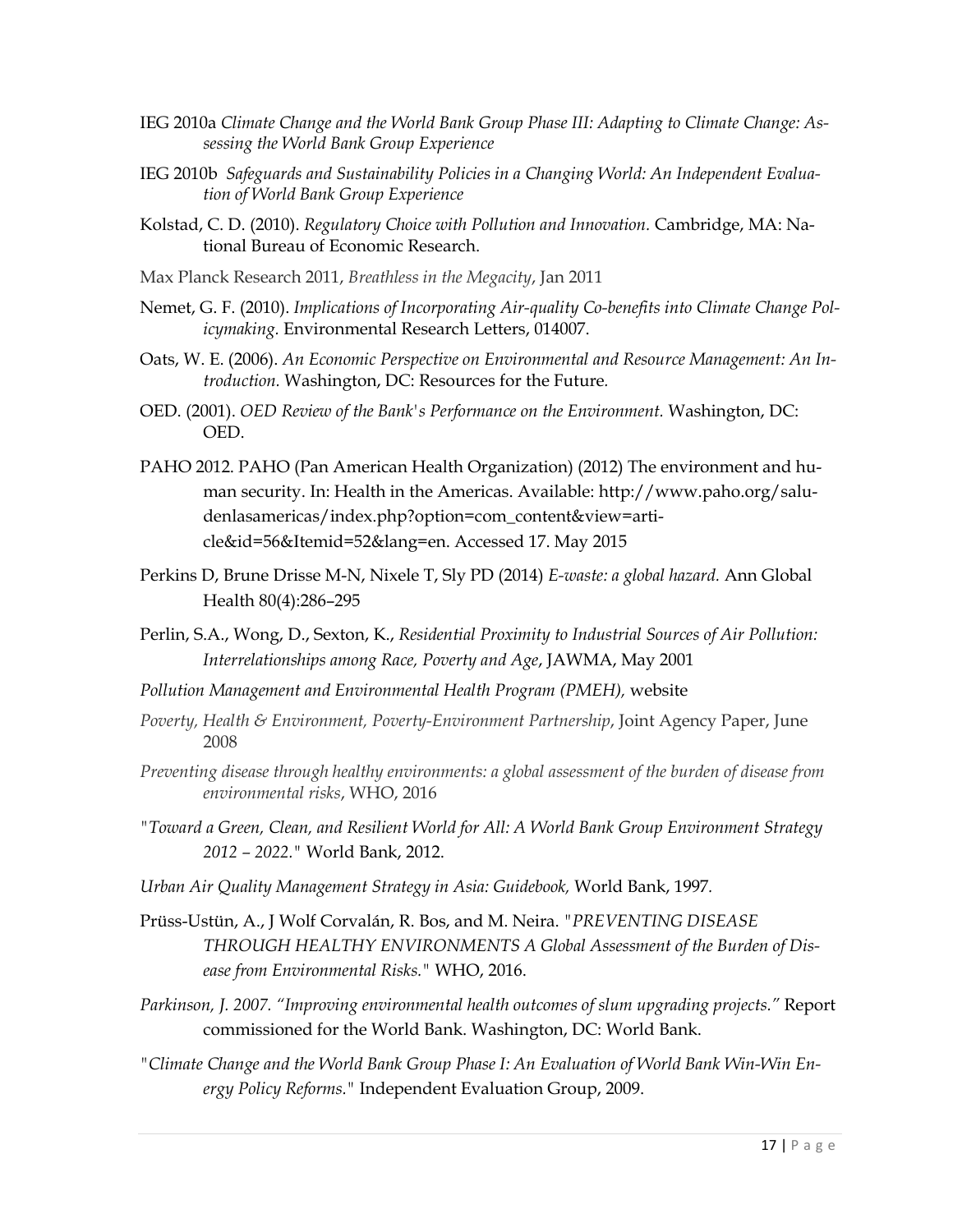- *"Embedding the Environment in Sustainable Development Goals."* UNEP Post-2015 Discussion Paper 1, July 19, 2013.
- World Bank Group, 1999. *Pollution Prevention and Abatement Handbook 1998*
- World Bank Group 2000. *Greening Industry: New Roles for Communities, Markets, and Governments,* World Bank Policy Report
- World Bank Group 2010, *Managing Pollution for Poverty Reduction and Green Development*
- World Bank Group 2012. *Managing Pollution for Poverty Reduction*
- World Bank Group 2015. *Clean Air and Healthy Lungs*: *Enhancing the World Bank's Approach to Air Quality Management,* WBG, 2015
- World Bank Group 2008. *Environmental Sustainability: An Evaluation of World bank Group Support*, IEG, WBG, 2008
- World Bank. (1992). *World Development Report 1992: Development and the Environment.* Washington, DC: World Bank.
- World Bank. (2001). *Making Sustainable Commitments: An Environment Strategy for the World Bank.* Washington, DC: World Bank.
- World Bank. (2012). *Toward a Green, Clean, and Resilient World for All: A World Bank Group Environment Strategy 2012-2022.* Washington, DC: World Bank.
- World Health Organization (2014) Burden of disease from Household Air Pollution for 2012 –Summary of results: http://www.who.int/phe/health\_topics/outdoorair/databases/HAP\_BoD\_results\_March2014.pdf?ua=1
- World Health Organization (2014a) Data on the size of the HIV/AIDS epidemic: Number of deaths due to HIV/AIDS. Global Health Observatory Data Repository. WHO, Geneva. [http://apps.who.](http://apps.who/) int/gho/data/node.main.623.
- World Health Organization (2014b) Deaths: Estimated deaths, data by region. Global Health Observatory Data Repository. WHO, Geneva [http://apps.who.int/gho/data/view.main.14117?lang=en.](http://apps.who.int/gho/data/view.main.14117?lang=en)
- WHO 2016. *WHO Global Urban Ambient Air Pollution Database* (update 2016) http://www.who.int/phe/health\_topics/outdoorair/databases/cities/en/ , retrieved on May 12, 2016
- Yale University, 2016. *Global Metrics for the Environment*, Environmental Performance Index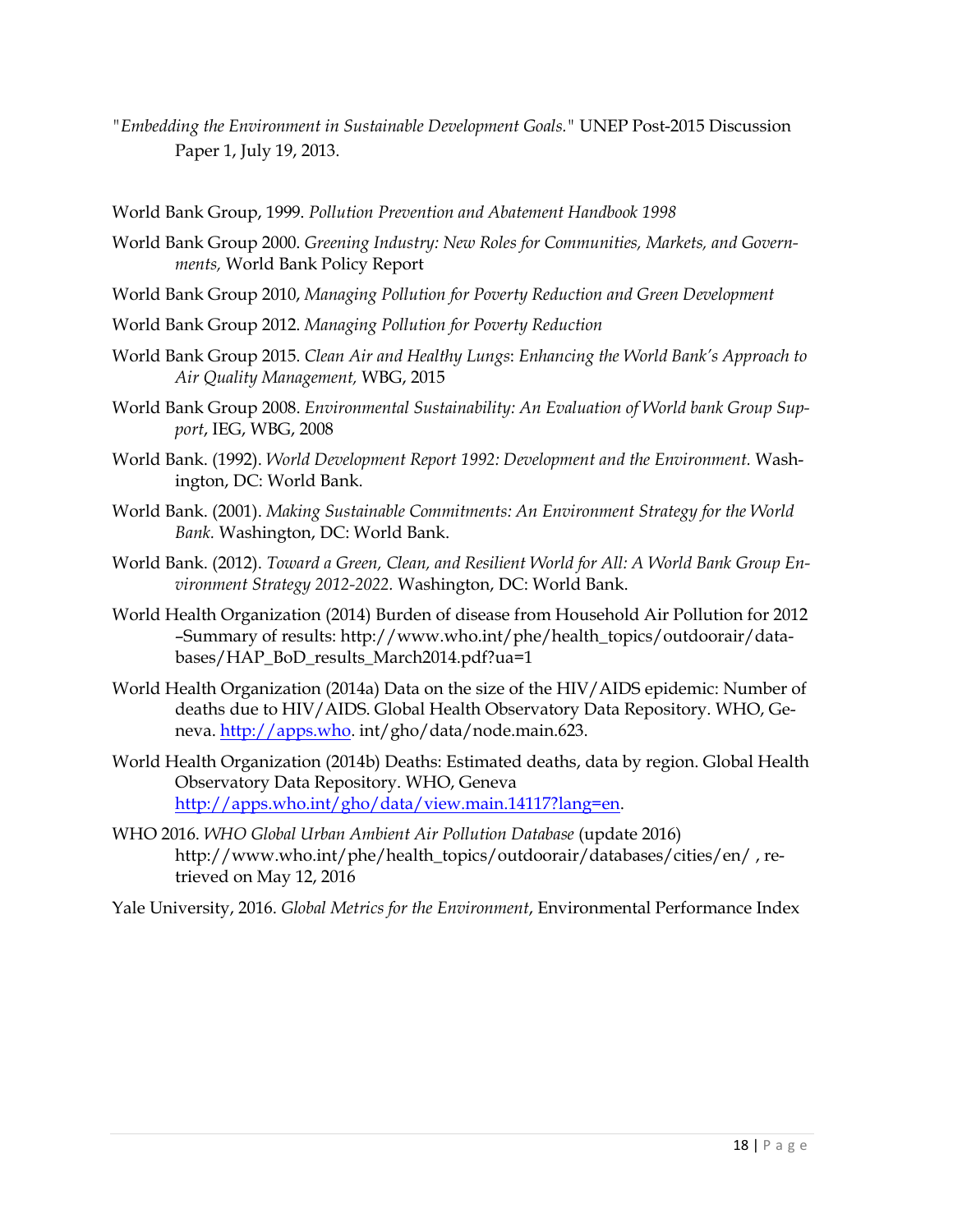## **Endnotes**

 $\overline{a}$ 

<sup>1</sup> Note that depending on the data source, the exact number of deaths may vary. This Approach Paper presents a range of data currently available and deemed reliable. Through the evaluation, the team will ensure consistency of data used.

<sup>2</sup> SDGs address pollution issues directly or indirectly in 10 SDGs: In the context of health (SDG3), clean water and sanitation (SDG6), clean energy (SDG 7), sustainable economic growth and industrialization (SDG 8 and 9), sustainable cities (SDG 11), responsible production (SDG 12), climate action (SDG 13), oceans and marine resources (SDG 14), and sustainable terrestrial ecosystems (SDG 15.

<sup>3</sup> Environmental protection and public health agencies in countries around the world typically have separate bureaus dealing with air, water, and solid waste and suffer from problems with inter-agency coordination with other substantive ministries, such as agriculture or health, that are often more powerful.

<sup>4</sup> Pollution undoubtedly also links to the other two agendas in the strategy, but mainly in an indirect fashion. The "green" agenda on the sustainable management and conservation of natural resources, is relevant for pollution in the context of contamination of these resources, for example. The "resilient" agenda deals with preparation for shocks and adaptation to climate change and his hence also relevant for pollution with climate change being intertwined with air pollution (and other forms of pollution).

<sup>5</sup> These interventions at times address legacy issues, that is, cleaning up contaminated sites, but often build structures to handle concerns of the future

<sup>6</sup> Including utilities and thermal power generation

<sup>7</sup> It is acknowledged that the application of performance standards can have an absolute reducing effects in the case of brownfield operations where a more stringent standard can indeed reduce emissions. It is further acknowledged that the application of performance standards to greenfield developments is likely to only have a relative positive effect; even if fully meeting all requirements, greenfield investments will increase the environmental load on the receiving airshed and water almost always. Still, IFC's involvement can results in a relative positive effect, in particular when IFC's performance standard is more stringent than the otherwise applicable local standard.

<sup>8</sup> The GAHP is a collaborative body supported by the Asian Development Bank (ADB), the Inter-American Development Bank (IDB), the European Commission, several UN agencies, and a range of bilateral agencies.

<sup>9</sup> Including in waste/hazardous waste/clean-up/pollution reduction.

 $10$  Note that climate change issues have already been addressed by IEG by a series of three evaluations.

<sup>11</sup> The evaluation recognizes that many interventions may not require special attention to certain groups, like improving air quality through general fuel standards. In cases where a special focus on target groups appears warranted, the evaluation will assess to what extent the circumstances of the poor and other groups (children, women, the elderly or male agricultural workers) have been taking into account when designing interventions and to what extent they achieved their stated objectives.

<sup>12</sup> Please see attachment C for lessons from the 2010 IEG evaluation of the safeguards system

<sup>13</sup> Arguably, any Bank Group-supported investment in infrastructure, such as transport or energy, is likely to entail increased emissions; any assistance to improve rural road system will likely increase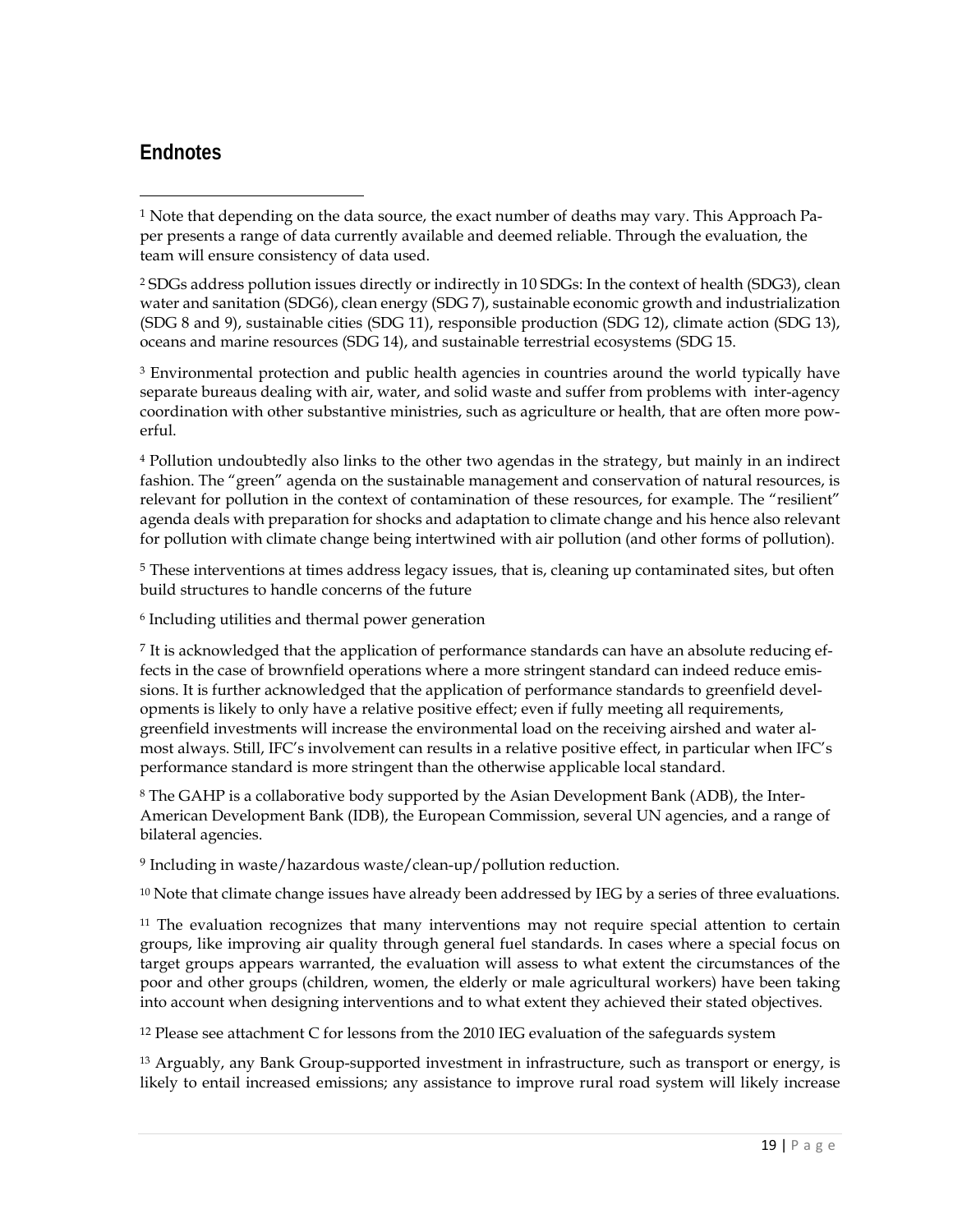$\overline{a}$ traffic. This study will not evaluate the tradeoffs between pollution and such development interventions as evaluative evidence is lacking.

<span id="page-19-13"></span><span id="page-19-0"></span><sup>14</sup> For World Bank projects, Implementation Completion and Results Reports (ICRRs) and their IEG reviews will be the primary source of results information, complemented by Project Performance Assessment Reports (PPARs) where available. For IFC Investment Services and MIGA, this evaluation will largely rely on Extended Project Supervision Reports (XPSRs), Project Evaluation Summaries (PES'), and Project Evaluation Reports (PERs) conducted at operational maturity, usually about two years after financial closure. It is important to note the limitations of using ICRRs, XPSRs, PES' and PERs.

<span id="page-19-14"></span><span id="page-19-2"></span><span id="page-19-1"></span><sup>15</sup> Including PCRs = Project Completion Report; PIMs = Post Implementation Monitoring reports (both IFC Advisory Services); IFC investment supervision and monitoring reports. World Bank ASA work for this period was not subject to IEG validation, so self-evaluation is the only source of information.

<span id="page-19-15"></span><span id="page-19-3"></span><sup>16</sup> To assess performance and effects of private sector-facing interventions by IFC, this evaluation will use a specific E&S database. For both, the assessment of IFC targeted interventions as well as projects aiming to improve the pollution footprint through the application of Performance Standards, this evaluation will resort to the IEG E&S database which has data on about 700 projects that have been evaluated by IEG since 2007 as part of the XPSR program, using IEG's established E&S evaluation methodology on the principle of IFC's Policy on E&S Sustainability and Performance Standards.16 In addition, this analysis will capitalize on IEG Annual E&S Sector Highlights that summarize findings of overall portfolio performance and provide trends for E&S Effects and IFC's E&S Work Quality and IFC's E&S Role and Contribution.

<span id="page-19-16"></span><span id="page-19-5"></span><span id="page-19-4"></span><sup>17</sup> The team acknowledges that environmental policies need not be seen as requiring a tradeoff with development as they may actually contribute to growth and protect the vulnerable.

<span id="page-19-17"></span><span id="page-19-6"></span><sup>18</sup> The analysis will try to control for country and sector specific capacities that would affect Bank Group resource allocation

<span id="page-19-18"></span><span id="page-19-12"></span><span id="page-19-11"></span><span id="page-19-10"></span><span id="page-19-9"></span><span id="page-19-8"></span><span id="page-19-7"></span><sup>19</sup> This does not imply that interventions in countries with overall lower activity levels are less important. Indeed they may yield equal insight and provide opportunities to learn what deters governments and the private sector from seeking support in pollution management, from innovative approaches; however, as all projects will be analyzed at the portfolio level, the evaluation will give them due consideration.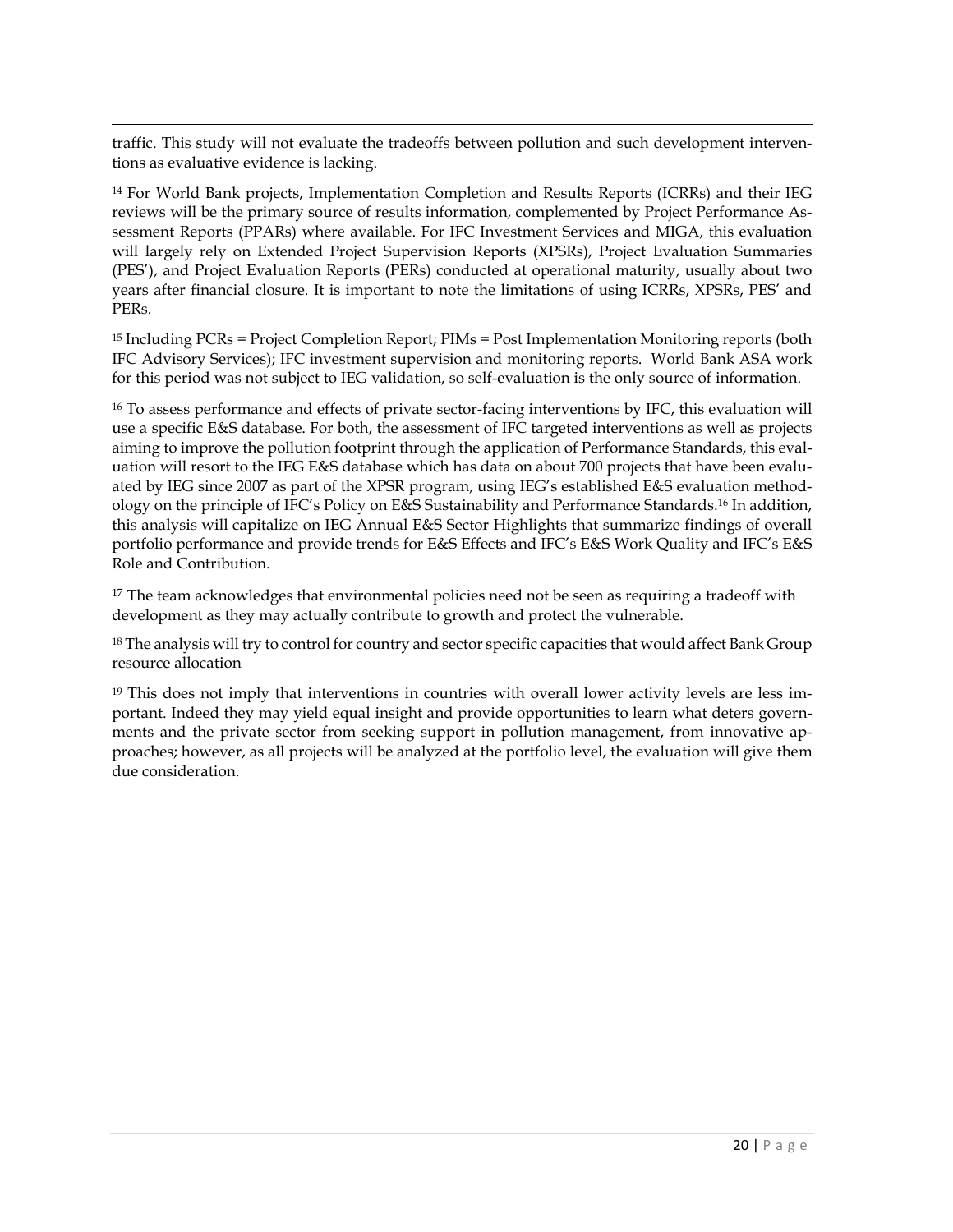# **Approach Paper "Toward a Clean World for All"** An Evaluation of World Bank Group Support for Pollution Management

July 19, 2016

## **Attachment A**

## **Detailed Evaluation Design Matrix**

| Evaluation questions                                                                                                                                       | Information required | Information sources | Data collection<br>methods | Data analvsis<br>methods | Limitations |
|------------------------------------------------------------------------------------------------------------------------------------------------------------|----------------------|---------------------|----------------------------|--------------------------|-------------|
| How relevant effective and efficient has the World Rank Croup been in addressing pollution concerns in client countries through (i) targeted interventions |                      |                     |                            |                          |             |

**How relevant, effective, and efficient has the World Bank Group been in addressing pollution concerns in client countries through (i) targeted interventions and (ii) the use of safeguards and performance standards in pollution-heavy industries (as these concerns relate to the poor)?**

**Going forward, how well is it equipped to support countries moving toward a "clean world for all"?**

#### **RELEVANCE**

| To what extent has the WBG<br>supported client countries in<br>addressing the most important<br>pollution concerns, that is, is<br>the Bank Group targeting the<br>relevant concerns in its client<br>countries affecting the poor?<br>a. What are Bank Group's<br>diagnostic tools to identify<br>and address pollution<br>concerns?<br>How strategically did the<br>b.<br>World Bank Group allocate<br>its resources on pollution<br>interventions to those | Information on the nature<br>and scope of Bank<br>Group diagnostic work<br>Information on resources<br>allocations of pollution<br><i>interventions</i><br>Information on the nature<br>and scope of Bank<br>Group support, project<br>components and design<br>features | Portfolio data, including<br>ASA/AAA<br>Portfolio data, including<br>ASA/AAA | Data retrieval<br>Document retrieval | <b>Content Analysis</b><br>using text analytics<br>and manual coding to<br>allow for adequate<br>classification and<br>coding<br>Strategic resources<br>mapping to assess<br>resources deployment<br>and indicators of<br>relative need and<br>constraints while | ASA / AAA work often<br>difficult to locate due to<br>limitations in the ASA<br>identification system |
|---------------------------------------------------------------------------------------------------------------------------------------------------------------------------------------------------------------------------------------------------------------------------------------------------------------------------------------------------------------------------------------------------------------------------------------------------------------|--------------------------------------------------------------------------------------------------------------------------------------------------------------------------------------------------------------------------------------------------------------------------|------------------------------------------------------------------------------|--------------------------------------|------------------------------------------------------------------------------------------------------------------------------------------------------------------------------------------------------------------------------------------------------------------|-------------------------------------------------------------------------------------------------------|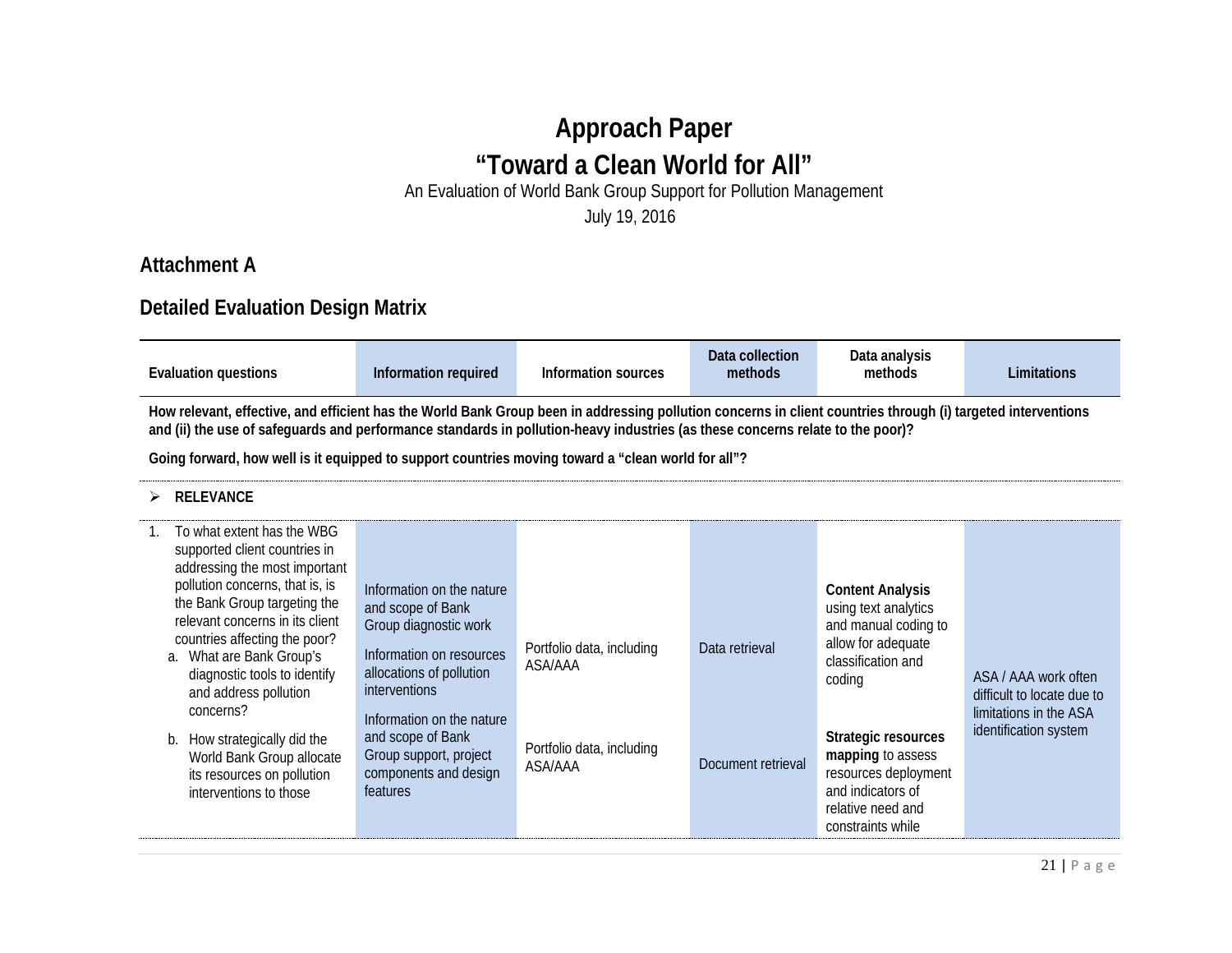| <b>Evaluation questions</b>                                                                                                                                                      | Information required                                                                                                                              | <b>Information sources</b>                                                                           | Data collection<br>methods                                            | Data analysis<br>methods                                                                                                                                                                          | Limitations                                                                                                                                                                                                    |
|----------------------------------------------------------------------------------------------------------------------------------------------------------------------------------|---------------------------------------------------------------------------------------------------------------------------------------------------|------------------------------------------------------------------------------------------------------|-----------------------------------------------------------------------|---------------------------------------------------------------------------------------------------------------------------------------------------------------------------------------------------|----------------------------------------------------------------------------------------------------------------------------------------------------------------------------------------------------------------|
| countries how need them<br>most?                                                                                                                                                 | Information about client<br>countries' actual<br>pollution priorities and<br>corresponding Bank<br>Group interventions                            | Selected data bases by<br>WHO, EPI (Yale), UNEP,<br>World Bank, UNSTAT, WRI<br>Climate Data Explorer | Data retrieval                                                        | controlling for<br>institutional capacity of<br>client countries                                                                                                                                  | Data limitations on                                                                                                                                                                                            |
| Given the body of evidence<br>C.                                                                                                                                                 | Information on resources<br>allocations of Bank<br>Group pollution<br>interventions and nature<br>and scope of such<br>support                    | Project documents,<br>portfolio databases;<br>41 Country Environmental                               | Portfolio analysis,<br>data collections/<br>retrieval<br>(indicators) | 20 Desk-based<br>studies to assess<br>relevance of<br>interventions based on<br>CEAs<br><b>Content Analysis</b><br>using text analytics                                                           | referred data sets see<br><b>Attachment F</b><br>Potential inconsistency<br>in CEAs methodologies<br>in quantifying pollution<br>concerns and their<br>weight; if consistency<br>found, these will be          |
| and data on global pollution<br>issues, is the Bank Group<br>addressing the right<br>priorities in the right country<br>through its country level<br>portfolio of interventions? | Information on relevance<br>of interventions given the<br>countries' level need and<br>relative development<br>priorities / pollution<br>concerns | Assessment for 37<br>countries identifying<br>country level priorities                               | Portfolio analysis,<br>data collections/<br>retrieval<br>(indicators) | and manual coding to<br>assess in how far<br>projects addressed<br>priority issues<br>according CEAs<br>5 Country case<br>studies (missions) to<br>get context information<br>and expand coverage | reported in a<br>transparent way<br>Part of the Bank<br>Group's country level<br>response is likely to be<br>provided in form of<br>"footprint" projects, i.e.<br>through the application<br>of Bank Group E&S |
|                                                                                                                                                                                  | Information on the nature                                                                                                                         | Project documents,<br>portfolio database                                                             |                                                                       | to non-lending<br>activities / systemic<br>intervention / enabling<br>environment                                                                                                                 | standards. These are<br>not targeted at a<br>specific pollution<br>concerns and my pose<br>challenges in assessing<br>their relevance                                                                          |
| d. To what extent has the<br>Bank Group addressed the<br>multi-sectorial nature of<br>pollution? Has the Bank<br>Group helped its client                                         | of Bank Group<br>interventions and their<br>composition and cross-<br>sectorial nature                                                            |                                                                                                      | Portfolio analysis,<br>data collections/<br>retrieval (indicators     | Portfolio Analysis to<br>assess cross-sectorial<br>nature of pollution<br>interventions<br>5 Country case                                                                                         |                                                                                                                                                                                                                |
| countries to develop<br>strategies and action plans                                                                                                                              |                                                                                                                                                   |                                                                                                      |                                                                       | studies to provide<br>insight on the cross-                                                                                                                                                       |                                                                                                                                                                                                                |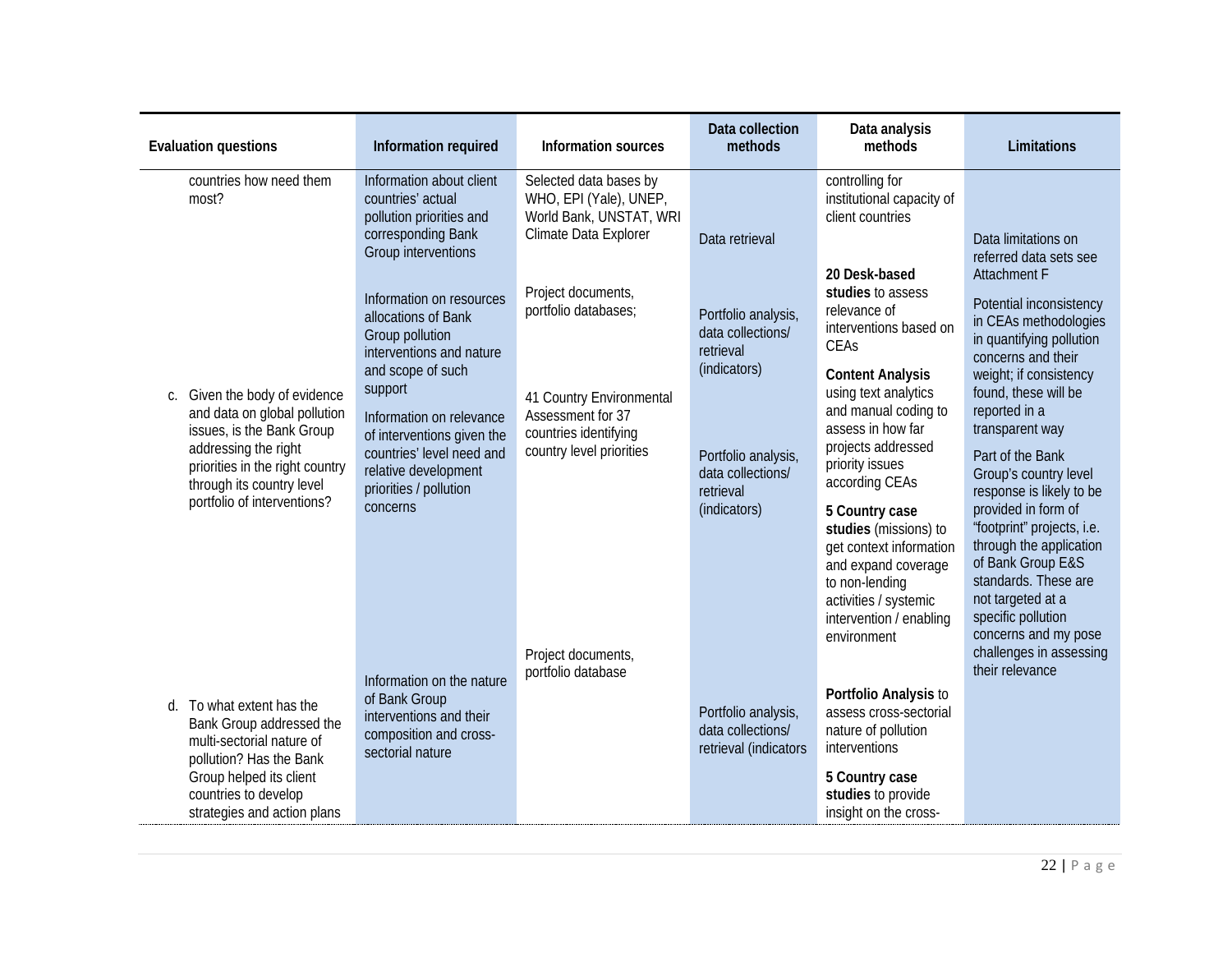| <b>Evaluation questions</b>                                                                                                                                                                                                                                                                                                                                                                                                                                | Information required                                                                                               | Information sources                                                                                                                      | Data collection<br>methods | Data analysis<br>methods                                                                                                                                                                                                                                                                                          | Limitations                                                                                                                                                                                                                                        |
|------------------------------------------------------------------------------------------------------------------------------------------------------------------------------------------------------------------------------------------------------------------------------------------------------------------------------------------------------------------------------------------------------------------------------------------------------------|--------------------------------------------------------------------------------------------------------------------|------------------------------------------------------------------------------------------------------------------------------------------|----------------------------|-------------------------------------------------------------------------------------------------------------------------------------------------------------------------------------------------------------------------------------------------------------------------------------------------------------------|----------------------------------------------------------------------------------------------------------------------------------------------------------------------------------------------------------------------------------------------------|
| across the various<br>agencies involved?                                                                                                                                                                                                                                                                                                                                                                                                                   |                                                                                                                    |                                                                                                                                          |                            | sectorial nature of the<br>issues and the extent<br>to which it was<br>addressed; to assess<br>how well the Bank<br>Group has supported<br>client countries in<br>resolving inter-agency<br>issues                                                                                                                |                                                                                                                                                                                                                                                    |
| 2. To what extent has the Bank<br>Group deployed the right<br>diagnostic tools to assess<br>pollution issues in client<br>countries, including the special<br>circumstances of project<br>beneficiaries, including the<br>poor, women, the elderly or the<br>children<br>3. To what extent has the Bank<br>Group used the right<br>instruments - is the Bank<br>Group addressing the key<br>"upstream" issues (incl. policy,<br>regulations, institutions, | Information on the scope<br>and depth of assessment<br>of the special<br>circumstances of project<br>beneficiaries | 41 Country Environmental<br>Assessment for 37<br>countries identifying<br>beneficiary constraints                                        | Document retrieval         | <b>Content Analysis</b><br>within the 37 desk-<br>based studies to<br>assess in how far<br>projects addressed<br>priority issues<br>according CEAs<br>5 Country case<br>studies making used<br>of additional ASA,<br>including relevant<br>Strategic<br>Environmental<br><b>Assessment Reports</b><br>and similar | In absence of a<br>benchmark for what is a<br>"good enough"<br>assessment of<br>beneficiary constraints,<br>it may be difficult to<br>pass a judgement.<br>Therefore, IEG will<br>report transparently on<br>findings before passing<br>a judgment |
| subsidies, incentives etc.) and<br>"downstream" investments?<br>a. What are IFC's, MIGA's<br>and World Bank's support<br>instruments for pollution<br>and how do they relate to<br>each institution's corporate<br>and environmental                                                                                                                                                                                                                       | Information on corporate<br>strategies and<br>environmental strategies<br>and policies                             | Strategies, operational<br>notes and frameworks,<br>project design documents<br>(PADs, Board Documents,<br><b>Underwriting Documents</b> | Document retrieval         | Content analysis to<br>identify how types of<br>interventions relate to<br>corporate and<br>environmental<br>strategies                                                                                                                                                                                           |                                                                                                                                                                                                                                                    |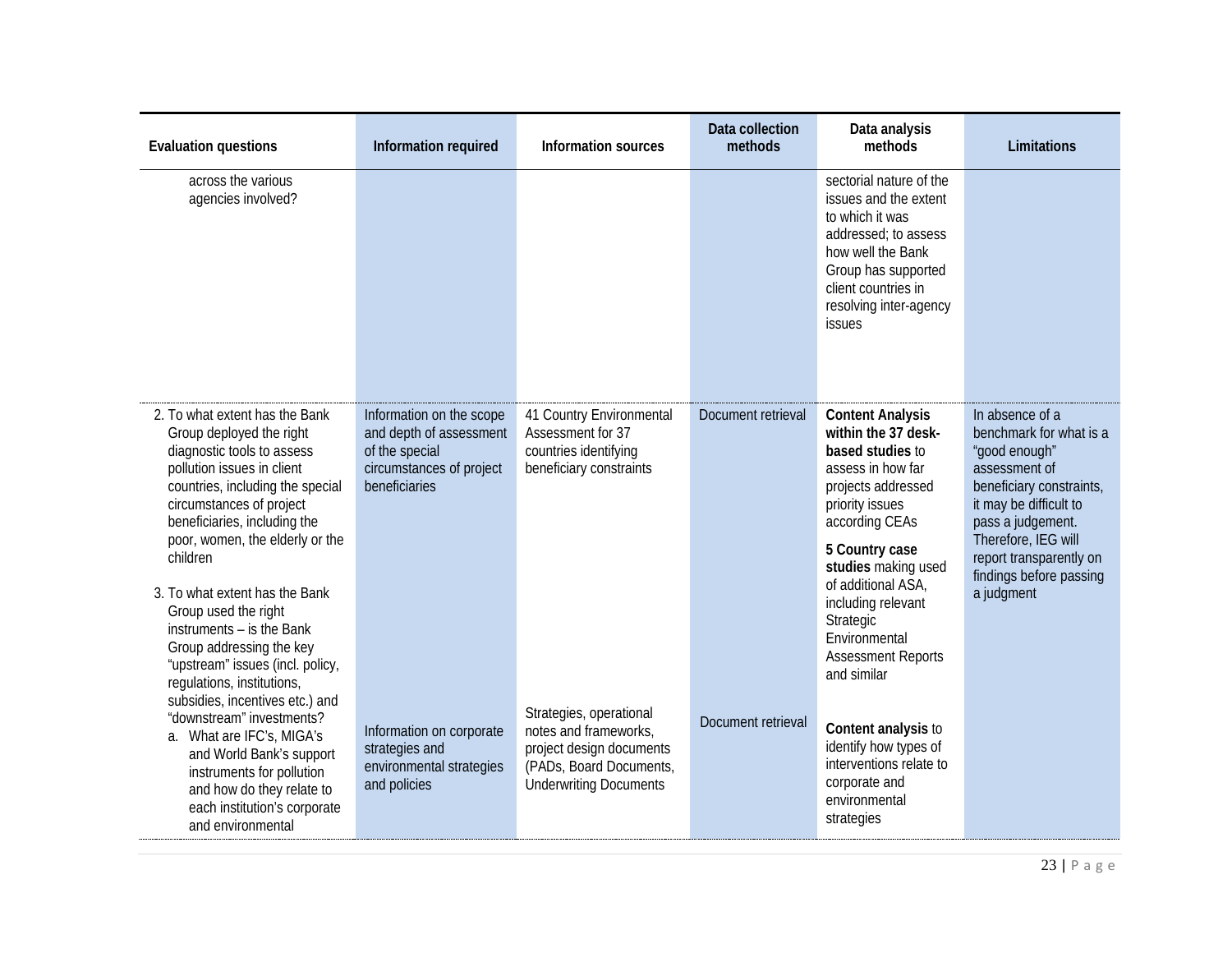| <b>Evaluation questions</b>                                                                                                                                                                                                                 | Information required                                                                                                                                                                                                       | <b>Information sources</b>                                                                                                                                                              | Data collection<br>methods                                                                                                                                                                                                     | Data analysis<br>methods                                                                                                                                                                                                                   | Limitations                                                                                                                                                                                                 |
|---------------------------------------------------------------------------------------------------------------------------------------------------------------------------------------------------------------------------------------------|----------------------------------------------------------------------------------------------------------------------------------------------------------------------------------------------------------------------------|-----------------------------------------------------------------------------------------------------------------------------------------------------------------------------------------|--------------------------------------------------------------------------------------------------------------------------------------------------------------------------------------------------------------------------------|--------------------------------------------------------------------------------------------------------------------------------------------------------------------------------------------------------------------------------------------|-------------------------------------------------------------------------------------------------------------------------------------------------------------------------------------------------------------|
| strategy? How do they<br>differ from each other, and<br>are they consistent and<br>complementary?<br>Are these instruments<br>b.<br>putting in place the right<br>incentives and remove<br>existing disincentives (e.g.<br>fuel subsidies)? | Information on the<br>nature, scope and depth<br>of Bank group<br>engagement<br>Information on the<br>nature, scope and depth<br>of Bank group<br>engagement, in<br>particular related to<br><b>DPLs and Prior Actions</b> | Oualitative information on<br>addressing macro issues<br>and disincentives to<br>pollution mitigation in IEG<br>validated micro evaluation<br>systems, in particular in<br>ICRs of DPLs | Document retrieval                                                                                                                                                                                                             | Country case studies<br>(desk-based and<br>missions) to identify<br>detailed information on<br>addressing macro<br>issues.<br><b>Technical Note on</b><br>the role and influence<br>of WB lending<br>instruments, including<br><b>DPLs</b> | ASA work may not<br>focus sufficiently on<br>macro factors including<br>disincentives. In the<br>context of mission-<br>based country cases<br>this can be triangulated<br>with additional<br>environmental |
| What drives client countries<br>C.<br>to request the Bank<br>Group's support to address<br>pollution concerns?<br>What drives private sector<br>d.<br>companies to request IFC<br>investments and advice?<br><b>EFFECTIVENESS</b>           | Information on<br>motivational factors of<br>client government and<br>political economy factors<br>Information on<br>motivational factors of<br>private companies, their<br>planning horizon and risk<br>appetite          |                                                                                                                                                                                         | Key informant<br>interviews (semi-<br>structured<br>interviews) with<br>country level<br>counterparts in the<br>public sector<br>(EPAs and other<br>substantive<br>ministries) as well<br>as private sector<br>representatives | Country case studies<br>(mission-based)                                                                                                                                                                                                    | assessment by other<br>institutions.<br>Political economy<br>factors may be difficult<br>to assess due to the<br>variety of arguments of<br>the different<br>stakeholders.                                  |

| 1. Has the Bank Group been<br>effective in building the |                      |                    |                       | Potentially a significant<br>share of Bank Group |
|---------------------------------------------------------|----------------------|--------------------|-----------------------|--------------------------------------------------|
| required awareness, public                              |                      |                    | Portfolio analysis of | systemic interventions                           |
| disclosure mechanisms,                                  |                      |                    | portfolio data and    | has been carried out                             |
| knowledge, capacity, and                                | Information on       | Data extraction of | outcome ratings in    | through non-lending /                            |
| institutions and setting up                             | development outcomes | ratings and        | exiting ICRRs,        | ASA which is not                                 |
| regulatory frameworks to deal                           |                      |                    |                       | embedded in a results                            |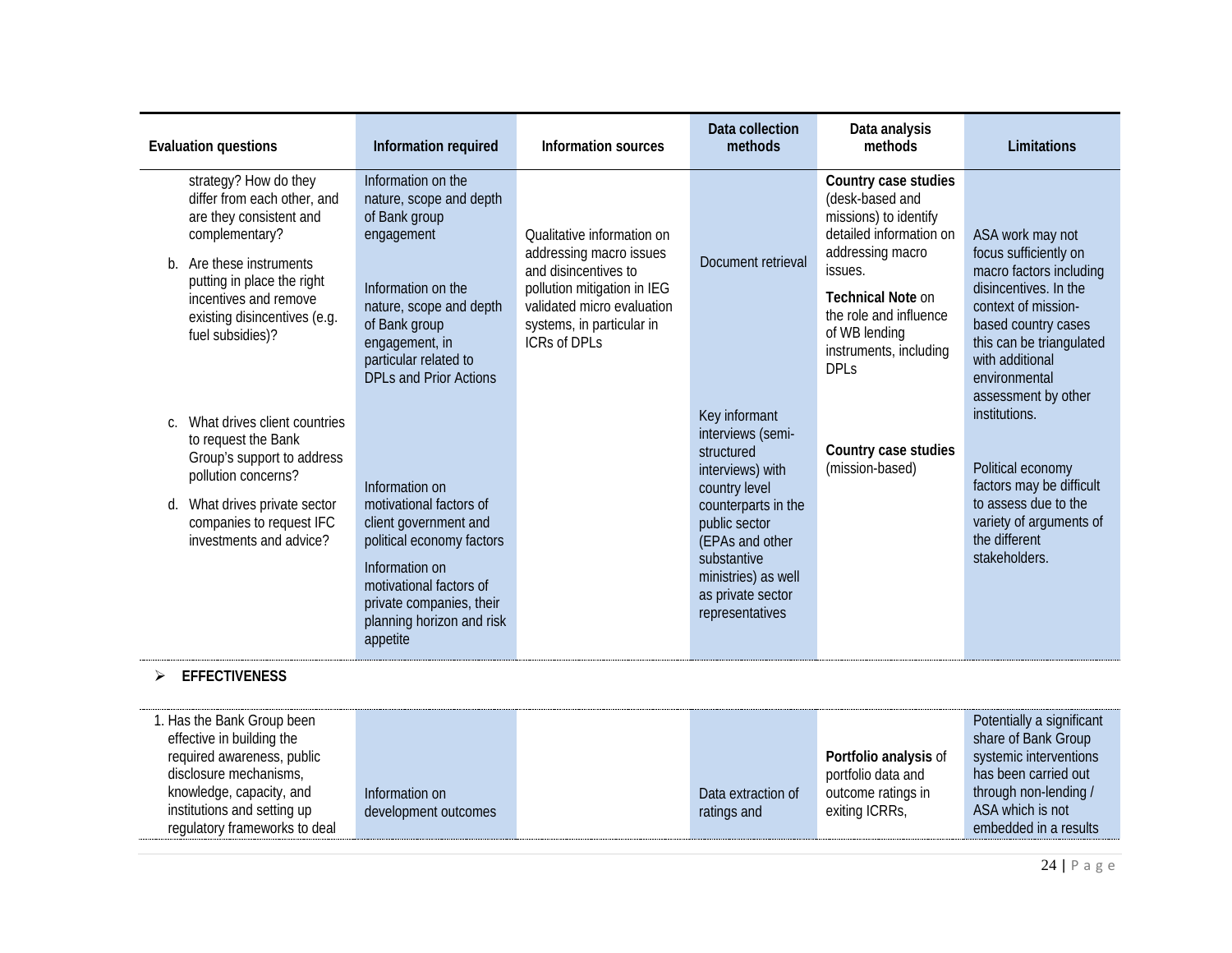| <b>Evaluation questions</b>                                                                                                                                                                                                                                                                                                  | Information required                                                                                                                                    | <b>Information sources</b>                                                                                                                                                                                                           | Data collection<br>methods                                                                                                                                                                  | Data analysis<br>methods                                                                                                                                                                                                                                                  | Limitations                                                                                                                                                                                                                                                               |
|------------------------------------------------------------------------------------------------------------------------------------------------------------------------------------------------------------------------------------------------------------------------------------------------------------------------------|---------------------------------------------------------------------------------------------------------------------------------------------------------|--------------------------------------------------------------------------------------------------------------------------------------------------------------------------------------------------------------------------------------|---------------------------------------------------------------------------------------------------------------------------------------------------------------------------------------------|---------------------------------------------------------------------------------------------------------------------------------------------------------------------------------------------------------------------------------------------------------------------------|---------------------------------------------------------------------------------------------------------------------------------------------------------------------------------------------------------------------------------------------------------------------------|
| with pollution-related issues<br>through its public sector-<br>focused systemic/upstream<br>intervention and are these<br>outcomes sustainable?<br>a. Are the outcomes of these<br>projects sustainable?<br>b. Are the created institutions<br>effective in monitoring and<br>enforcing the required<br>pollution standards? | and performance of<br>projects (lending and<br>non-lending), in<br>particular on policy<br>advice relevant aspects<br>including institution<br>building | Ratings and qualitative<br>information on<br>development outcomes<br>and results achievement<br>from IEG validated micro<br>evaluation systems of<br>relevant WB lending and<br>non-lending operations,<br>including ICRs, and PPARs | specific section<br>within the micro<br>evaluation<br>documents<br>referring to<br>achievement of set<br>objective (rating<br>and other<br>qualitative<br>information<br>indicating success | XPSRs, PCRs etc. to<br>assess development<br>outcomes / results<br>achievements<br>including patterns<br>Content analysis to<br>identify patterns of<br>success and failure<br>(using frequency<br>counts as primary                                                      | framework nor its<br>outcomes evaluated<br>independently upon<br>completion; outcomes<br>of non-lending will<br>hence only be assessed<br>based on existing self-<br>ratings and, in an<br>independent manner, in<br>the context of country<br>case studies (missions-    |
| c. What can we learn from<br>cases where the<br>implementation of systemic<br>interventions was particularly<br>successful or failed?                                                                                                                                                                                        | Information on drivers of<br>success and failure                                                                                                        | Mission case study<br>interviews with relevant<br>experts and stakeholders                                                                                                                                                           | or failure) and<br>portfolio analysis<br>of the thus<br>obtained data<br>pertaining to<br>upstream policy<br>advice                                                                         | indicators) in micro<br>evaluation documents<br>Country case studies<br>(mission-based) to<br>gain insights on<br>sustainability of<br>regulatory frameworks<br>and institutions<br>created, to what extent<br>they are responsive<br>and why they succeed<br>(or failed) | based)<br>In addition, many<br>observed changes may<br>be attributable to a<br>variety of positive and<br>negative factors,<br>including the work of<br>Governments and other<br>donors. This<br>complicates the task of<br>identifying the Bank<br>Group's contribution. |
| 2. Has the Bank Group been<br>effective in addressing pollution<br>issues through its lending<br>operations and public<br>investments in pollution<br>reduction, and though its<br>safeguards (World Bank) and<br>what were the effects, including<br>for the poor?                                                          | Information (qualitative<br>and quantitative) on how<br>pollution issues were<br>addressed and with what<br>results                                     | Relevant sections of<br>microevaluation focusing<br>on E&S aspects and<br>safeguards, in particular in<br>ICRs and ICRRs and<br><b>PPARS</b>                                                                                         | Data extraction of<br>E&S section within<br>the micro<br>evaluation<br>documents<br>referring to<br>pollution                                                                               | Portfolio analysis of<br>performance / results<br>reported in E&S<br>section in micro<br>evaluation documents                                                                                                                                                             | For the WB side, a<br>central repository for<br>E&S data may be<br>lacking. In such a case,<br>the analysis will focus<br>on a sample projects,<br>representing all major<br>sectors<br>For the 628 evaluated<br>World Bank projects,<br>the analysis will focus          |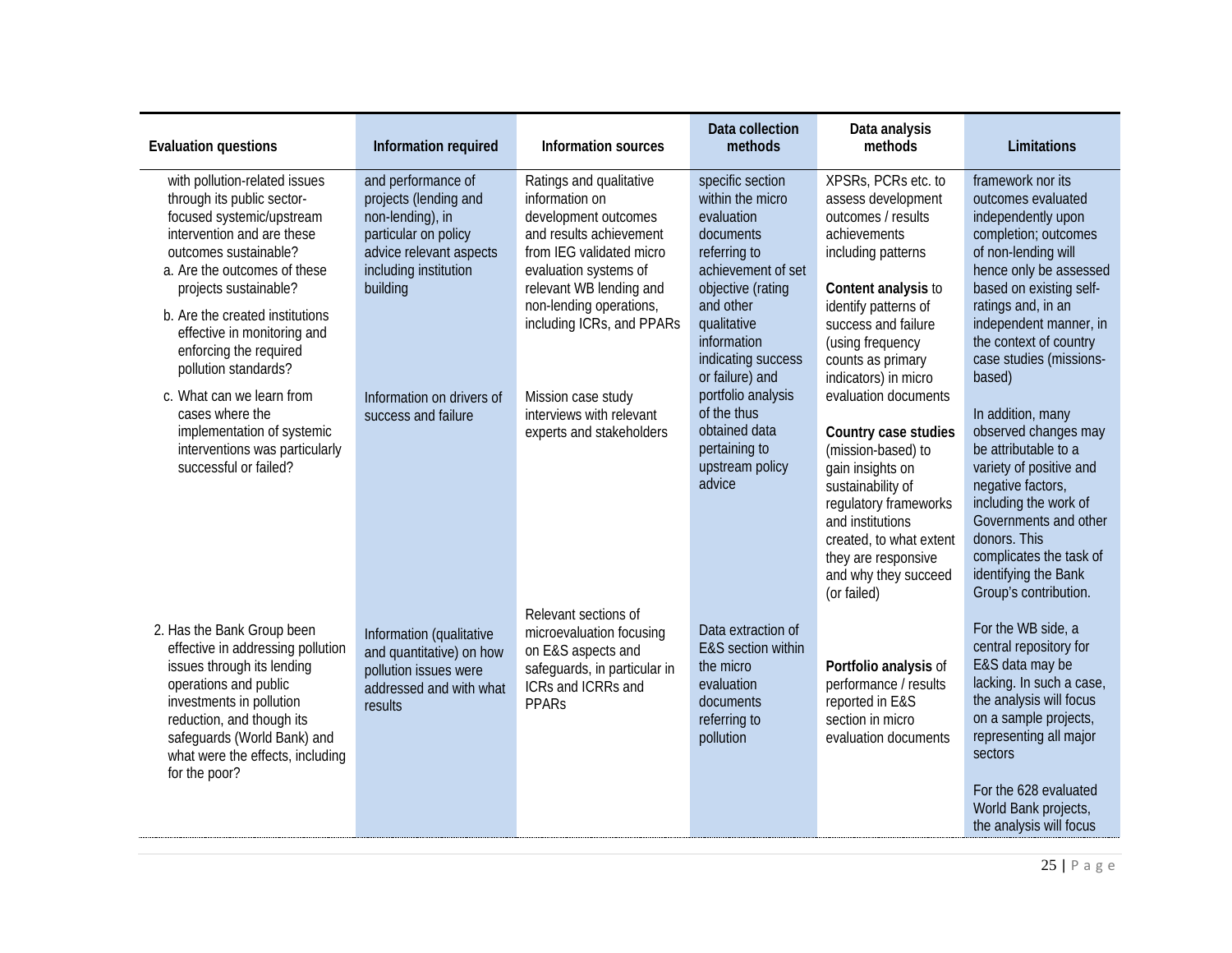| <b>Evaluation questions</b>                                                                                                                                                                                                                                                                                                                                                                                                                | Information required                                                                                                                                                                                                                                                                              | <b>Information sources</b>                                                                                                                                                                                                                                                                      | Data collection<br>methods                                                                                                                                                      | Data analysis<br>methods                                                                                                                                                                                                                               | Limitations                                                                                                                                                                                                                                                                                                                                                                                                                                                                                            |
|--------------------------------------------------------------------------------------------------------------------------------------------------------------------------------------------------------------------------------------------------------------------------------------------------------------------------------------------------------------------------------------------------------------------------------------------|---------------------------------------------------------------------------------------------------------------------------------------------------------------------------------------------------------------------------------------------------------------------------------------------------|-------------------------------------------------------------------------------------------------------------------------------------------------------------------------------------------------------------------------------------------------------------------------------------------------|---------------------------------------------------------------------------------------------------------------------------------------------------------------------------------|--------------------------------------------------------------------------------------------------------------------------------------------------------------------------------------------------------------------------------------------------------|--------------------------------------------------------------------------------------------------------------------------------------------------------------------------------------------------------------------------------------------------------------------------------------------------------------------------------------------------------------------------------------------------------------------------------------------------------------------------------------------------------|
|                                                                                                                                                                                                                                                                                                                                                                                                                                            | Information on                                                                                                                                                                                                                                                                                    |                                                                                                                                                                                                                                                                                                 |                                                                                                                                                                                 |                                                                                                                                                                                                                                                        | on Cat "A" projects (48<br>out of 628). The<br>associated assessment<br>reports together with<br>E&S data in ICRRs will<br>form the basis for the<br>assessment. Of the 275<br>World Bank projects<br>categorized as "B", a<br>sample across the<br>relevant sectors will be<br>selected based on risk<br>flags; this sample will<br>then be assessed to the<br>extent specific<br>indicators on pollution<br>abatement / prevention<br>is available<br>E&S data are available<br>for all of IFC's 181 |
| 1. Has the Bank Group been<br>effective in in curbing pollution<br>through its private sector-<br>focused interventions, including<br>those aimed at enhancing the<br>private sector's capacity to<br>address pollution issues<br>through its Advisory Services<br>and those addressing pollution<br>issues through Performance<br>Standards (IFC/ MIGA) in its<br>investment and guarantees,<br>and what were the effects for<br>the poor | development outcomes<br>and performance of<br>projects (IFC<br>investments and<br>advisory), in particular<br>related to cleaner<br>production and<br>resources efficiency<br>Information (qualitative<br>and quantitative) on how<br>pollution issues were<br>addressed and with what<br>results | Relevant sections of<br>microevaluation focusing<br>on E&S aspects / IFC<br>/MIGA Performance<br>Standard, in particular in<br>XPSRs, PERs and PES'<br>IEG E&S database<br>containing all relevant<br>information on action<br>triggered through<br>Performance Standards<br>and implementation | Data extraction of<br>ratings,<br>quantitative and<br>qualitative<br>information and<br>specific section<br>within the micro<br>evaluation<br>documents and the<br>E&S database | Portfolio analysis of<br>performance / results<br>reported in E&S<br>database<br>Country case studies<br>(mission-based) to<br>identify detailed<br>country level data on<br>outcomes and effects<br>of Performance<br>Standards; and gain<br>in-depth | evaluated investments<br>and for 26 MIGA<br>guarantees, captured<br>for IFC at least in a<br>comprehensive E&S<br>database. For the 70<br>IFC advisory services<br>pollution-relevant data<br>in the PCRs will be<br>used. The IFC E&S<br>database contains data<br>since 2007, compiled as<br>part of the XPSR<br>program, using IEG's<br>established E&S<br>evaluation                                                                                                                               |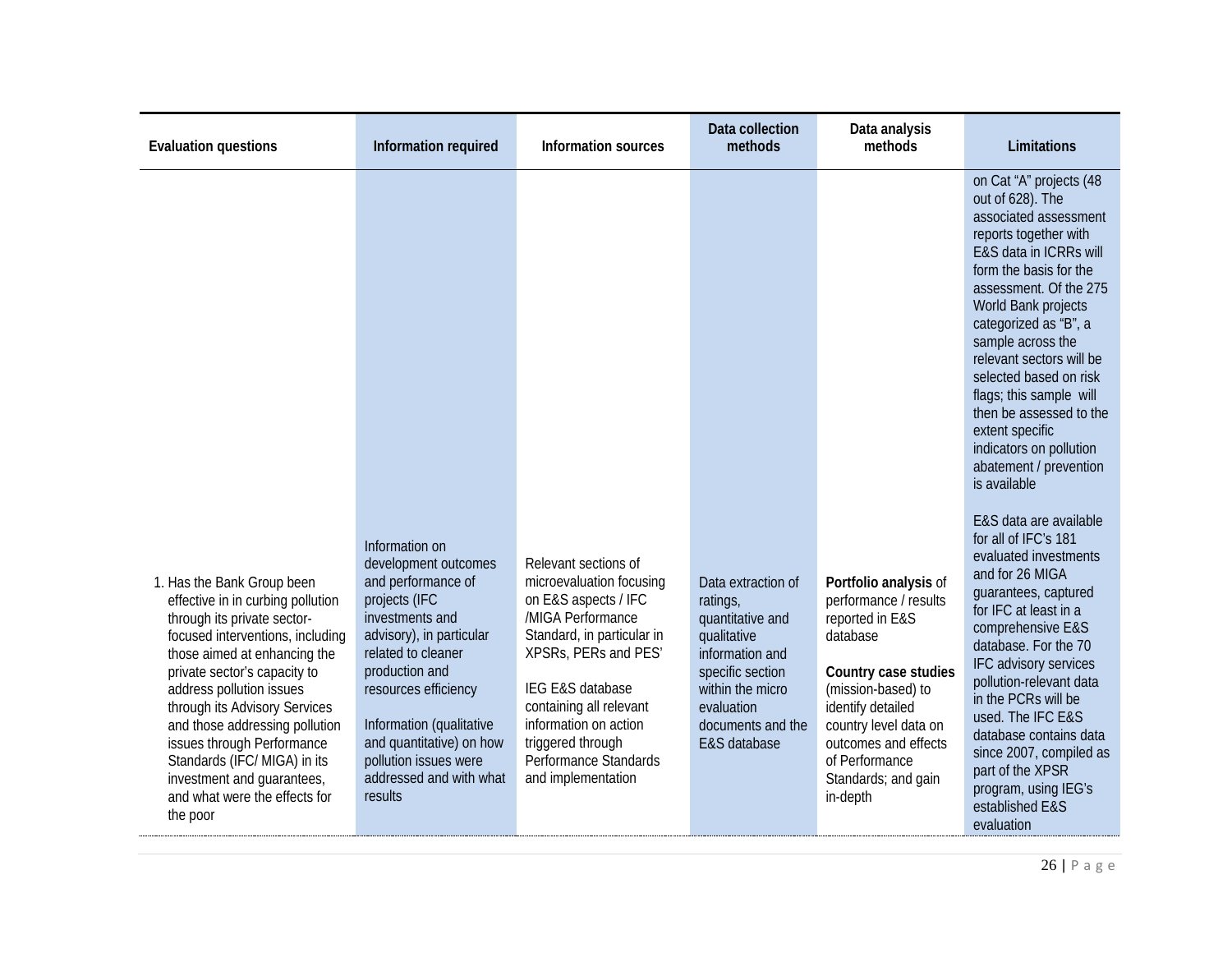| understanding factors<br>methodology. This<br>of success and failure<br>coverage is likely still<br>leading to a<br>comprehensive<br>assessment as<br>investments<br>2007 were approved<br>2004 or 2005.<br><b>EFFICIENCY</b><br>Information on Bank<br>Key information<br>Is the Bank Group positioned<br>1.<br>Country case studies<br>interviews of<br>Group service offerings,<br>to address pollution issues in<br>Country level stakeholder<br>(mission-based) to<br>their inter-<br>country level<br>an efficient manner? What is<br>identify country level<br>connectedness, client<br>stakeholder<br>the Bank Group's<br>usage of Bank Group<br>including ministries<br>reach and delivery pace<br>comparative advantage, given<br>services and products<br>and CSO <sub>S</sub><br>its range of interventions and<br>and client perception<br>services?<br>Key information<br>of efficient delivery<br>Information on role of<br>interviews of<br>Country level stakeholder,<br>other MDBs in countries,<br>2. What is the Bank Group's role<br>country level<br>Quantitative analysis<br>representatives of other<br>their service offerings<br>vs. other development<br>stakeholder<br>of data pertaining to<br>MDGs, CSOs<br>and strategies<br>partners (MDBs or IFIs) in<br>including MDBs,<br>CP options<br>providing knowledge and/or<br>ministries, CSOs<br>implemented and their<br>funding?<br>Rol<br>Project level evaluation<br>Information about Rol of<br>Data extraction<br>What do we know about the<br>reports of IFC AS Cleaner<br>3.<br>implemented cleaner<br>Country case studies<br>and portfolio<br>Production and<br>efficiency of proposed<br>such a case, this<br>production options<br>(mission-based) to<br>analysis of<br>analysis can only be<br>abatement options? Are end-<br>Sustainable Business<br>obtain contextual<br>supported projects<br>of-the-pipe solutions or the<br>Advisory (SBA); firm level<br>information on the<br>from IFC AS<br>promotion of more<br>data<br>success and failure of | <b>Evaluation questions</b> | Information required | Information sources | Data collection<br>methods | Data analysis<br>methods | Limitations                                                                                                                                                      |
|--------------------------------------------------------------------------------------------------------------------------------------------------------------------------------------------------------------------------------------------------------------------------------------------------------------------------------------------------------------------------------------------------------------------------------------------------------------------------------------------------------------------------------------------------------------------------------------------------------------------------------------------------------------------------------------------------------------------------------------------------------------------------------------------------------------------------------------------------------------------------------------------------------------------------------------------------------------------------------------------------------------------------------------------------------------------------------------------------------------------------------------------------------------------------------------------------------------------------------------------------------------------------------------------------------------------------------------------------------------------------------------------------------------------------------------------------------------------------------------------------------------------------------------------------------------------------------------------------------------------------------------------------------------------------------------------------------------------------------------------------------------------------------------------------------------------------------------------------------------------------------------------------------------------------------------------------------------------------------------------------------------------------------------------------|-----------------------------|----------------------|---------------------|----------------------------|--------------------------|------------------------------------------------------------------------------------------------------------------------------------------------------------------|
|                                                                                                                                                                                                                                                                                                                                                                                                                                                                                                                                                                                                                                                                                                                                                                                                                                                                                                                                                                                                                                                                                                                                                                                                                                                                                                                                                                                                                                                                                                                                                                                                                                                                                                                                                                                                                                                                                                                                                                                                                                                  |                             |                      |                     |                            |                          | operationally mature in                                                                                                                                          |
|                                                                                                                                                                                                                                                                                                                                                                                                                                                                                                                                                                                                                                                                                                                                                                                                                                                                                                                                                                                                                                                                                                                                                                                                                                                                                                                                                                                                                                                                                                                                                                                                                                                                                                                                                                                                                                                                                                                                                                                                                                                  |                             |                      |                     |                            |                          |                                                                                                                                                                  |
| CP options                                                                                                                                                                                                                                                                                                                                                                                                                                                                                                                                                                                                                                                                                                                                                                                                                                                                                                                                                                                                                                                                                                                                                                                                                                                                                                                                                                                                                                                                                                                                                                                                                                                                                                                                                                                                                                                                                                                                                                                                                                       | comprehensive cleaner       |                      |                     | database                   |                          | IFC AS M&E systems<br>may not collect data on<br>the implementation of<br>individual CP options. In<br>done in the context of<br>missions-based country<br>cases |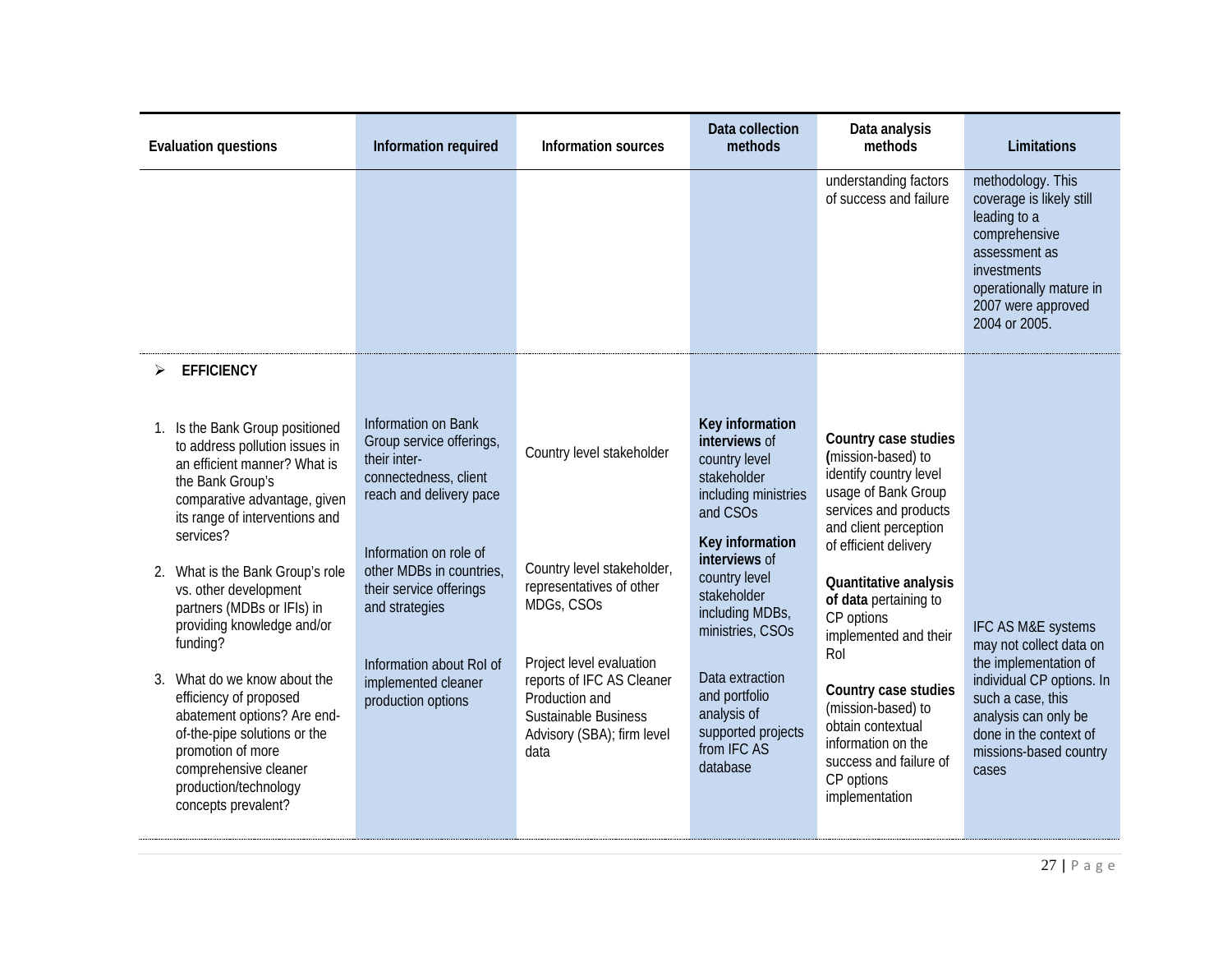| <b>Evaluation questions</b>                                                                                                                                                                                                                                                                | Information required                                                                                                                                                                     | Information sources                                                                                                                                                                               | Data collection<br>methods                                                                                                                                                                                                     | Data analysis<br>methods                                                                                                                                                                                                                                        | Limitations                                                                                                                                                                                                 |
|--------------------------------------------------------------------------------------------------------------------------------------------------------------------------------------------------------------------------------------------------------------------------------------------|------------------------------------------------------------------------------------------------------------------------------------------------------------------------------------------|---------------------------------------------------------------------------------------------------------------------------------------------------------------------------------------------------|--------------------------------------------------------------------------------------------------------------------------------------------------------------------------------------------------------------------------------|-----------------------------------------------------------------------------------------------------------------------------------------------------------------------------------------------------------------------------------------------------------------|-------------------------------------------------------------------------------------------------------------------------------------------------------------------------------------------------------------|
| 4. To what extent has the Bank<br>Group helped client countries<br>identify adequate<br>technologies, including those<br>that allow it to "leap-frog" over<br>traditional technological<br>solutions?                                                                                      | Information on the nature<br>of technology used in<br>interventions                                                                                                                      | Project-level evaluation<br>report across the Bank<br>Group                                                                                                                                       | Data extraction<br>and portfolio<br>analysis of<br>supported projects                                                                                                                                                          | Portfolio analysis and<br>Country case studies<br>to assess the extent to<br>which leap-frogging<br>technologies were<br>applied                                                                                                                                | Project documents may<br>not specific the nature<br>of the technological<br>solution actually used                                                                                                          |
| <b>WORK QUALITY</b><br>➤                                                                                                                                                                                                                                                                   |                                                                                                                                                                                          |                                                                                                                                                                                                   |                                                                                                                                                                                                                                |                                                                                                                                                                                                                                                                 |                                                                                                                                                                                                             |
| 1. Is the World Bank Group<br>effectively managing factors<br>within its control?<br>2. Is the Bank Group effectively<br>managing factors within its<br>control and is the Bank Group<br>meeting its established work<br>quality standards in<br>monitoring, reporting and<br>supervision? | Information working<br>quality standards and<br>meeting thereof<br>Information on quality<br>standards in monitoring,<br>reporting and<br>supervision and meeting<br>thereof             | Project level evaluation<br>reports (ICRs, PPARs,<br>PCRs, XPSRs etc.);<br>qualitative information from<br>these sources; country<br>case studies; CAS,<br>CASCR-Rs;<br>Country management staff, | Data extraction of<br>ratings and<br>specific section<br>within the micro<br>evaluation<br>documents<br>referring to work<br>quality and<br>achievement of set<br>objective (rating<br>and other<br>qualitative<br>information | Portfolio analysis of<br>portfolio data to<br>assess work quality of<br>project portfolio and<br>how they vary by<br>country, region and if<br>and how the results<br>correlate with<br>presence / absence of<br>related reform efforts<br>Country case studies |                                                                                                                                                                                                             |
| 3. Are the different Bank Group<br>institutions levering synergies<br>through adequate<br>coordination, knowledge<br>sharing and sequencing of<br>interventions?<br>a. What can we learn from<br>successful or failed                                                                      | Information on<br>sequencing and<br>coordination of Bank<br>Group interventions<br>Information on the extent<br>to which World Bank<br>Group units worked in<br>the same country, set of | key information interviews<br>with staff in country<br>counterparts                                                                                                                               | indicating success<br>or failure)<br>Interviews with key<br>informants and<br>project<br>stakeholders,<br>including at the<br>country level                                                                                    | (mission-based) to<br>assess sequencing<br>and coordination<br>across Bank Group<br>interventions<br>Portfolio analysis of<br>to assess M&F                                                                                                                     | Coordination efforts<br>tend to be poorly<br>documented in project<br>documents and micro<br>evaluation documents,<br>according to IEG<br>experience; hence the<br>document-based review<br>will have to be |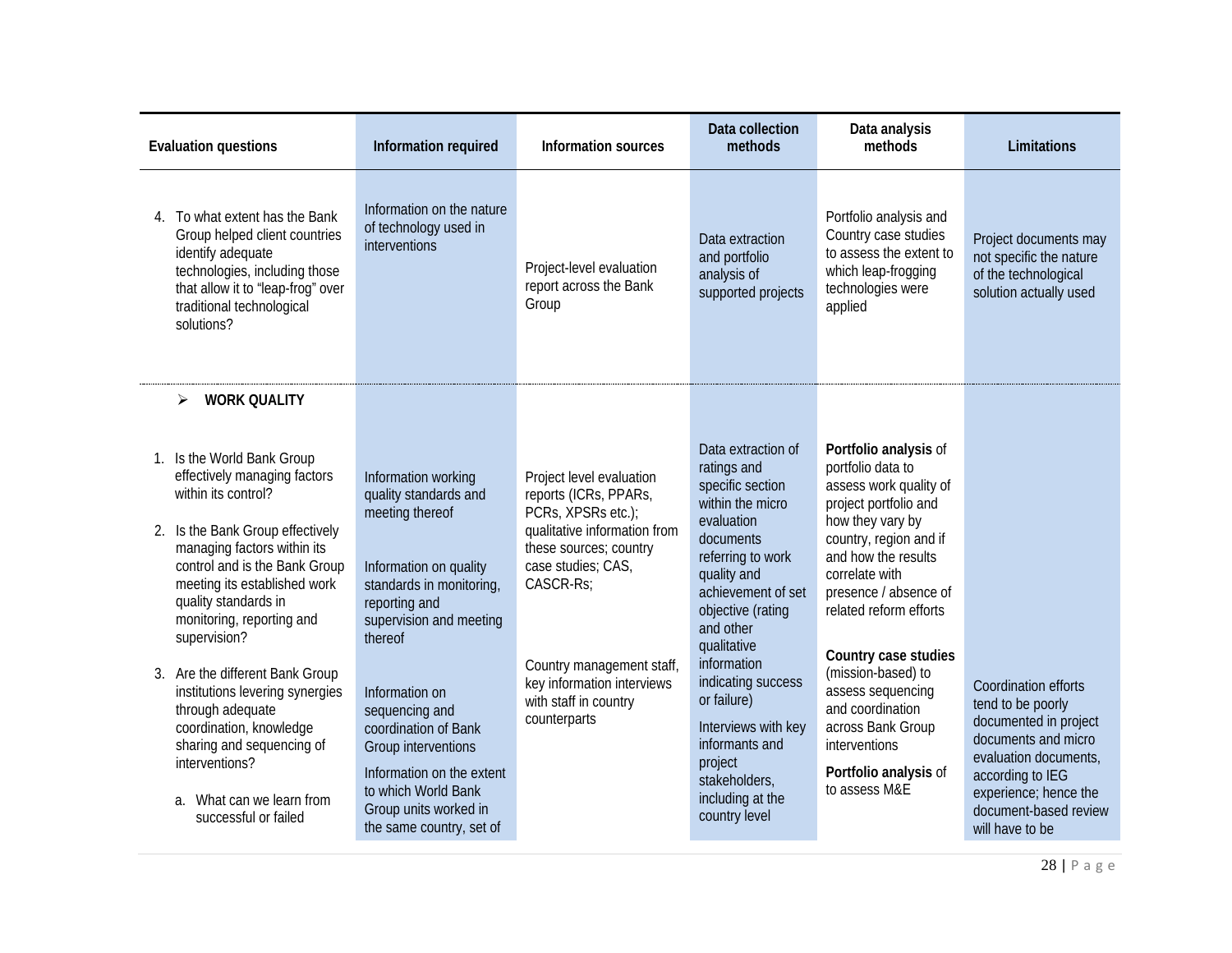| <b>Evaluation questions</b>                      | Information required                                                                                                                                                                                                                | Information sources | Data collection<br>methods | Data analysis<br>methods                                                                                                                               | Limitations                                                  |
|--------------------------------------------------|-------------------------------------------------------------------------------------------------------------------------------------------------------------------------------------------------------------------------------------|---------------------|----------------------------|--------------------------------------------------------------------------------------------------------------------------------------------------------|--------------------------------------------------------------|
| coordination across the<br>various institutions? | interventions, regions<br>etc.<br>Information on<br>complementary role,<br>coordination and<br>collaboration of World<br>Bank Group activities at<br>project and country level<br>Information on drivers of<br>success and failure. |                     |                            | activities and if they<br>are fit for purpose<br>Country case studies<br>(mission-based) to<br>assess adequateness<br>of M&E standards and<br>practice | complemented by<br>country visits to<br>complete the picture |
|                                                  |                                                                                                                                                                                                                                     |                     |                            |                                                                                                                                                        |                                                              |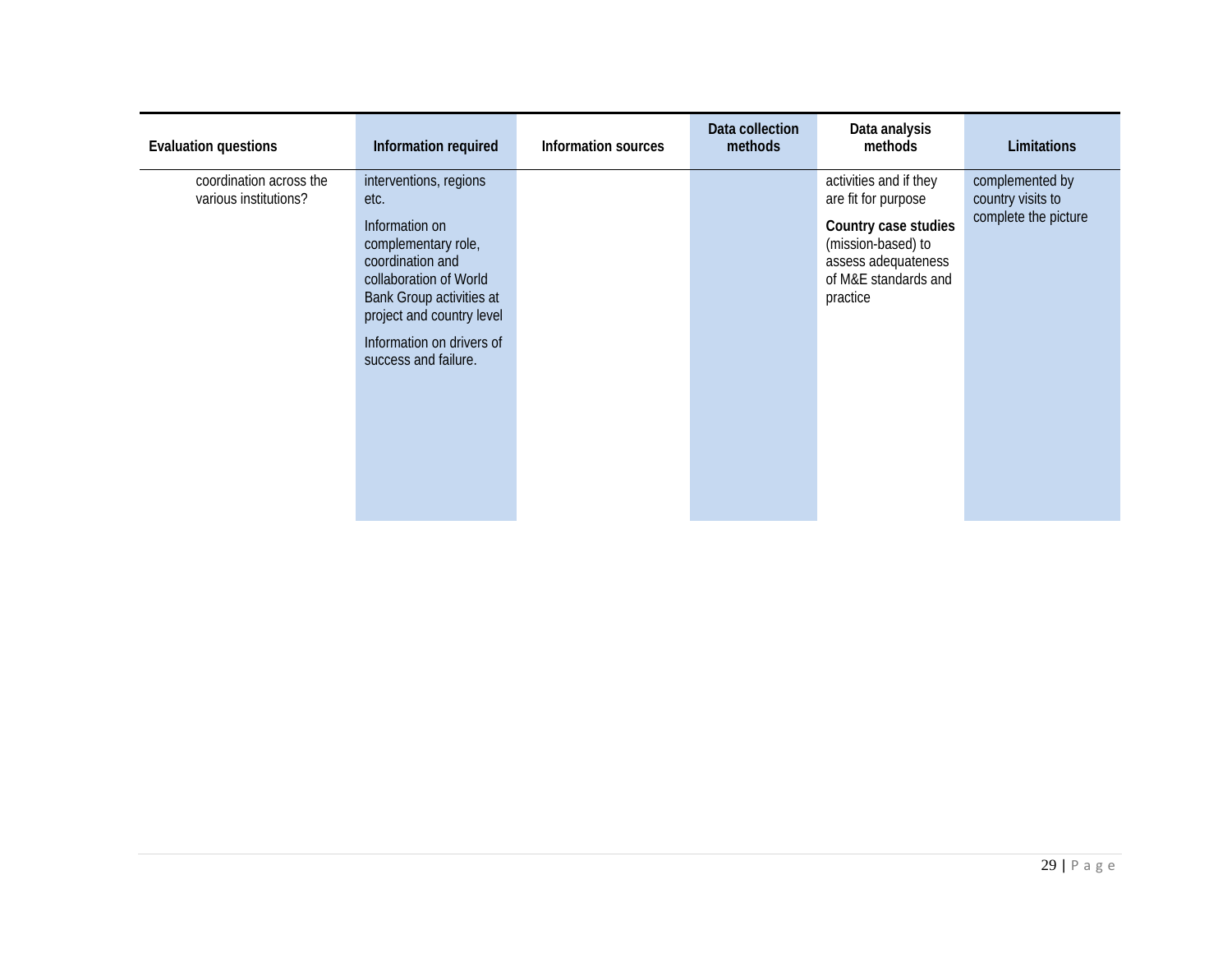## **Attachment B: Preliminary Portfolio Review**

**Identification of Pollution-relevant Projects across the Bank Group – Framework**

1. **Pollution-relevant projects can be categorized in three major areas: projects that aim to directly address pollution concerns through targeted interventions, projects that focus on improving the footprint of pollution-intense industry, and projects that focus exclusively on climate change concerns.** The first of such areas includes projects which aim to directly address pollution concerns through targeted interventions and have pollution abatement or mitigation as part of their objectives. The second area, which is also the broadest, deals with improving the footprint of Bank Group projects in pollution-heavy industries such as cement, pulp and paper, agriculture, or power. These projects address pollution concerns through the implementation of World Bank Safeguards and IFC Performance Standards as opposed to through direct objectives. The third and final area includes projects that also aim to address pollution but through the lens of climate change, focusing exclusively on curbing carbon emission (see Figure B 1).



*Source:* IEG Portfolio Review and interviews with World Bank Group subject-matter experts and management

**Identification of Pollution-relevant Projects across the Bank Group – Methodology**

2. **Underpinning the portfolio identification methodology employed by IEG are extensive consultations with stakeholders and experts across the Bank Group as well as the review of available internal and external literature and strategy documents.** These interactions and review of the literature informed the evaluation approach by highlighting important concepts and frameworks as well as revealing industry coding, system flags, and keywords that would facilitate the identification of the portfolio and its classification into relevant portfolio subsets. During the evaluation phase, IEG will review the identified list of projects together with relevant Bank Group departments in order to ensure completeness and accuracy of the project universe.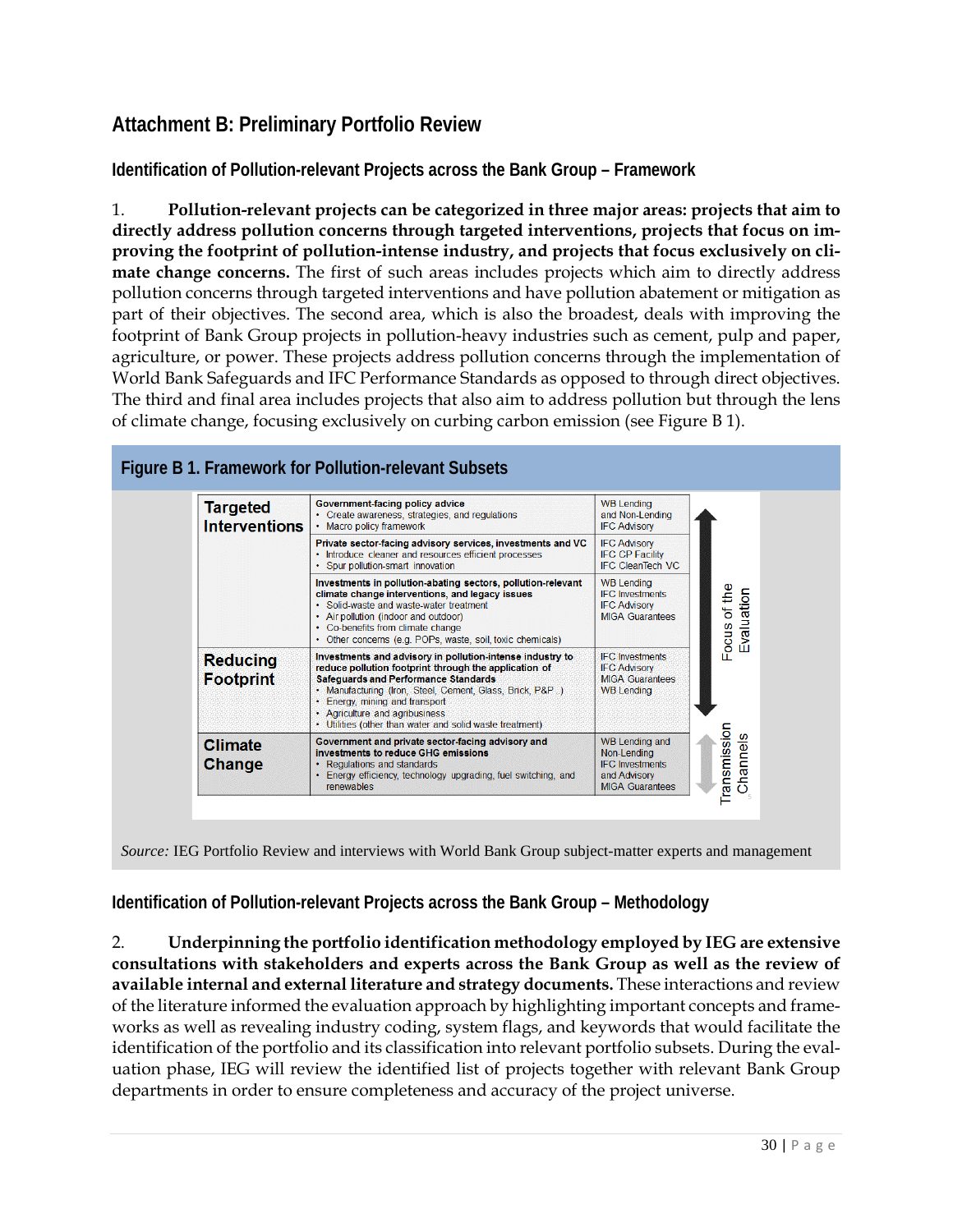3. **IEG's identification methodology leveraged the Bank Group's industry coding and system-based flags together with text analytics strategies to systematically capture and categorize the relevant portfolio subsets.** In addition to consultations with relevant stakeholders, IEG employed the following steps in order to identify the evaluation's portfolio of projects: (i) identify relevant system flags (e.g. sector codes), (ii) for projects that do not contain at least one of the relevant system flags, perform a targeted keyword search, and (iii) manually review the projects identified in steps (i) and (ii) in order to remove false positives and systematically categorize them in order to achieve a unified portfolio view.

4. **For the World Bank, IEG identified six sector and theme codes as key to the evaluation: pollution management and environmental health, environmental institutions, other environment, climate change, energy efficiency, and renewable energy.** Projects were selected for review if they contained at least one of these codes (Fig B 2). IEG also performed a targeted keyword search of all project abstracts, keyword tags, and prior actions. This resulted in a list of approximately 1,500 projects (or about 34 percent of the portfolio) which were manually reviewed (step iii) in order to identify the targeted pollution and climate change portfolio subsets (275 and 271 projects respectively). World Bank "improving footprint" projects were identified based on sector coding where projects contained at least one sector code in agriculture, energy, transport, and urban development. Given the lack of documentation available for World Bank ASA, these projects were identified using only the targeted sector code pollution management and environmental health. This resulted in a list of 362 targeted pollution ASA (or about 3 percent of the portfolio).

|                      | Figure B 2 World Bank and ASA System Codes Used to Identify Pollution-relevant Subsets by Intervention Type |  |  |  |  |
|----------------------|-------------------------------------------------------------------------------------------------------------|--|--|--|--|
| Source:              | <b>OPCS</b> Sector and Theme Codes:                                                                         |  |  |  |  |
|                      | http://www.worldbank.org/projects/sector?lang=en&page=                                                      |  |  |  |  |
|                      | http://www.worldbank.org/projects/theme?lang=en&page=                                                       |  |  |  |  |
|                      | File from World Bank Business Intelligence (BI) Portal and Analysis for Office (AO) Application             |  |  |  |  |
| <b>Targeted</b>      | Sector Codes:                                                                                               |  |  |  |  |
| <b>Interventions</b> | WB - Solid Waste Management                                                                                 |  |  |  |  |
|                      | WT - Wastewater Collection and Transportation                                                               |  |  |  |  |
|                      | WV - Wastewater Treatment and Disposal                                                                      |  |  |  |  |
|                      | Theme Codes:                                                                                                |  |  |  |  |
|                      | 82 – Environmental Policies and Institutions                                                                |  |  |  |  |
|                      | 84 - Pollution Management and Environmental Health                                                          |  |  |  |  |
|                      | 86 - Other Environment and Natural Resources Management                                                     |  |  |  |  |
| Footprint            | Sector and Theme Codes for: Agriculture, Energy, Transport, and Urban Development                           |  |  |  |  |
| <b>Interventions</b> |                                                                                                             |  |  |  |  |
| Climate              | Sector Codes:                                                                                               |  |  |  |  |
| Change               | LA - Energy Efficiency in Heat and Power                                                                    |  |  |  |  |
|                      | LE - Renewable Energy<br>$\bullet$                                                                          |  |  |  |  |
|                      | LR - Other Renewable Energy                                                                                 |  |  |  |  |
|                      | Theme Codes: 81 - Climate Change                                                                            |  |  |  |  |

*Source:* IEG Review and interviews with World Bank Group subject-matter experts and management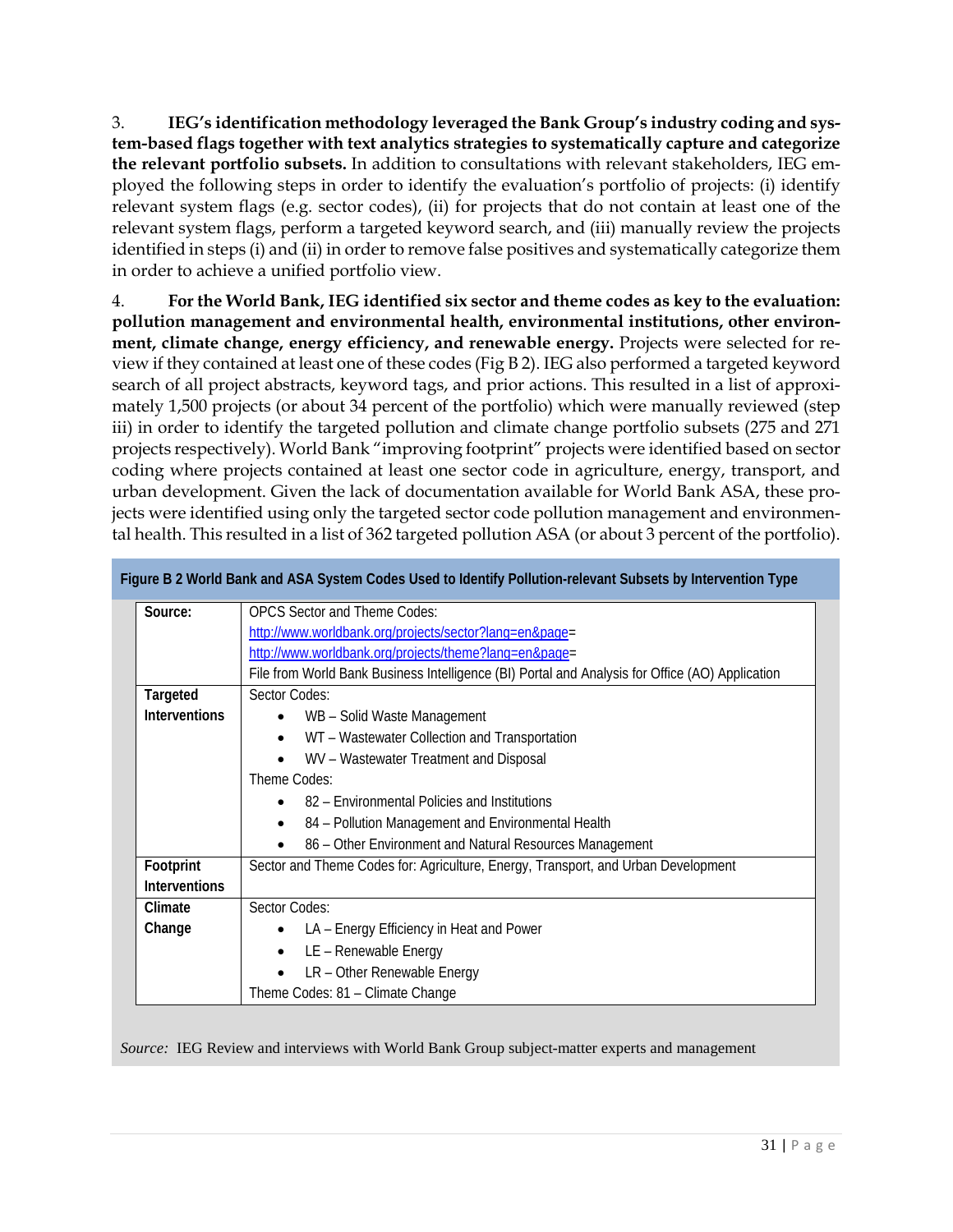5. **For IFC Advisory, IEG identified key product lines relating to environmental sustainability, environmental standards, resource efficiency, clean energy, and sustainable energy finance.** Projects were selected for review if they contained at least one of these product lines (Fig B 3). In addition, IEG performed a targeted keyword search of all projects using ASOP's memo listings for objective and project description. This resulted in a list of approximately 450 projects (or about 15 percent of the portfolio) which were manually reviewed (step iii) in order to identify the targeted pollution and climate change portfolio subsets (101 and 220 projects respectively). IFC Advisory "improving footprint" projects were identified based on sector coding where projects contained at least one sector code in chemicals; oil, gas, and mining; plastics and rubber; primary metals; pulp and paper; etc.

| Source:              | IFC Sector Names, Product Names, and Industry Group Codes                                         |  |  |  |  |  |
|----------------------|---------------------------------------------------------------------------------------------------|--|--|--|--|--|
|                      | File from iDesk (MIS Extract) and ASOP (Project Product Detailed Listing)                         |  |  |  |  |  |
| Targeted             | Sector Names:                                                                                     |  |  |  |  |  |
| Interventions        | <b>Utilities:</b>                                                                                 |  |  |  |  |  |
|                      | C-BA - Water and Wastewater Utilities<br>$\Omega$                                                 |  |  |  |  |  |
|                      | C-DA - Waste Collection Treatment and Management<br>$\circ$                                       |  |  |  |  |  |
|                      | C-DB - Waste to Energy - Waste<br>$\circ$                                                         |  |  |  |  |  |
|                      | Industry Group Codes:                                                                             |  |  |  |  |  |
|                      | Water and Wastewater Utilities                                                                    |  |  |  |  |  |
|                      | Product Names (IFC-Advisory Only):                                                                |  |  |  |  |  |
|                      | Environmental, Social and Trade Standards                                                         |  |  |  |  |  |
|                      | Environmental and Social Sustainability Advisory                                                  |  |  |  |  |  |
| Footprint            | Sector Names:                                                                                     |  |  |  |  |  |
| <b>Interventions</b> | Agriculture: A-AA to A-BD<br>$\bullet$                                                            |  |  |  |  |  |
|                      | Oil, Gas, and Mining: B-AA to B-FA<br>$\bullet$                                                   |  |  |  |  |  |
|                      | Utilities: C-BA to C-DB<br>$\bullet$                                                              |  |  |  |  |  |
|                      | Transportation and Warehousing: E-BA<br>$\bullet$<br>Food and Beverages: F-AA to F-BC             |  |  |  |  |  |
|                      | $\bullet$<br>Chemicals: G-AA to G-HA<br>$\bullet$                                                 |  |  |  |  |  |
|                      | Non-metallic Mineral Product Manufacturing: H-AA to H-CA<br>$\bullet$                             |  |  |  |  |  |
|                      |                                                                                                   |  |  |  |  |  |
|                      | Primary Metals: I-AA to I-BB<br>$\bullet$                                                         |  |  |  |  |  |
|                      | Pulp and Paper: J-AA to J-AH<br>$\bullet$                                                         |  |  |  |  |  |
|                      | Textiles, Apparel & Leather: K-AC<br>$\bullet$                                                    |  |  |  |  |  |
|                      | Plastics and Rubber: L-AA to L-AC<br>$\bullet$                                                    |  |  |  |  |  |
|                      | Industrial and Consumer Products: M-AA to M-AF; M-DA to M-DC; M-FA to M-FD                        |  |  |  |  |  |
|                      | Electric Power: V-AA to V-AE; V-CA; V-EA; V-IA<br>Industry Group Codes:                           |  |  |  |  |  |
|                      | Agribusiness & Forestry: Beverages, Food processing, Livestock, Primary production,<br>$\bullet$  |  |  |  |  |  |
|                      | Pulp & Paper                                                                                      |  |  |  |  |  |
|                      | Infrastructure: Electric power; Urban transport<br>٠                                              |  |  |  |  |  |
|                      | Manufacturing: Chemicals & Fertilizers, Construction materials, Machinery, Transport<br>$\bullet$ |  |  |  |  |  |
|                      | Equipment, Other Manufacturing, Textiles, apparel & leather                                       |  |  |  |  |  |
|                      | Oil, Gas & Mining                                                                                 |  |  |  |  |  |
|                      |                                                                                                   |  |  |  |  |  |

**Figure B 3. IFC Investment and Advisory System Codes to Identify Pollution-relevant Subsets by Intervention Type**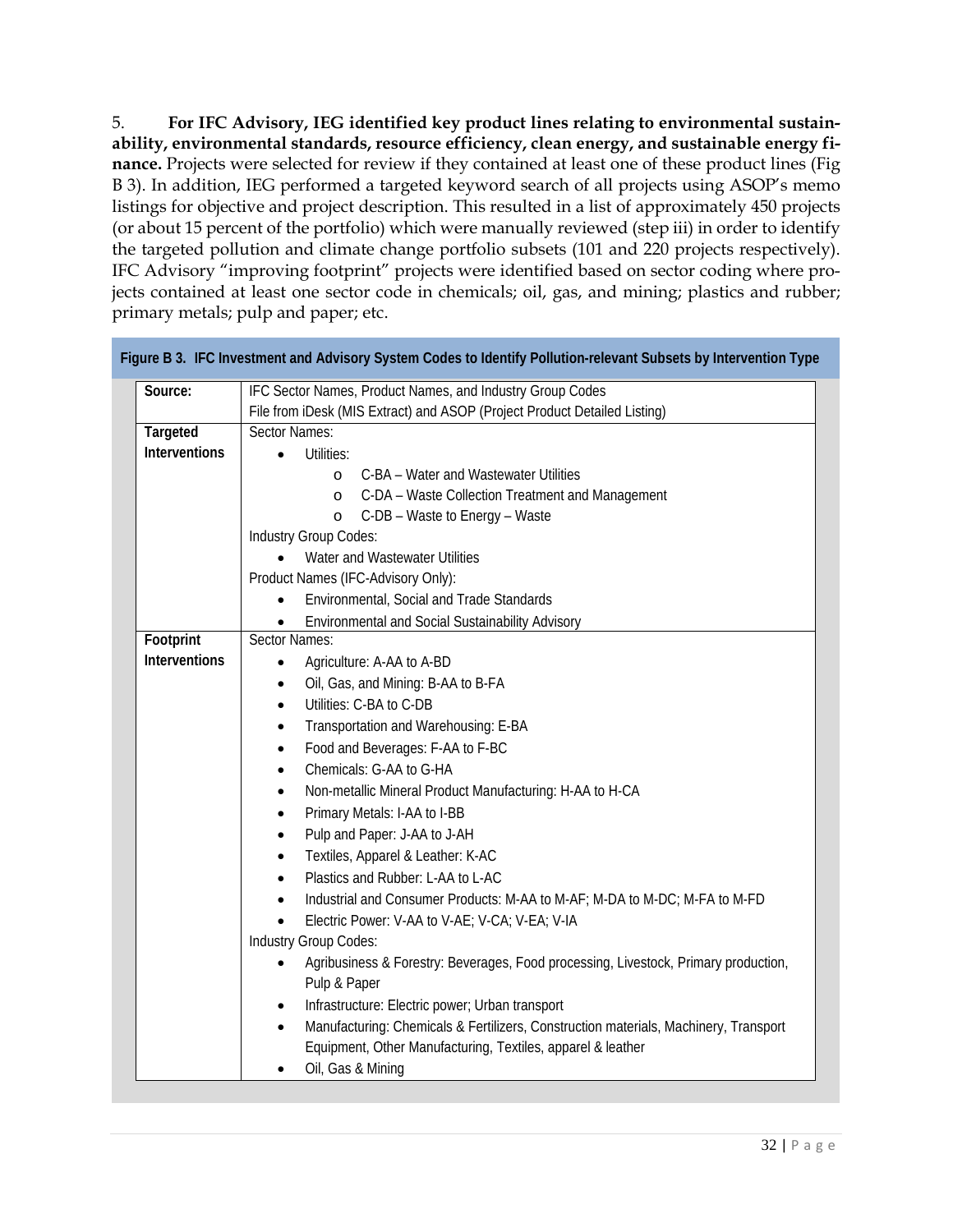| Climate | Sector Names:                      |  |  |
|---------|------------------------------------|--|--|
| Change  | Electric Power: V-BA to V-BJ       |  |  |
|         | Product Names (IFC-Advisory Only): |  |  |
|         | <b>Climate Advisory</b>            |  |  |
|         | Energy & Resource Efficiency       |  |  |
|         | Sustainable Energy Finance         |  |  |

*Source:* IEG Review and interviews with World Bank Group subject-matter experts and management

6. **Given the nature of IFC Investments and MIGA Guarantees, a modified strategy was implemented in order to identify their relevant portfolio subsets.** For IFC Investment, 80 projects in the cleaner production and waste and waste water projects were identified and included in the targeted pollution portfolio subset. An additional 900 projects were identified and included in the "improving footprint" portfolio subset based on sector coding; i.e. projects contained at least one sector code in chemicals; oil, gas, and mining; plastics and rubber; primary metals; pulp and paper; etc. (Fig B 3). For MIGA Guarantees, 18 projects in the waste and waste water sectors were identified and included in the targeted pollution portfolio subset while an additional 154 heavy industry were identified and included in the "improving footprint" portfolio subset based on sector coding; e.g. agriculture, chemicals, infrastructure, manufacturing, mining, oil, power, transport, etc. (Fig B 4).

|                      | Figure B 4. MIGA System Codes Used to Identify Pollution-relevant Subsets by Intervention Type |
|----------------------|------------------------------------------------------------------------------------------------|
| Source:              | <b>MIGA Sector Codes</b>                                                                       |
|                      | https://www.miga.org/Pages/Projects/AdvSearch.aspx                                             |
|                      | File from MIGA Portal                                                                          |
| Targeted             | Sector Codes: Solid Waste Management, Waste and Wastewater                                     |
| <b>Interventions</b> |                                                                                                |
| Footprint            | Sector Codes: Agribusiness, Chemicals, Infrastructure, Manufacturing, Mining, Oil and Gas,     |
| <b>Interventions</b> | Power, Transportation                                                                          |
| Climate              | N/A                                                                                            |
| Change               |                                                                                                |

*Source:* IEG Review and interviews with World Bank Group subject-matter experts and management

**Description of the Identified Portfolio of Pollution-relevant subsets**

7. **The Bank Group has deployed a wide range of pollution-relevant instruments and services over the period fiscal years 2004-2015.** The portfolio is expansive both in terms of numbers of projects as well as commitments; it spans the three Bank Group institutions and multiple sectors. Three major subsets make up the pollution portfolio: targeted pollution projects, projects that aim to improve the footprint of pollution-intense industry, and climate change projects. IEG's preliminary portfolio review identified a total of 3,870[1](#page-32-0) projects and activities (~40 percent) within

 $\overline{a}$ 

<span id="page-32-0"></span><sup>1</sup> Excludes World Bank ASA from numbers and commitments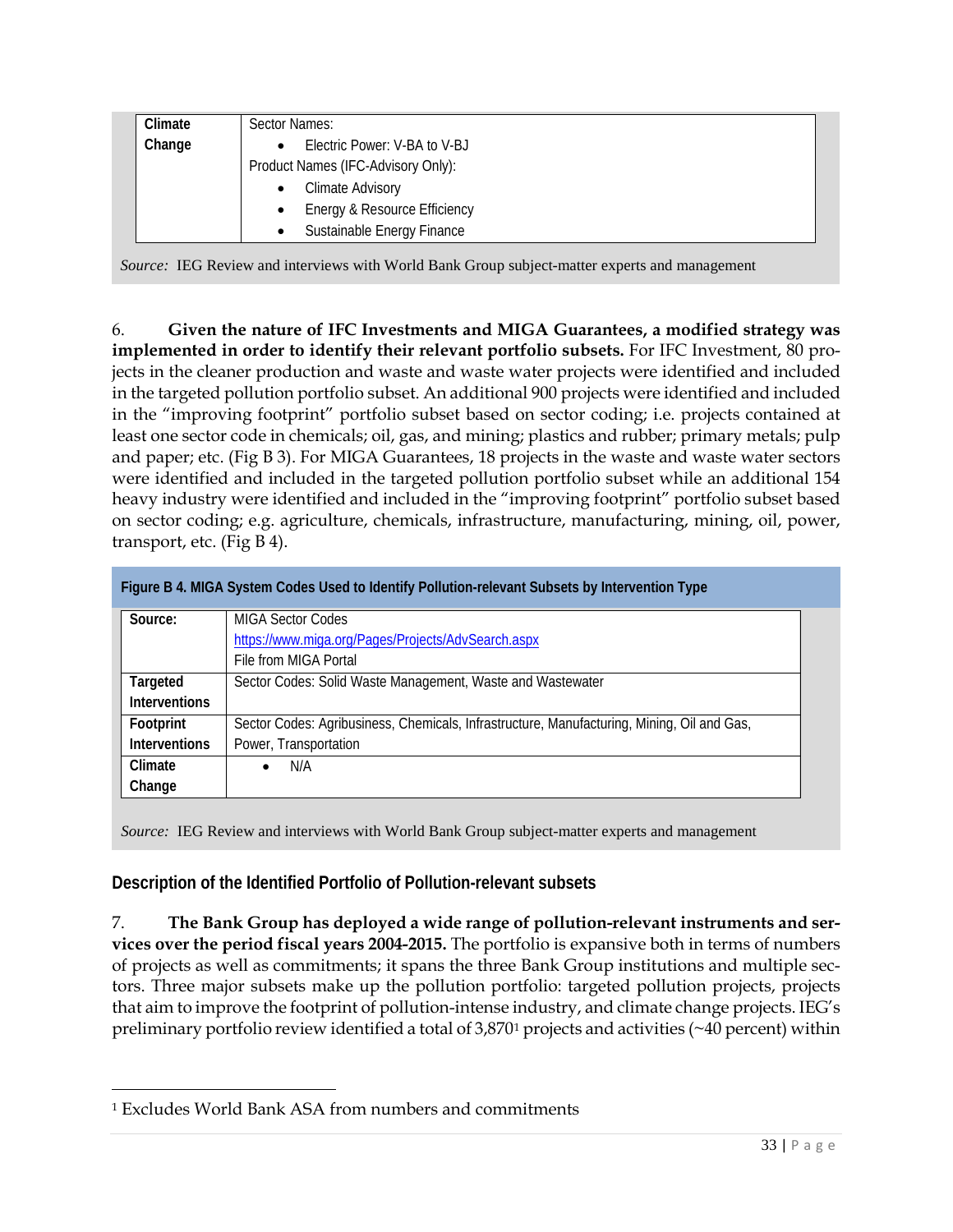this broad portfolio which account for approximately US\$297[2](#page-33-0) billion in commitments (~50 per-cent). Of this portfolio, the targeted pollution subset account for 474 projects<sup>[3](#page-33-1)</sup> and activities accounting for approximately US\$ 34 billion in commitments (full project amounts) (Figure B 5).



**Figure B 5. World Bank Group Portfolio Overall and Pollution-relevant Subsets (FY2004-2015)**

*Note:* Commitments include full-project amounts for all Bank Group institutions; excludes World Bank ASA

8. **Over the past 14 years, the Bank Group's targeted support to pollution has experienced a slight decline relative to rest of the pollution-subsets.** In the early period between fiscal years 2004 and 2007, pollution projects accounted for thirteen percent of the Bank Group portfolio and commitments; these figures declined to ten percent of projects and commitments during the fiscal year period 2012 and 2015. Climate change projects, on the other hand, have become more prevalent over time. In the early period, fiscal years 2004 to 2007, climate change projects accounted for thirteen percent of projects and seven percent of commitments while in the later period between 2012 and 2015, these figures rose to twenty percent of projects and fourteen percent of commitments (Figure B 6a). Zooming in to the targeted pollution and climate change portfolios more clearly depicts this trend (Figure B 6b).



*Source:* IEG Portfolio Review – preliminary results *Note:* Commitments include full-project amounts for all Bank Group institutions; excludes World Bank ASA

<span id="page-33-0"></span><sup>2</sup> Full project amounts

 $\overline{a}$ 

<span id="page-33-1"></span><sup>3</sup> An additional 362 World Bank ASA were identified using this methodology.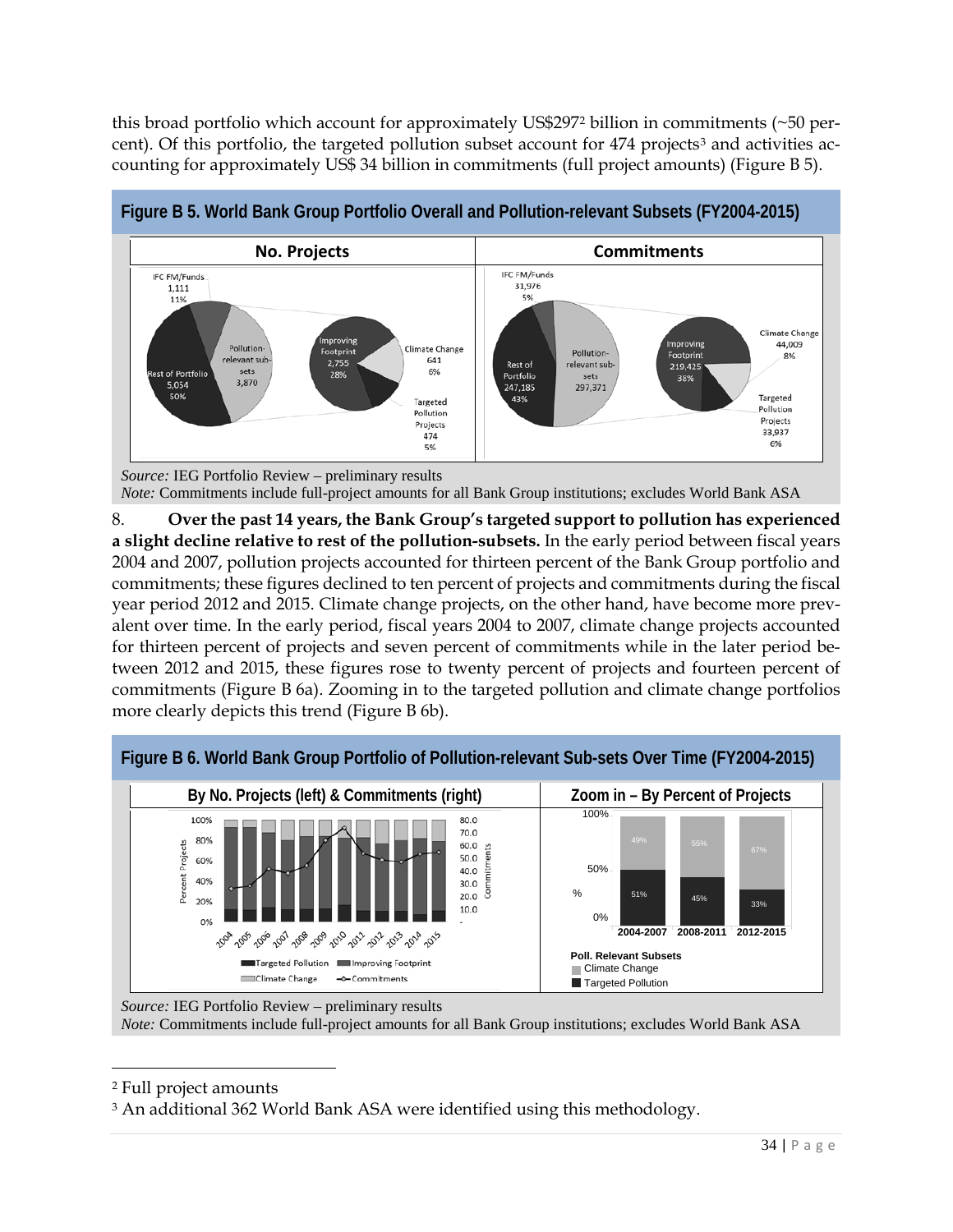9. **The World Bank Group has been active in the pollution relevant space through targeted and non-targeted projects.** The World Bank accounts for the largest share of the World Bank Group pollution relevant portfolio (2,032 projects or 53 percent). Much of this comes from the Bank's "improving footprint" subset which accounts for 73 percent of the 2,032 projects. The IFC Investment and MIGA Guarantee portfolios are similarly weighted with "improving footprint" projects accounting for 80 and 90 percent of their pollution relevant portfolios respectively (out of 1,130 and 172 projects respectively). IFC Advisory is the only institution with a more limited "reducing footprint" portfolio subset; targeted pollution and climate change subsets account for 80 percent of the institution's total projects (40 percent each). (Fig B 7)



*Note:* Excludes World Bank ASA

10. **Low-income countries receive the smallest relative share of targeted pollution projects across all Bank Group institutions when compared against the "improving footprint" and climate change portfolio subsets.** For example, almost half of the World Bank's "improving footprint" projects over the fiscal years 2004 to 2015 period were in low-income countries (LIC). Lowincome countries received thirty percent of the Bank's climate change projects and only 16 percent of the targeted pollution projects. This relationship holds for IFC advisory and MIGA guarantees. For IFC investment, low-income countries see the same small share of climate change and targeted pollution projects. (Fig B 8)

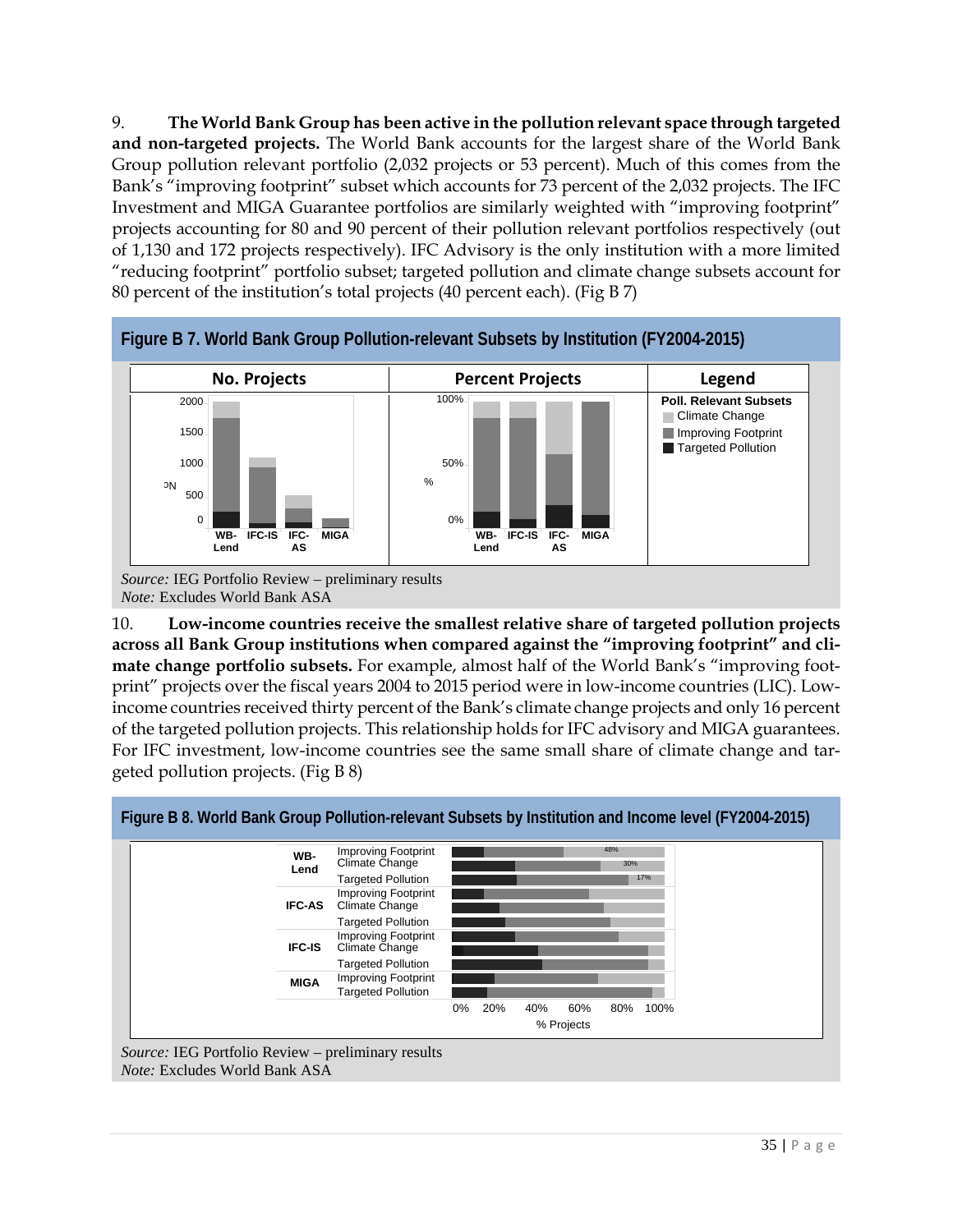11. **The most prevalent interventions across the World Bank targeted pollution portfolio are waste water and solid waste management while air pollution (both outdoor but in particular indoor) are far less prevalent (Fig. B 9).**



*Source:* IEG Portfolio Review – preliminary results

*Note:* Excludes World Bank ASA; Other includes POPs, ODS; Projects may contain more than one intervention, thus the numbers above may be greater than the number of direct pollution projects

12. **The World Bank's targeted pollution portfolio is concentrated in a few Global Practices and focuses mainly on waste water and solid waste management.** During the evaluation period, the World Bank approved 275 projects accounting for US\$ 30 billion. Most projects (80 percent) lie within the following Global Practices: Water, Environment and Natural Resources, and Social, Urban, Rural, and Resilience. Investment lending is the most often utilized lending instrument of projects (87 percent) while the remaining 13 percent are development policy loans.

13. **In recent years, World Bank approvals for targeted pollution projects has declined while climate change projects have increased.** While almost 100 projects were approved between fiscal years 2004 and 2007 and between 2008 and 2011, 67 projects were approved in the later period (between 2012 and 2015) representing a 35 percent decrease from the early to later period. The climate change portfolio subset, however, saw the opposite trend: while 73 projects were approved between 2004 and 2007, almost 100 projects were approved in each of the following two periods, representing a 34 percent increase from the early to the later period.

14. Of the 362 World Bank ASA delivered during the evaluation period, 65 percent lie in the Environment global practice while an additional 11 percent are in Energy and Extractives, and 10 percent in water. Projects are almost evenly distributed across ESW (191 activities) and TA (171 activities).

15. **The World Bank's portfolio is diverse and includes upstream policy support and capacity building of public institutions as well as downstream support to the private sector and through direct investment.** While the World Bank's portfolio shows diversity, it is also concentrated: almost three quarters of its portfolio contain activities in waste water and solid waste management. This support was mainly carried out through downstream TA (both public and private) and direct investment. For example, in Croatia, the Coastal Cities Pollution Control APL aimed to "improve the quality of Croatia's Adriatic coastal waters to meet European Union ambient quality standards in the participating municipalities, in a financially and operationally sustaina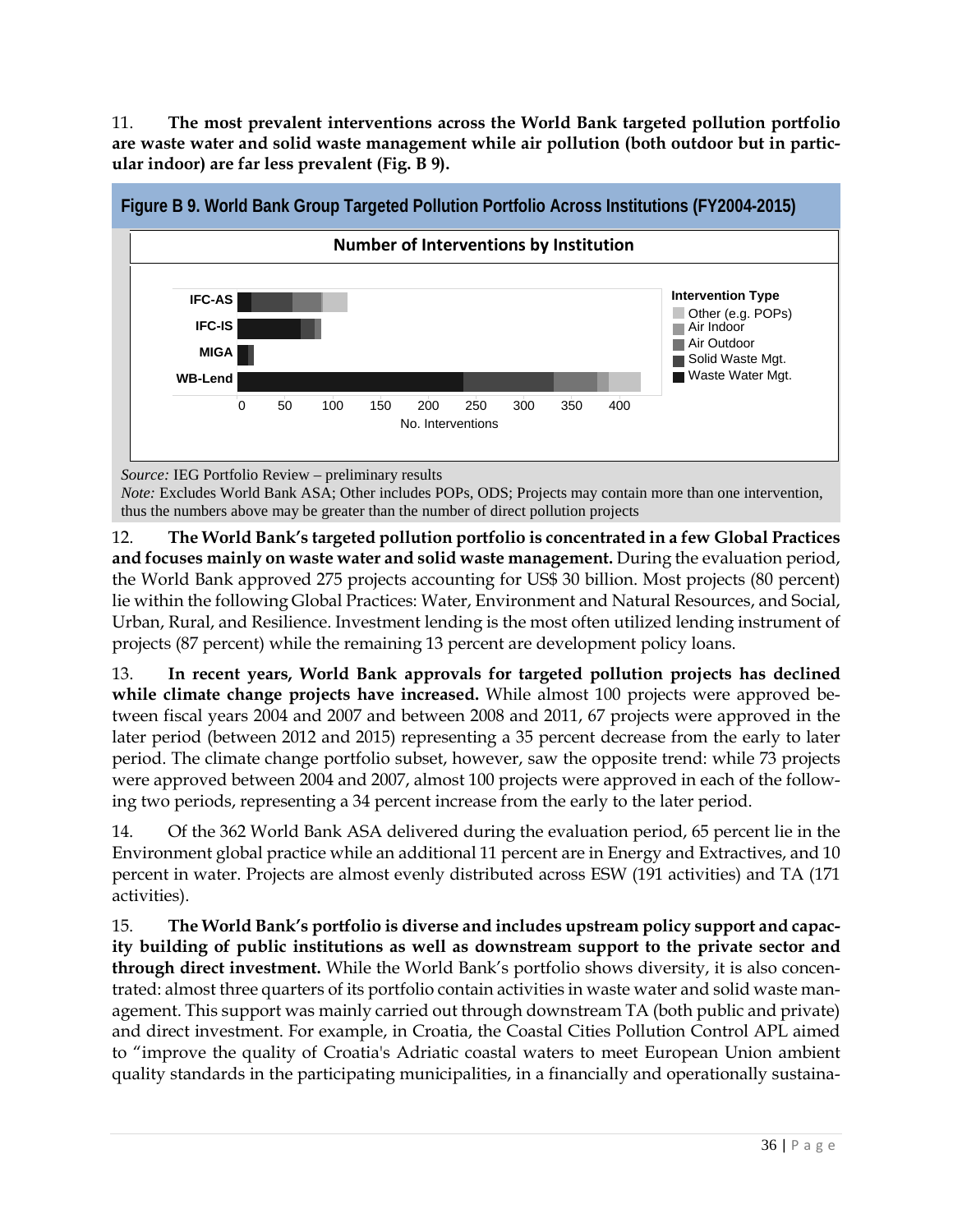ble manner" by investing in the construction and expansion of sewerage networks, main collectors, pumping stations, wastewater treatment plants, and submarine outfalls. In addition, the project's components included support for: devising and implementing a framework for water pollution control, complete engineering designs and environmental and social assessments for investments, strengthen utilities management, facilitate private sector participation, etc (Fig B10).



*Source:* IEG Portfolio Review – preliminary results

*Note1:* Other includes POPs, ODS

*Note2:* Projects may contain more than one intervention, thus the numbers above may be greater than the number of direct pollution projects

16. **For IFC Advisory, 101 targeted pollution projects were approved during the evaluation period accounting for US\$106 million of total funds managed by IFC.** The majority of these projects (80 percent) are within the CAS business line, mainly CAS-Energy and CAS-PPP. Similar to the World Bank, the number of projects dropped from a high of 41 in 2008-2011 to 26 in 2012- 2015 while climate change projects remained stable at around 70 projects per period (Fig B 11).





*Source:* IEG Portfolio Review – preliminary results

*Note1:* Other includes POPs, ODS

*Note2*: Projects may contain more than one intervention, thus the numbers above may be greater than the number of direct pollution projects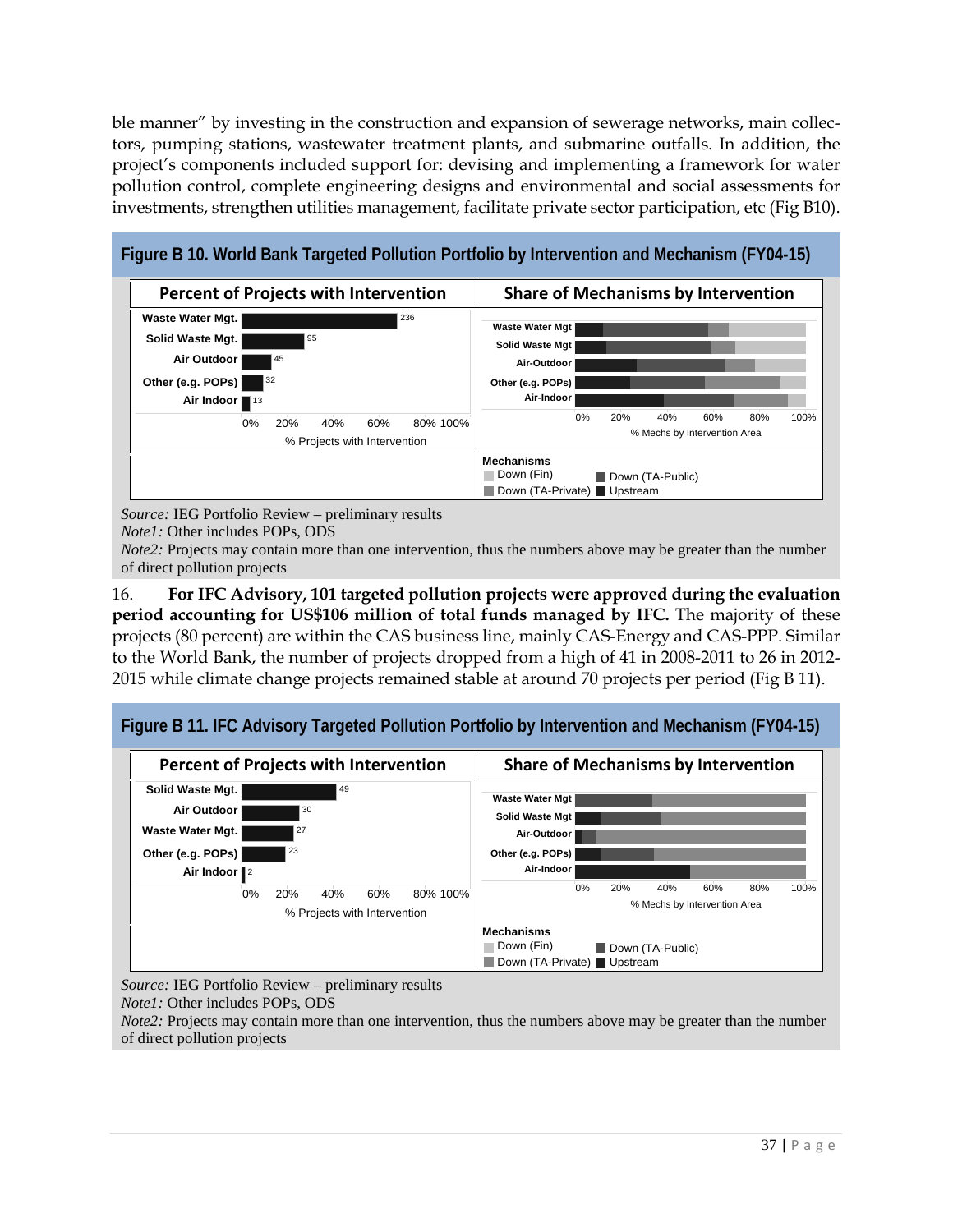17. **The set of IFC Advisory interventions in its targeted pollution portfolio are more balanced across air, water, and solid waste than other Bank Group institutions.** While solid waste management accounts for nearly forty percent of projects in the IFC Advisory portfolio, air pollution (indoor and outdoor) and waste water management account for nearly 25 and 20 percent of projects, respectively. The mechanism most often across this portfolio was technical assistance to private and public sector entities while upstream policy support was present but less prevalent. In Maldives, in order to increase private sector participation and investment in solid waste management, IFC Advisory would assist the government in developing a strategy for establishing solid waste management services and identifying a private partner for the strategy's implementation.

18. **IFC targeted pollution investments more than doubled from a low of 14 during the period 2004-2007 to 34 in 2008-2011 and 32 in 2012-2015, totaling 80 investments worth US\$ 1.8 billion.** Most of its activities (80 percent) have been focused on the utilities sector with the remaining 20 percent focusing on cleaner production across a variety of sectors such as chemicals, pulp and paper, and industrial and consumer products. IFC projects often aligned themselves with climate change objectives. For example, in Turkey, a cleaner production project aimed to improve the energy efficiency of a company as well as install new generation equipment which would reduce the need for detergents and other pollutants. The IFC targeted pollution portfolio also includes a series of projects addressing municipal and city waste and waste water treatment concerns. (Fig B 12)



**Figure B 12. IFC Targeted Pollution Portfolio by Intervention and Mechanism and Improving Footprint Industries (FY04-15)**

*Source:* IEG Portfolio Review – preliminary results *Note1:* Other includes POPs, ODS

*Note2:* Projects may contain more than one intervention, thus the numbers above may be greater than the number of direct pollution projects

19. **Three quarters of MIGA's targeted pollution projects were approved during the early period between 2004 and 2007.** Two additional contracts of guarantee underwritten for each of the later periods, 2008-2011 and 2012-2015, totaling 441 of gross exposure. All of MIGA's projects are in the waste water and solid waste management sectors (Fig B 13). In Senegal, for example, MIGA issued a series of guarantees to support the establishment and operation of a waste management system in Dakar as a build-own-operate-transfer contract which involved street cleaning, collection and transportation of urban solid waste, recycling, landfill disposal of non-recyclable waste, and the production and commercialization of compost fertilizer.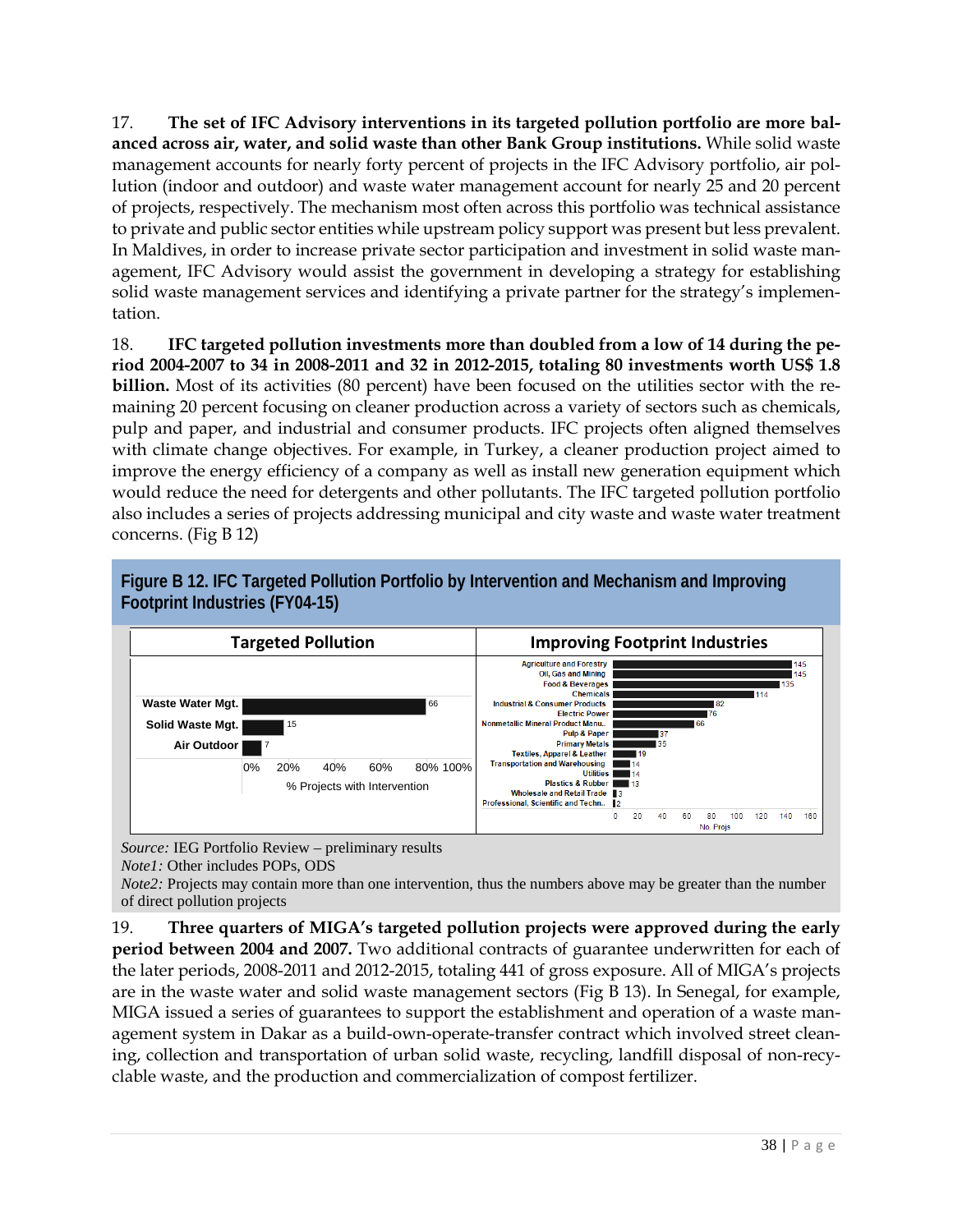**Figure B 13. MIGA Targeted Pollution Portfolio by Intervention and Mechanism and Improving Footprint Industries (FY04-15)**



*Source:* IEG Portfolio Review – preliminary results *Note1:* Other includes POPs, ODS

*Note2:* Projects may contain more than one intervention, thus the numbers above may be greater than the number of direct pollution projects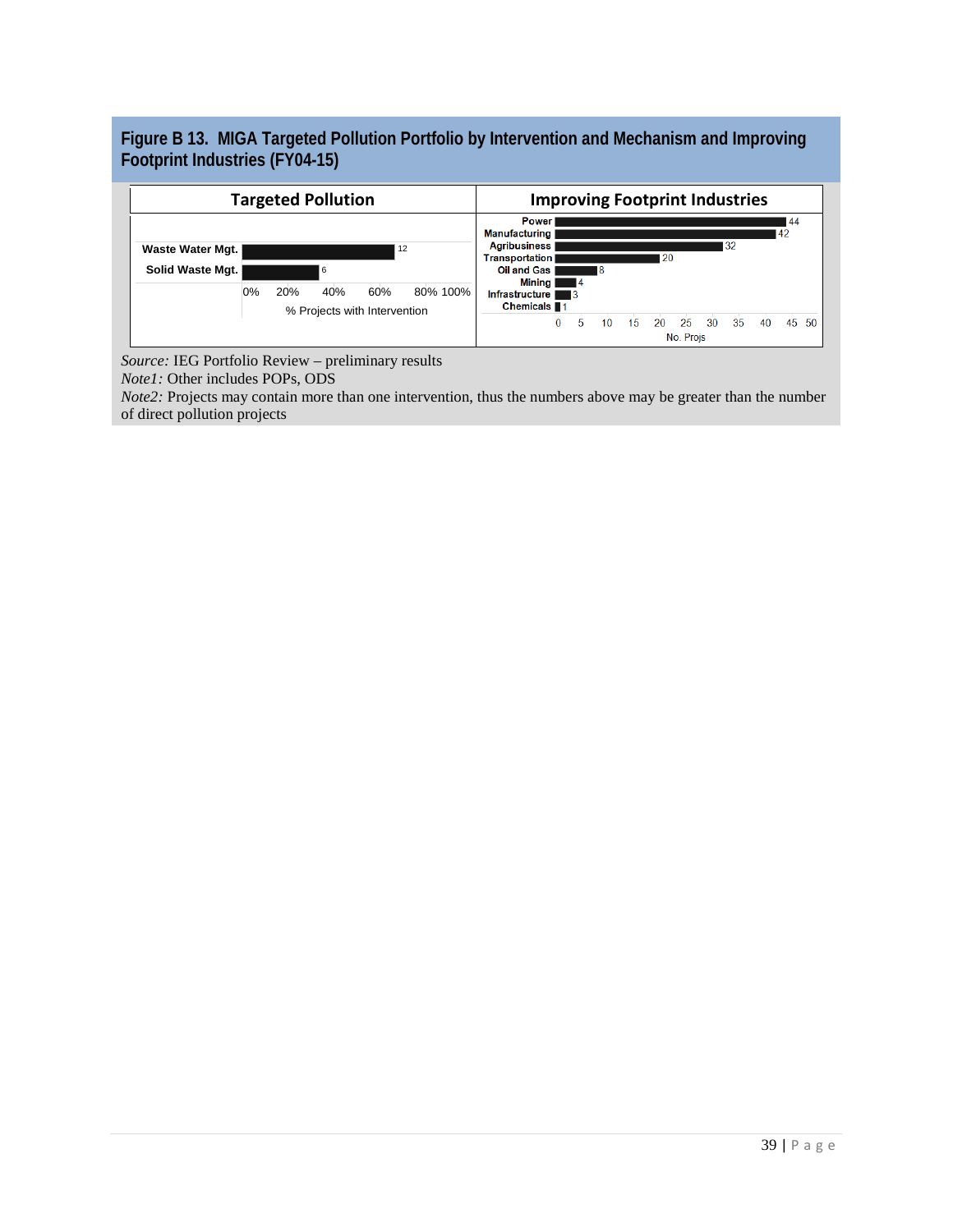## **Attachment C: Lessons from Previous IEG Evaluations**

**Environmental Sustainability Evaluation 2008**: The study emphasized that World Bank Group's advisory activities have been crucial in influencing national policies, especially when it came to areas like industrial pollution abatement. The study stressed the constant need for supervision of projects to track progress when it comes to pollution management, by encouraging setting up pollution control systems upfront for IFC & MIGA projects. The study points out the "countervailing" factors against environmental quality interventions, especially in rapidly industrializing countries—leading to the dilemma of economic development versus environmental sustainability.

**Investments in Renewable Energy Generation 2015**: This category I learning product evaluated the role of IFC investments in this area. The evaluation also highlighted the need for ongoing monitoring and evaluation (M&E) of renewable energy projects to see what differences in emissions such interventions have led to.

**Climate Change Study Series I-III (2009, 2010, and 2011):** IEG's work in the area of climate change is indispensable when approaching the subject of pollution, especially under the climate change lens. The three studies in the series on climate change (especially the first one) emphasized a regulatory approach to encourage collaborative action to address a global concern like climate change. Like the other two IEG evaluations mentioned, the climate change series also raised the question of economic development versus environmental management (particularly in terms of climate change), and the growing need to keep track of and supervise projects for emission levels. Monitoring emission levels is paramount when it comes to tracking ambient air pollution. The final study in the series focused on climate change adaptation, which was found to have a focus of relatively less relevance to a macro evaluation of air and water pollution.

**Safeguards:** The evaluation concluded that the World Bank's safeguard policies are imbalanced, with environmental assessment (Operations Policy4.01) covering a very broad spectrum of environmental issues, as opposed to IFC's binding requirement for its clients to use EHS guidelines for specific guidance and requirements to prevent pollution. Where the Bank Group's cuttingedge approach and identification of risks upfront is crucial for effectiveness, however, there is a need for effective implementation and supervision and for the checks and balances provided by M&E, disclosure of findings, and verification of results.

*Sources:* IEG 2008, IEG 2015; IEG 2009 and 2010; IEG 2011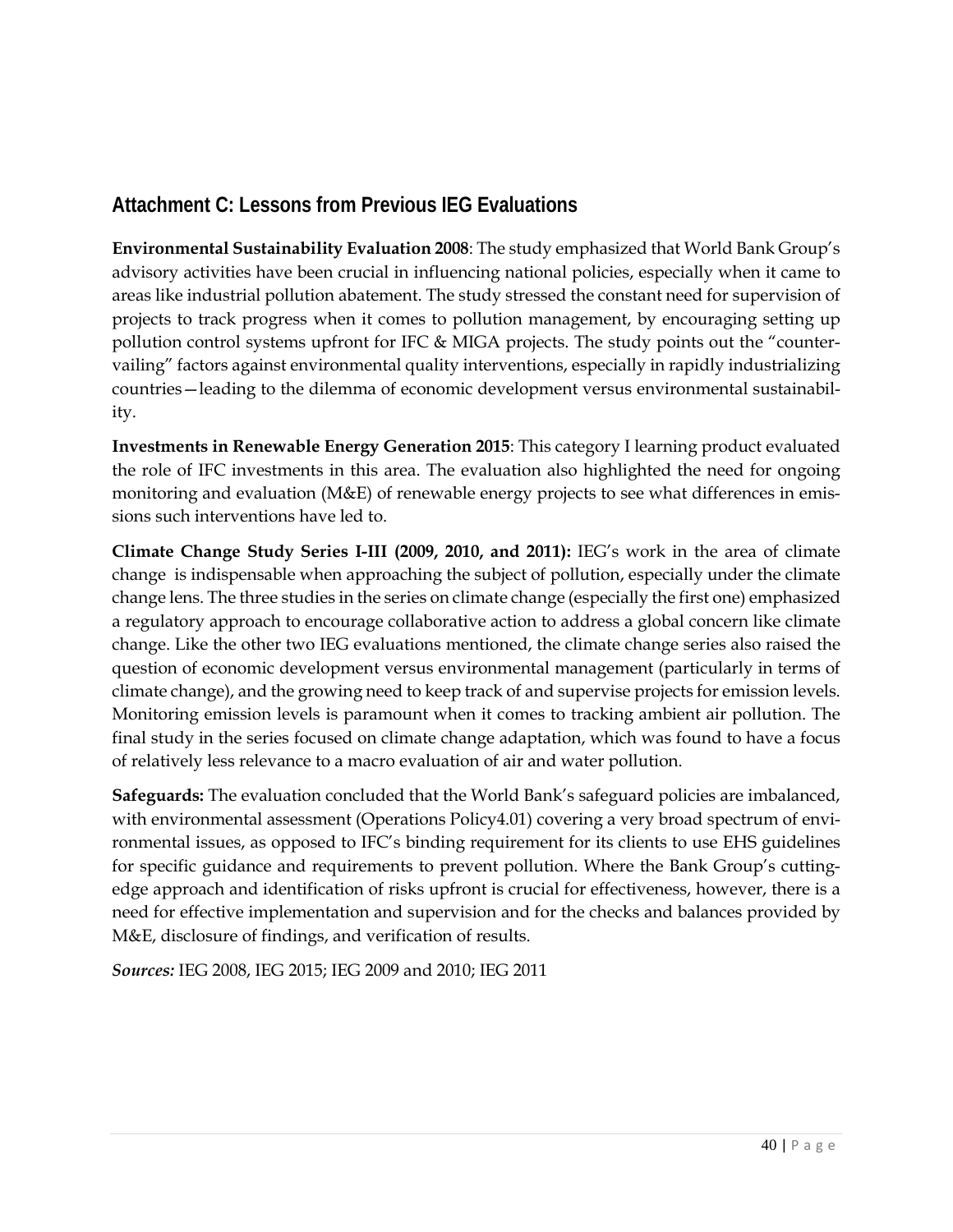### **Attachment D**

### **Outline of Evaluation Report**

- 1. Evaluation Summary
- 2. Introduction Pollution and the Poor
	- a. Definition, evaluation and application in development
	- b. The Challenge of finding the right tradeoffs: pollution vs. economic growth results of a literature review
	- c. The World Bank Group's role in supporting pollution management strategy and operations
- 3. Relevance of the Bank Group's interventions in pollution management
	- a. Relevance at global level results from the strategic mapping
	- b. Alignment with country priorities -- results from 37 desk-based country cases
- 4. World Bank Group effectiveness of pollution-"targeted" interventions
	- a. Bank Group systemic interventions for policy frameworks to address pollution in client country
	- b. Bank Group targeted interventions in cleaner production and VC
	- c. Bank Group targeted interventions in the relevant infrastructure areas
- 5. Effectiveness of the Bank Group's application of safeguards and performance standard in pollution management
	- a. The effects of IFC Performance Standards and WB Safeguards
	- b. The linkages of climate change and pollution management results of the literature review
- 6. Work Quality, coordination and leveraging synergies across the World Bank Group
- 7. Conclusions and Recommendations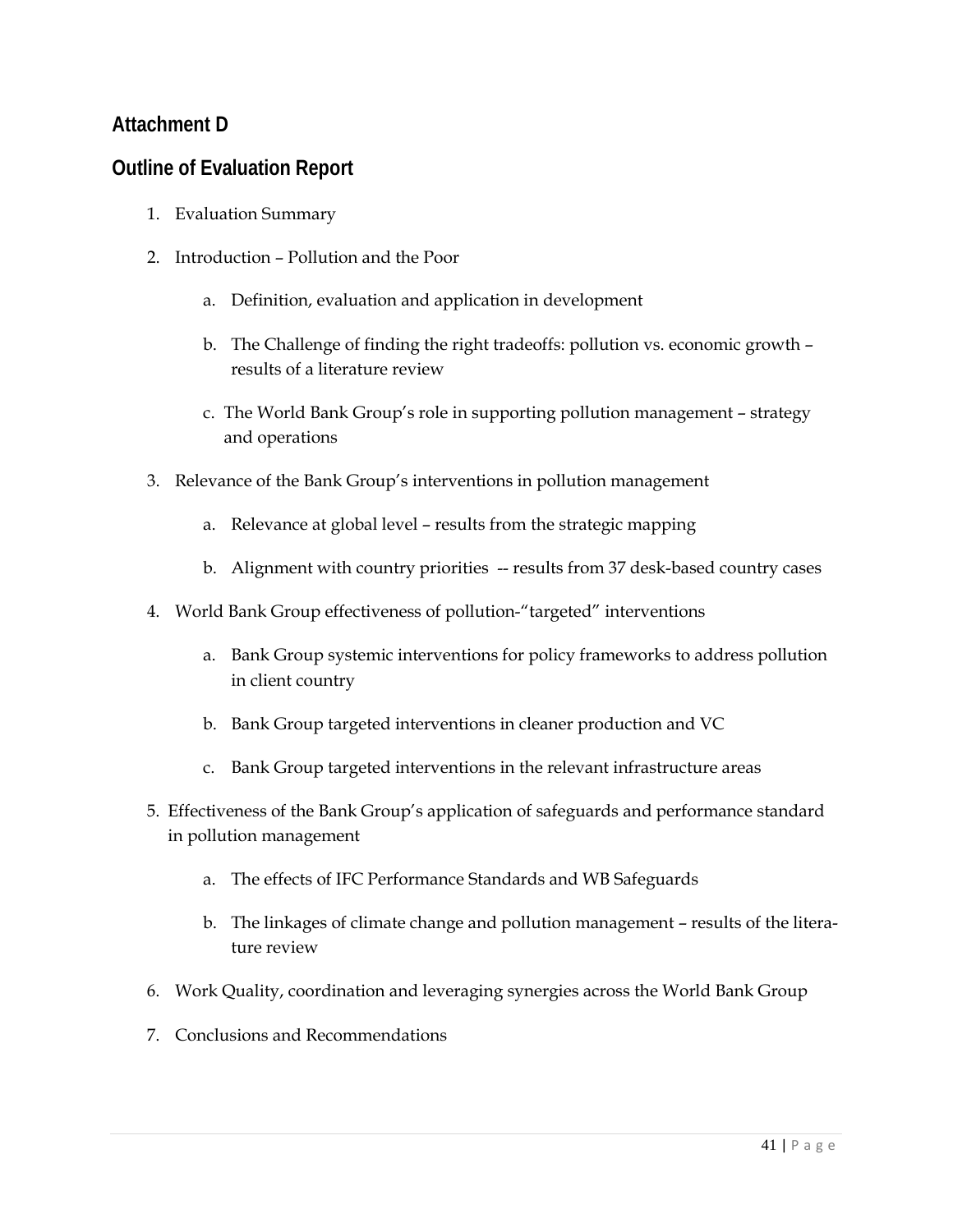## **Attachment E**

| <b>Data Sources on Pollution</b>                                 |                                                                                                                                                                                                                       |                                                                                                                                                                                                                                                                                |  |
|------------------------------------------------------------------|-----------------------------------------------------------------------------------------------------------------------------------------------------------------------------------------------------------------------|--------------------------------------------------------------------------------------------------------------------------------------------------------------------------------------------------------------------------------------------------------------------------------|--|
| Source                                                           | Description                                                                                                                                                                                                           | Shortcoming and Suggested Solution                                                                                                                                                                                                                                             |  |
| Institute for<br>Health Met-<br>rics and<br>Evaluation<br>(IHME) | Provides health-related data based on<br>global, regional, and country profiles.<br>Data results can be found in the form of<br>"visual" maps, policy reports, and in-<br>fographics including on topics of pollution | In terms of exposure data, only air pollution is covered. So-<br>lution: data can be disaggregated based on the various risk<br>factors (exposure to toxic material, fuel exhausts, etc.) in or-<br>der to produce results relevant to sources of pollution other<br>than air. |  |
| <b>WHO</b>                                                       | Data on ambient air pollution emissions,<br>unsafe water, HAP                                                                                                                                                         | Emissions measured by PM, and missing for many coun-<br>tries (especially in Africa). Solution: bridge the data gap by<br>taking data from EPI, and layering it with UNEP data that<br>differentiates between different particulate matters.                                   |  |
| EPI (Yale)                                                       | Data on drinking water, environmental<br>risk exposure, air pollution in terms of ex-<br>posure to PM and NOx                                                                                                         | Economic losses due to pollution are not reported here.                                                                                                                                                                                                                        |  |
| <b>UNEP</b>                                                      | Broad spectrum of harmful substances<br>(including Nox and SO2) and hazardous<br>waste                                                                                                                                | Data varies in terms of timeline, with some data being dated<br>and out of scope for this evaluation. Solution: bridge the<br>data gap by taking data from EPI, and get more information<br>from country cases                                                                 |  |
| <b>World Bank</b>                                                | Data on economic losses due to particu-<br>late emissions, emission levels (CO2 in-<br>cluded)                                                                                                                        | Instead of "air pollution", only particulate emissions are rec-<br>orded.                                                                                                                                                                                                      |  |
| <b>UNSTATS</b>                                                   | Solid database hosting different data<br>sources, easily searchable to redirect to<br>several databases                                                                                                               | Can be challenging to obtain uniform data from a single<br>source on multiple indicators useful for this evaluation.                                                                                                                                                           |  |
| WRI Cli-<br>mate Data<br>Explorer                                | Hosts tools on emissions data, interna-<br>tional treaties on climate change and<br>emissions, computes socio-economic in-<br>dicators related to emissions                                                           | More of a "big picture" data for a broader understanding of<br>the topic, however, not too useful for the methodology.                                                                                                                                                         |  |
| Source: IEG.                                                     |                                                                                                                                                                                                                       |                                                                                                                                                                                                                                                                                |  |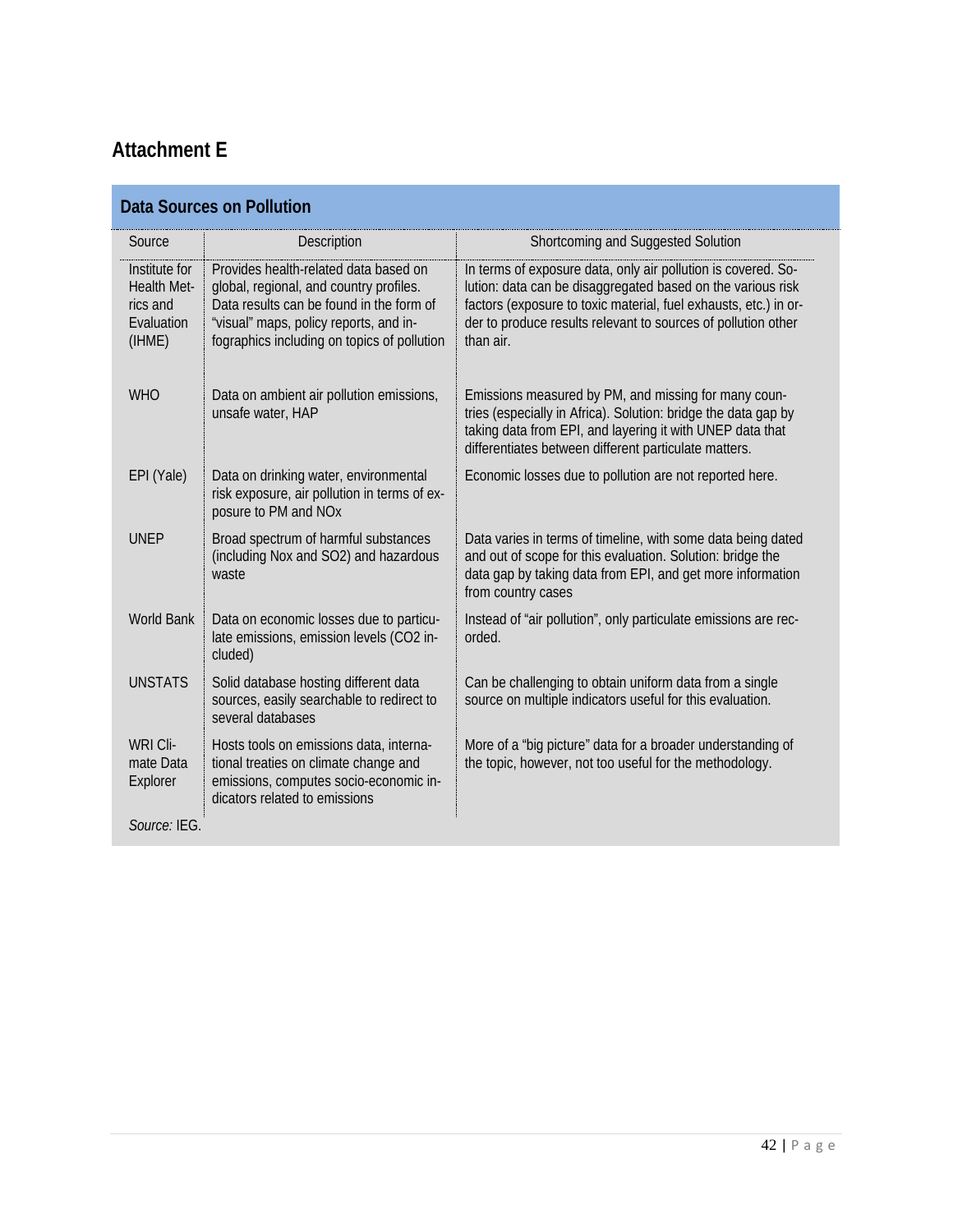### **Attachment F**

### **World Bank Group Internal Policy Framework to Address Pollution – The EHS Guideline, Safeguards and Performance Standards**

The World Bank Group's involvement in pollution management started almost three decades ago. The World Bank published Environmental Guidelines in 1988 to provide technical advices and guidance to both staff and consultants involved in projects with pollution potential.

Ten years later, the World Bank updated and replaced the 1988 guidelines with the Pollution Prevention and Abatement Handbook (PPAH). The 1998 PPAH described pollution prevention and abatement measures and emission levels that were acceptable to the Bank and was developed to be used in the context of the Bank Group's Operational Policy (OP) 4.01 "Environmental Assessment". The OP 4.01 was developed in 1999 (revised later in 2013) and required environmental assessment (EA) of projects proposed for Bank financing to help ensure that they are environmentally sound and sustainable.

Similarly, IFC and MIGA also adopted similar safeguards and applied PPAH to the private sector projects. However, in 2003 IFC launched work to update PPAH. While this update was in progress, IFC developed eight Performance Standards (PS) as part of its Policy on Social and Environmental Sustainability (PSES) in 2006 (revised later in 2012). Performance Standard 3 was mostly dedicated to the Pollution Prevention and Abatement aspects and recognized that increased levels of air and water pollution due to increase industrial activity and urbanization may threaten people and the environment. In 2007, IFC published over 60 Environmental, Health and Safety (EHS) Guidelines for wide range of sectors and these World Bank Group EHS Guidelines were referred in IFC/MIGA Performance Standards and the Bank's OP 4.01. Thus, the World Bank Group EHS Guidelines replaced the 1998 PPAH and included acceptable pollution prevention and abatement measures and emissions levels (both for air and water) in Bank Group-financed projects.

Currently, both the Bank and IFC/MIGA address air and water pollution using the World Bank Group EHS Guidelines as referenced in the OP 4.01 and the PSES, respectively. The World Bank Group EHS Guidelines are widely used in the world by other development institutions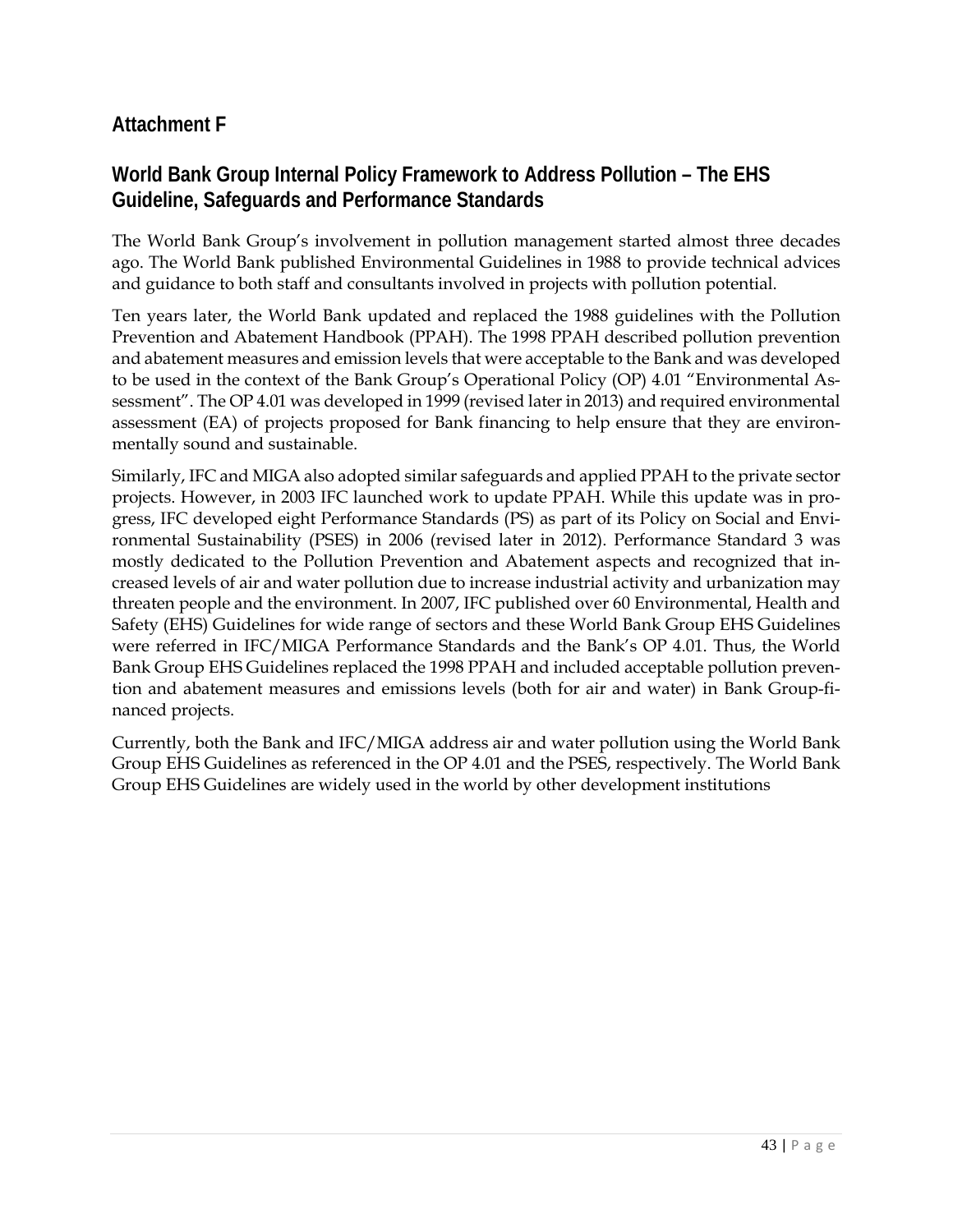### **Attachment G**

### **Criteria underlying the selection of field work (country case studies and PPARs)**

**The proposed field-work covers the World Bank Group's work around the most important pollution concerns relating to air, water, and waste while providing an opportunity to delve deep into specific sector issues, intervention types, and the use of unique instruments or approaches.** The evaluation proposes five field-base case studies of which two will also include a PPAR. In addition, the evaluation will collaborate with two recently launched IEG evaluations which will be conducting field-work in China and India in the related fields of urban transport and water and sanitation in order to leverage IEG's overall country reach. In total eleven countries will be visited, taking PPARs and the two parallel missions to India and China into account.

Air pollution, one of the major killers, will be covered in five out of these ten countries. Two of these countries include indoor air pollution concerns while outdoor air pollution concerns will also be covered through the industry lens in targeted projects such as Egypt's Pollution Abatement series as well as through footprint projects in heavy industry. Waste management concerns will be covered in four out of the five country case studies, for example, through the Colombia DPL series and related investments in solid waste management. Waste water management will be covered in all country case studies through targeted and footprint projects. In Croatia, for example, the World Bank's Coastal City Pollution Control supported investments in sewage networks, pumping stations, and wastewater treatment plants while IFC Investment and Advisory work supported the animal processing sector to better manage wastewater.

By coordinating with planned IEG missions to China and India, conducted by the urban transport and water and sanitation teams, this evaluation will not only increase the diversity and coverage of field-work, it may also shed light into missed opportunities – that is, cases where pollution management could have been included in project design. Such missions are referred to as "comission" in the Table G 1 below.

| Method<br><b>Type</b>                                                                                                                       | Countries                         | Coverage          | Air Indoor | Air Outdoor | <b>Solid Waste</b><br>Mgt. | Waste Wa-<br>ter Mgt.   | Other (e.g.<br>POP <sub>S</sub> ) |
|---------------------------------------------------------------------------------------------------------------------------------------------|-----------------------------------|-------------------|------------|-------------|----------------------------|-------------------------|-----------------------------------|
|                                                                                                                                             | Colombia                          | CCS               | 1(1)       | 10(1)       | 5(1)                       | 6(1)                    |                                   |
| Country                                                                                                                                     | Croatia                           | $CCS + PPAR$      |            |             |                            | 6(1)                    |                                   |
| Case                                                                                                                                        | Egypt,                            | $CCS + PPAR$      |            | 1(1)        | 2(1)                       | 6                       | $\overline{2}$                    |
| Study                                                                                                                                       | Ghana                             | <b>CCS</b>        |            | 2(1)        | 2(1)                       | 2(1)                    | 3(1)                              |
|                                                                                                                                             | Indonesia                         | <b>CCS</b>        |            | 3(1)        | 4(1)                       | 4(1)                    |                                   |
| <b>PPAR</b>                                                                                                                                 | Morocco/<br>Tanzania/<br>Ethiopia | <b>PPAR</b>       |            |             |                            |                         | 3(3)                              |
| Co-mis-                                                                                                                                     | China                             | Co-mission + PPAR |            |             |                            |                         |                                   |
| sion                                                                                                                                        | India                             | Co-mission        |            | Χ           |                            | $\overline{\mathsf{X}}$ |                                   |
| Total                                                                                                                                       |                                   |                   | 2(1)       | 16(4)       | 13(4)                      | 24(4)                   | 8(4)                              |
| Note: Projects may contain one or more of the interventions described above, thus, totals may be greater than the actual number of projects |                                   |                   |            |             |                            |                         |                                   |

| Table G 1: Coverage of interventions by country field work and PPARs |  |  |
|----------------------------------------------------------------------|--|--|
|                                                                      |  |  |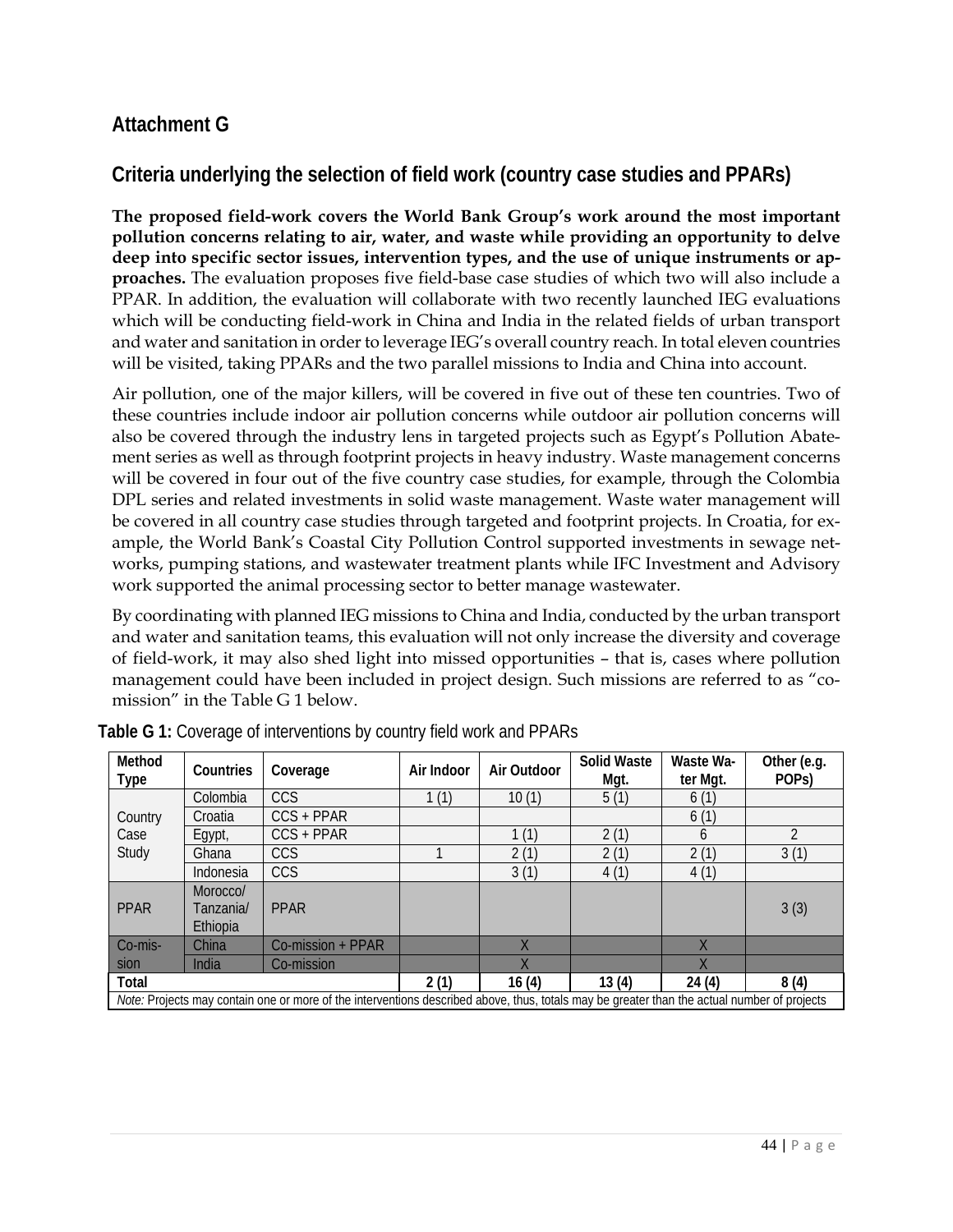|  |  | Details on the five mission-based country cases |  |
|--|--|-------------------------------------------------|--|
|--|--|-------------------------------------------------|--|

| Country  | Rationale                                                                                                                                                                                                                                                                                                                                                                                                                                                                                                                                                                                                                                                                                                                                                                                                                                   |
|----------|---------------------------------------------------------------------------------------------------------------------------------------------------------------------------------------------------------------------------------------------------------------------------------------------------------------------------------------------------------------------------------------------------------------------------------------------------------------------------------------------------------------------------------------------------------------------------------------------------------------------------------------------------------------------------------------------------------------------------------------------------------------------------------------------------------------------------------------------|
| Colombia | The Colombia Case Study is unique in that it offers an opportunity to study the use of a series of<br>World Bank environmental DPLs and complementary Investment lending as well as IFC's use of<br>the cleaner production lending program and significant engagement in the paper and packaging<br>industries.                                                                                                                                                                                                                                                                                                                                                                                                                                                                                                                             |
|          | Colombia has a series of Sustainable Development DPLs which aim to strengthen environmental institu-<br>tions and support laws relating to "air quality, water quality, solid waste management, and environmental<br>licensing will also be supported." The DPL series ICRR states that a PPAR "of this series together with<br>similar series  would be highly instructive on ways in which programmatic DPLs can be used effectively<br>to strengthen environmental protection institutions and policies." In addition to a country environmental<br>assessment, the country contains a strong package of AAA focusing on strengthening environmental<br>institutions and sector issues such as waste water and sanitation sector issues.                                                                                                 |
|          | The country's substantial IFC portfolio offers a unique opportunity to study the paper and packaging<br>industry from the perspective of investment lending (including cleaner production) and advisory services.<br>The portfolio also contains a number of evaluated projects in industries such as agribusiness (dairy), oil<br>and extractives, and power generation.                                                                                                                                                                                                                                                                                                                                                                                                                                                                   |
|          | In addition, the World Bank's portfolio contains a series of targeted pollution investments which focus<br>on waste water and sanitation and directly addressing air pollution concerns through transport and mass-<br>transit projects.                                                                                                                                                                                                                                                                                                                                                                                                                                                                                                                                                                                                    |
| Croatia  | The Croatia Case Study will add a unique perspective to the evaluation given its portfolio in pol-<br>lution management of agriculture and agro-processing activities and pollution control of coastal<br>cities to meet ambient quality standards.                                                                                                                                                                                                                                                                                                                                                                                                                                                                                                                                                                                         |
|          | The World Bank and IFC have been active in the area of pollution management of agriculture and agro-<br>processing activities. Belonging to the targeted pollution portfolio, the GEF "Agriculture Pollution" project<br>supported the use of environmentally friendly agricultural practices by farmers in Croatia's Danube River<br>Basin in order to reduce nutrient discharge from agricultural sources to surface and ground water bodies.<br>This project was identified as a PPAR candidate and will thus provide additional depth of analysis to the<br>country case study. Linked IFC Investment and Advisory projects were also identified in the country's<br>"improving the industrial footprint" portfolio focusing on wastewater and bio-waste treatment emanating<br>from animal rearing, slaughtering, and meat processing. |
|          | Coastal city pollution concerns were addressed through the country's "Coastal Cities Pollution Control"<br>APLs I & II and a GEF grant. These projects aimed to manage pollution concerns of coastal cities through<br>investments in (among others) construction and expansion of sewerage networks, pumping stations,<br>wastewater treatment plants as well as institutional strengthening and support to develop an institutional<br>framework for water pollution control. This support has been provided through both World Bank and GEF<br>projects as well as through AAA on private sector participation in solid waste management, providing an<br>opportunity to study the synergies and complementarity of AAA, World Bank lending, and GEF interven-<br>tions.                                                                 |
| Egypt    | The Egypt Case Study provides an opportunity to learn from a portfolio covering a diverse number<br>of issue areas (e.g. air pollution, industrial runoffs, and coastal pollution management) that is rich<br>in institutional presence (i.e. World Bank, IFC IS/AS, and MIGA) and utilizes rare mechanisms such<br>as financial intermediary lending for industrial pollution abatement from which the evaluation can<br>derive lessons and best practices for future operations.                                                                                                                                                                                                                                                                                                                                                          |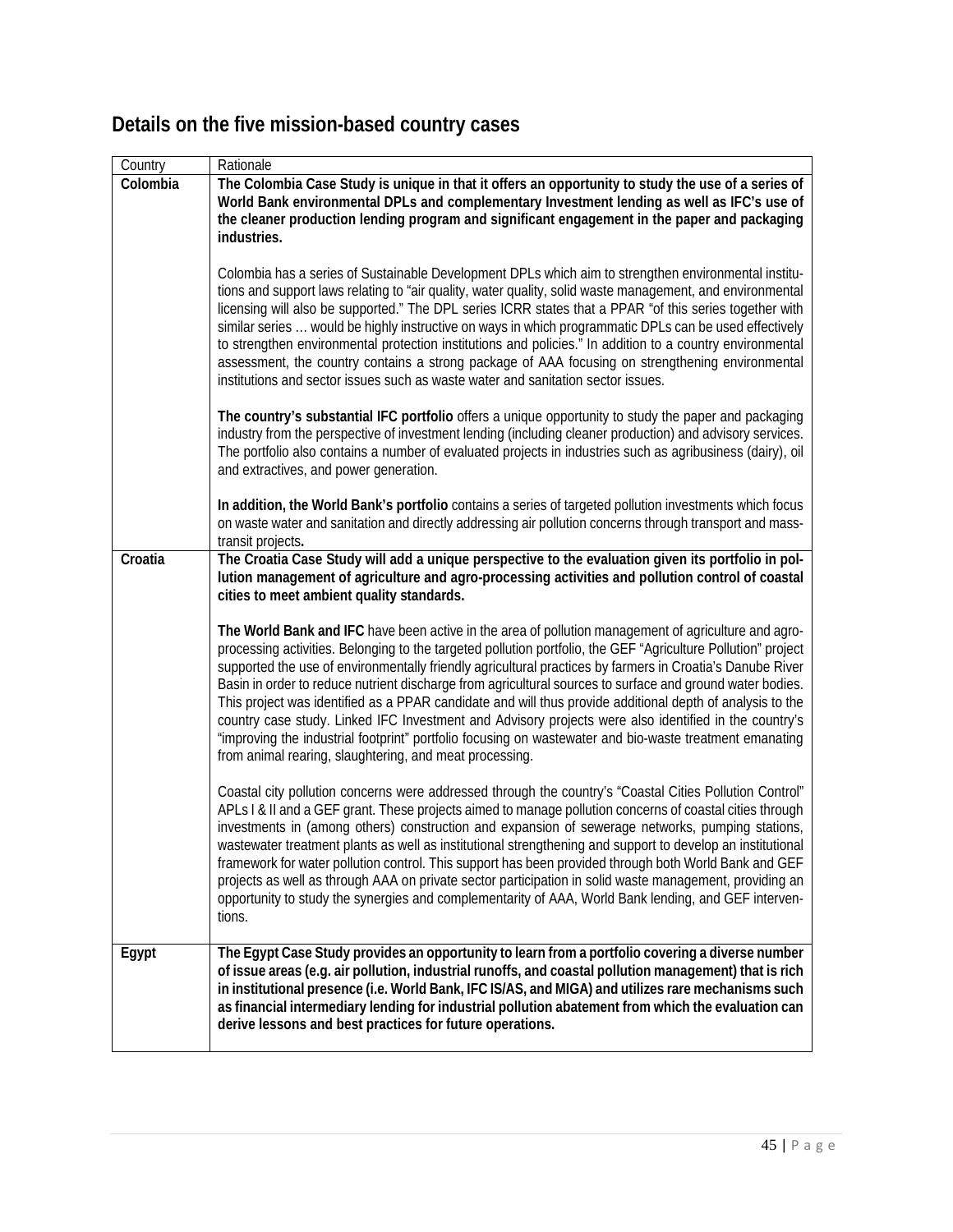|       | Egypt presents a unique opportunity to study industrial pollution abatement through the lens of<br>a rare mechanism, financial intermediation, with significant potential for learning and identifica-<br>tion of best practices. Unlike previous attempts in other countries, the World Bank's Second Pollution<br>Abatement project in Egypt successfully utilized a Line of Credit approach directed at abating industrial<br>pollution. The project also leveraged an innovative multi-donor approach which included concessionary<br>loans from the European Investment Bank, French Development Agency, and Japan Investment Coop-<br>eration. The project aimed to demonstrate that market-based financial and technical approaches are an<br>effective way to help reduce industrial pollution in selected hot-spot areas around Alexandria and the<br>Greater Cairo areas. In addition, the project aimed to support the capacity of the Egyptian Environmental<br>Affairs Agency and contains a stand-alone Carbon Finance sub-program that also addressed pollution<br>concerns. For these reasons, the project was selected as an ideal PPAR candidate by IEG; the PPAR<br>will carefully look at why the Bank followed this approach in Egypt and will focus on identifying its drivers<br>of success such that they may become a best practice approach that can be replicated in other countries.<br>Egypt's substantial analytical works provide insight into country-wide, sector, and resource con-<br>cerns. Such AAA include an extensive Country Environmental Assessment (CEA) and one of the few<br>follow-up CEA as well as focused pieces on urban air quality and water management issues. The 2013 |
|-------|-------------------------------------------------------------------------------------------------------------------------------------------------------------------------------------------------------------------------------------------------------------------------------------------------------------------------------------------------------------------------------------------------------------------------------------------------------------------------------------------------------------------------------------------------------------------------------------------------------------------------------------------------------------------------------------------------------------------------------------------------------------------------------------------------------------------------------------------------------------------------------------------------------------------------------------------------------------------------------------------------------------------------------------------------------------------------------------------------------------------------------------------------------------------------------------------------------------------------------------------------------------------------------------------------------------------------------------------------------------------------------------------------------------------------------------------------------------------------------------------------------------------------------------------------------------------------------------------------------------------------------------------------------------------------------------------------------------------------------|
|       | Assessment of Air Quality in Cairo contains an extensive review of existing data and analysis on air<br>quality and emissions inventory and the development of an air dispersion modeling study of major pollu-<br>tants. The role of women in environment were also considered through a non-lending TA using skills<br>building and awareness building mass communication campaigns.                                                                                                                                                                                                                                                                                                                                                                                                                                                                                                                                                                                                                                                                                                                                                                                                                                                                                                                                                                                                                                                                                                                                                                                                                                                                                                                                        |
|       | Environmental degradation concerns were addressed through GEF work on coastal management<br>while recent investments aim to deal with POPs concerns. The GEF Alexandria CZM and Lake Mar-<br>iout project aimed to improve institutional mechanisms to reduce land-based pollution to the Mediterra-<br>nean sea focusing on pollution reduction through treatment and other reduction measures. Other exotic<br>topics include the 2014 Sustainable POPs Management project which aims to improve the management<br>and disposal of targeted stockpiles in an environmentally sound manner.                                                                                                                                                                                                                                                                                                                                                                                                                                                                                                                                                                                                                                                                                                                                                                                                                                                                                                                                                                                                                                                                                                                                  |
|       | Egypt provides an opportunity to study the three Bank Group institutions in the targeted pollution<br>space. All three Bank Group institutions are present in the Egypt's waste and waste water sectors, provid-<br>ing an opportunity to dive deeply into this sector while learning about the complementarity and sequenc-<br>ing of World Bank Group activities in this area. This work focused on building institutional capacity and<br>sector frameworks, improving the quality of monitoring systems, and building or improving physical infra-<br>structure. Analytical work underpinning this area includes urban development and sector policy work,<br>suggesting a holistic approach to the delivery of waste and waste water services.                                                                                                                                                                                                                                                                                                                                                                                                                                                                                                                                                                                                                                                                                                                                                                                                                                                                                                                                                                           |
| Ghana | Ghana's Country Case Study offers an excellent opportunity to learn from the World Bank Group's<br>substantial engagement in the oil production and development sector through World Bank ana-<br>lytics, investments, and policy operations that aimed to strengthen the country's Environmental<br>Protection Agency (EPA) and through IFC Investments and MIGA Guarantees directed at this sec-<br>tor. In addition, the case study provides an opportunity to study the WB/IFC's work in indoor air<br>pollution and waste management.                                                                                                                                                                                                                                                                                                                                                                                                                                                                                                                                                                                                                                                                                                                                                                                                                                                                                                                                                                                                                                                                                                                                                                                    |
|       | In June 2007, Ghana discovered commercial quantities of light crude oil with significant amount of asso-<br>ciated natural gas in its offshore area. Since then, the World Bank has supported the country through<br>AAA focused on use and management of oil revenue (2009) and legal and regulatory concerns (2010).<br>A three part DPL series on natural resource management and environmental governance addressed<br>emerging oil sector concerns and to adopt a more holistic, integrated approach to the management of its<br>extractive industries and supported the country's EPA in strengthening its Environmental Impact Assess-<br>ment (EIA) through legislation and updated sector guidelines for the oil, mining, forestry, energy, and<br>transport sectors. The World Bank's Gas and Oil Capacity Building project (2009 and 2011 AF) would<br>help strengthen the capacity of the country's EPA to quickly react to oil spillages and improve its moni-                                                                                                                                                                                                                                                                                                                                                                                                                                                                                                                                                                                                                                                                                                                                                   |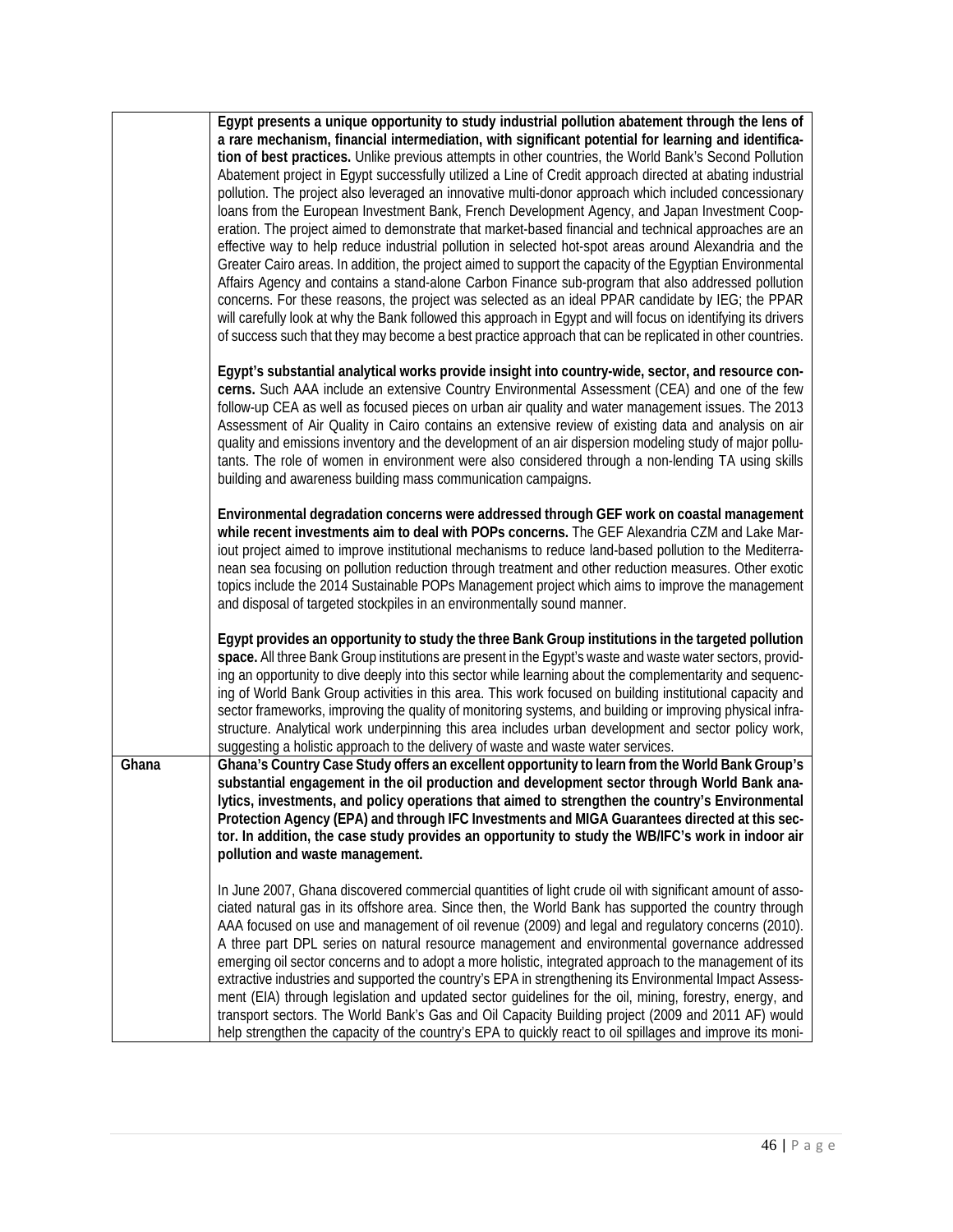|           | toring capacity to ensure coastal waters are not polluted by offshore oil activity. In conjunction, IFC sup-<br>ported four investments in this sector for which one has been evaluated while a 2010 MIGA quarantee<br>supported a floating production storage and offloading facility.<br>Air pollution concerns have been addressed through World Bank urban development projects which<br>aimed to reduce dust and the IFC/WB Lighting Africa program which promoted the use of cleaner and<br>affordable lighting alternatives to fuel-based lighting. The program is jointly managed by IFC-World Bank;<br>Ghana was one of the program's two pilot cases.<br>Other pollution concerns were also addressed by the World Bank's engagement in urban development,<br>focusing on solid waste management (improved landfills and dumps), and water management plans (re-<br>habilitated sewers). The Ghana Greater Accra Metropolitan Area Sanitation and Water project focused<br>on solid and liquid waste management and envisioned working closely with IFC to engage the private<br>sector to strengthen sustainability of treatment facilities and expand services in target areas through<br>business development support.                                                                                                                                                                                                                                                                                                                                                                                                                                      |
|-----------|--------------------------------------------------------------------------------------------------------------------------------------------------------------------------------------------------------------------------------------------------------------------------------------------------------------------------------------------------------------------------------------------------------------------------------------------------------------------------------------------------------------------------------------------------------------------------------------------------------------------------------------------------------------------------------------------------------------------------------------------------------------------------------------------------------------------------------------------------------------------------------------------------------------------------------------------------------------------------------------------------------------------------------------------------------------------------------------------------------------------------------------------------------------------------------------------------------------------------------------------------------------------------------------------------------------------------------------------------------------------------------------------------------------------------------------------------------------------------------------------------------------------------------------------------------------------------------------------------------------------------------------------------------------------------|
|           |                                                                                                                                                                                                                                                                                                                                                                                                                                                                                                                                                                                                                                                                                                                                                                                                                                                                                                                                                                                                                                                                                                                                                                                                                                                                                                                                                                                                                                                                                                                                                                                                                                                                          |
| Indonesia | In Indonesia, the World Bank Group's pollution-relevant portfolio is overall substantial but with<br>specific areas of inquiry not readily available in other countries, namely the link between<br>transport, fuel subsidies and standards, and air quality concerns.                                                                                                                                                                                                                                                                                                                                                                                                                                                                                                                                                                                                                                                                                                                                                                                                                                                                                                                                                                                                                                                                                                                                                                                                                                                                                                                                                                                                   |
|           | The World Bank's portfolio includes a series DPLs in the infrastructure sector which provide an<br>opportunity for the evaluation to study how such a series can support the pollution abatement<br>agenda through the lens of oil subsidies. In conjunction, the portfolio contains a substantial number<br>of targeted pollution AAA, including a Country Environmental Assessment and two on Persistent Or-<br>ganic Pollutants awareness and capacity building. The portfolio also includes an economic and sector<br>work titled "Fuel Quality Issues and Air Pollution" which aimed inform the Bank the current situation with<br>regards to vehicle emissions and fuel quality standards and key actions that need to be taken. While<br>much of the discussion focuses on GHG reduction, the report also includes a substantial discussion on<br>conventional pollutants stating that "his report describes the factors affecting transport sector emissions<br>in a simple overview framework. To begin reducing emissions within the Indonesian context (both<br>greenhouse gases and conventional pollutants), simple policies in the transportation sector that pro-<br>mote economic efficiency and incentives could help. In particular, GHG reduction policies that increase<br>fuel savings from cars and trucks would give multiple benefits. Based on international experience, the<br>simplest way to reduce fuel use (and associated GHG emissions and air pollution) is through vehicle<br>emission and fuel quality standards." IFC Investments in the motor vehicle parts industry provides a pri-<br>vate sector perspective to this issue area. |
|           | In addition, IFC's portfolio that aims to reduce industrial footprint includes six evaluated pro-<br>jects, three of which are in chemicals and textiles industry. In particular, one of these three invest-<br>ments includes a semi-targeted component, meaning that part of the loan would be utilized to increase<br>the company's capacity to use renewable raw material and reduce its environmental impact.                                                                                                                                                                                                                                                                                                                                                                                                                                                                                                                                                                                                                                                                                                                                                                                                                                                                                                                                                                                                                                                                                                                                                                                                                                                       |
|           | Finally, the portfolio includes a series of projects in waste and waste water through IFC Investments<br>and embedded in the World Bank Infrastructure DPLs.                                                                                                                                                                                                                                                                                                                                                                                                                                                                                                                                                                                                                                                                                                                                                                                                                                                                                                                                                                                                                                                                                                                                                                                                                                                                                                                                                                                                                                                                                                             |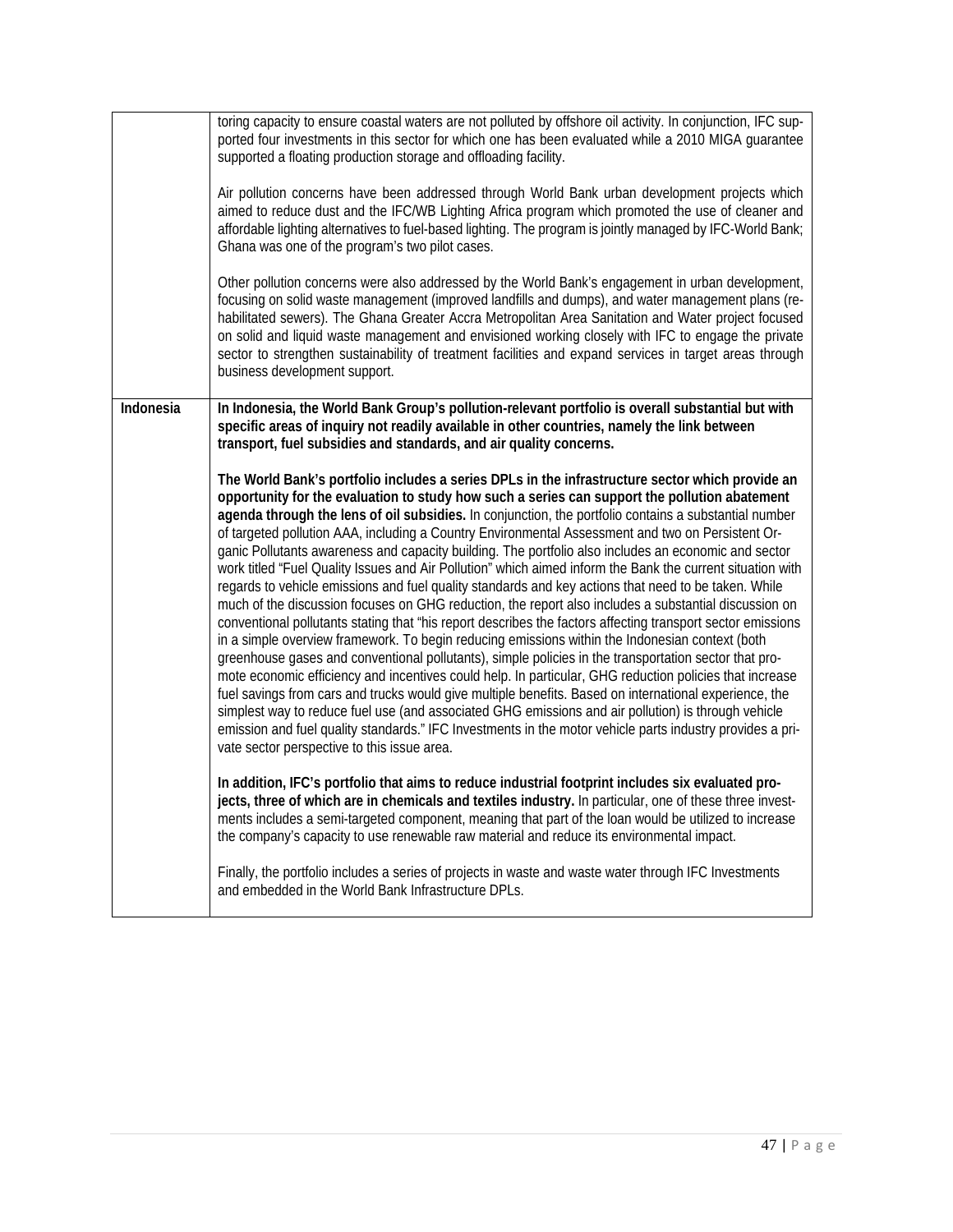### **Attachment H**

 $\overline{a}$ 

## **Preliminary Analysis of Systematic Reviews (SRs) from 3ie**

Owing primarily to the data from International Initiative for Impact Evaluation (3ie), a preliminary analysis of systematic reviews (SRs) found that HAP from indoor smoke is an important risk factor for pneumonia and chronic respiratory diseases, and concluded that reduction of HAP through switching to "cleaner" fuels would make an important contribution to prevention of pneumonia morbidity and mortality. Other SRs concluded that sewerage systems in urban settings and clean drinking water access for households significantly reduce incidences of diarrhea and related health outcomes. SRs from other sources also concluded that reduction in indoor air pollution and ambient air pollution reduce the mortality from strokes and cardiac failures, ultimately reducing the health economic consequences.

Looking at a first group of SRs, approved by 3ie, yield the following picture: A significant SR of evidence (Puzollo et al, 2013)<sup>4</sup> finds that Household air pollution from solid fuels (HAP) is an important risk factor for pneumonia, chronic respiratory diseases and several other health outcomes, resulting in more than 3.5 million annual deaths and improvements to household energy technology and fuels can bring many benefits (in addition to disease prevention): including reductions in pollution emissions and exposure, greater fuel efficiency with associated cost and time savings. Another SR on HAP (Lewis & Pattanayak, 2102)<sup>[5](#page-47-1)</sup> found evidence of a systematic and theoretically consistent relationship between adoption of clean energy products and socioeconomic status (including income, education, and social marginalization) and urban location. An SR commissioned by WHO (Dherani et al, 2008)[6](#page-47-2) concluded that reduction of HAP from solid fuel use, for example, through switching to other fuels would make an important contribution to prevention of pneumonia morbidity and mortality. Similarly an SR and meta-analysis on effects of sewerage in developing countries (Norman et al, 2010)[7](#page-47-3) finds that where water-borne sewerage may not be the appropriate choice in all settings, however, replacing on-site sanitation in urban settings with such sewerage systems seems to substantially reduce the incidence of diarrhea and related outcomes. Another SR based on 33 studies from 21 different developing countries across

<span id="page-47-0"></span><sup>4</sup> Puzzolo, Elisa, Debbi Stanistreet, Daniel Pope, Nigel Bruce, and Eva Rehfuess. "Factors Influencing the Large-scale Uptake by Households of Cleaner and More Efficient Household Energy Technologies." EPPI-Centre, 2013

<span id="page-47-1"></span><sup>5</sup> Lewis, Jessica J., and Subhrendu K. Pattanayak. "Who Adopts Improved Fuels and Cook stoves? A Systematic Review." Environmental Health Perspectives, May 2013, 637-45.

<span id="page-47-2"></span><sup>6</sup> Dherani, Mukesh, Maya Mascarenhas, Daniel Pope, Kirk R. Smith, Martin Weber, and Nigel Bruce. "Indoor Air Pollution from Unprocessed Solid Fuel Use and Pneumonia Risk in Children Aged under Five Years: A Systematic Review and Meta-analysis." Bulletin of the World Health Organization, 2008.

<span id="page-47-3"></span><sup>7</sup> Norman, Guy, Steve Pedley, and Bahi Takkouche. "Effects of sewerage on diarrhoea and enteric infections: a systematic review and meta-analysis." Lancet, 9 July 2010, Volume 10 , Issue 8 , 536 - 544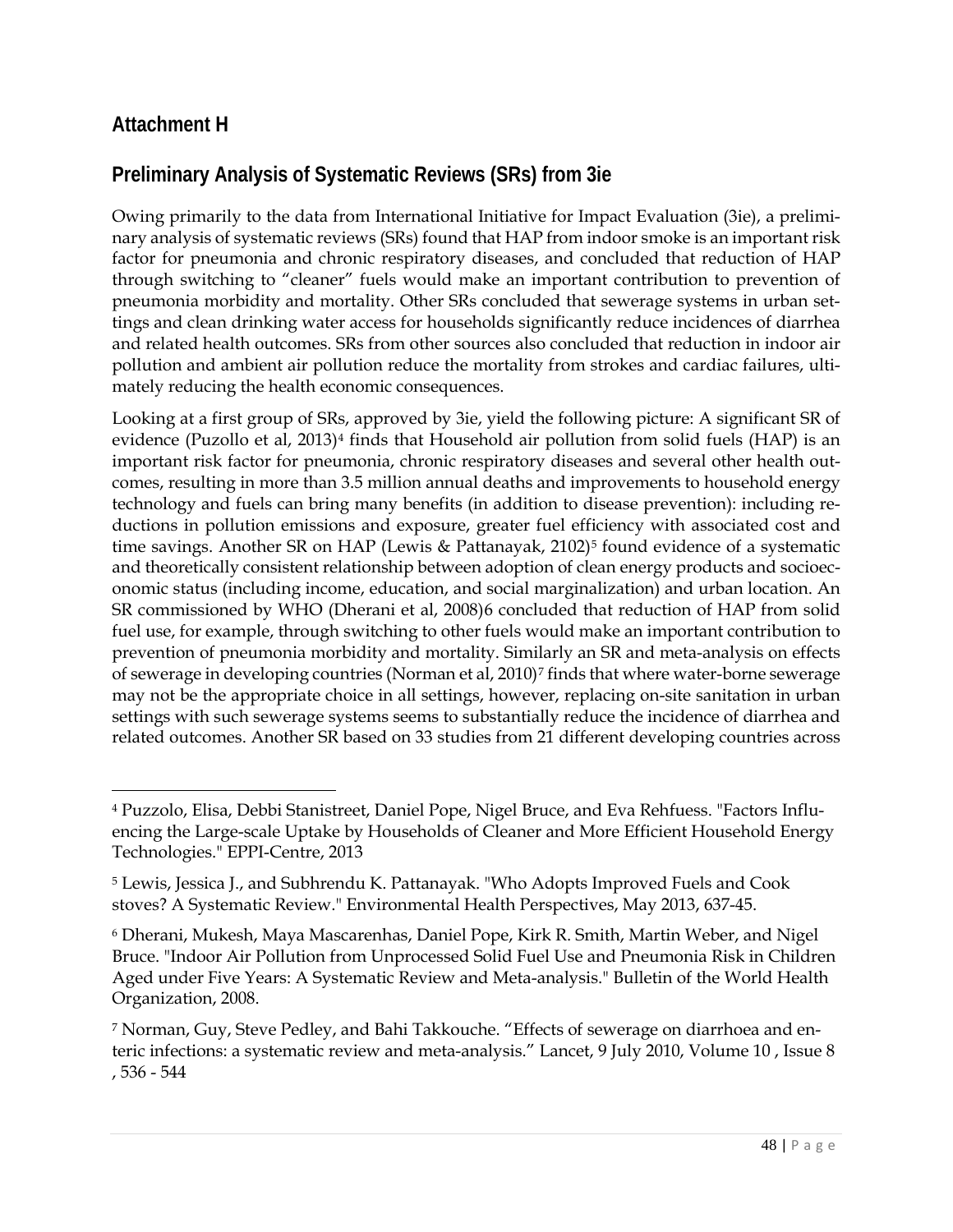the world on drinking water quality (Clasen et al, 2007)<sup>[8](#page-48-0)</sup> concluded that Interventions to improve water quality are generally effective for preventing diarrhea in all ages and in under-fives, with estimates suggesting interventions result in 30 to 50 per cent reductions in diarrhea disease among children, on average. Similarly, an SR on health outcomes related to household water quality in developing countries (Gundry et al, 2004)<sup>[9](#page-48-1)</sup> found that there is a clear association between storage water contamination and cholera cases and that these can be avoided by introducing water treatment and storage at the household level.

**Other Sources:** Other SRs worth mentioning (not hosted on 3ie) concluded that air pollution has a close temporal association with heart failure hospitalization and heart failure mortality. Although more studies from developing nations are required, air pollution is a pervasive public health issue with major cardiovascular and health economic consequences, and it should remain a key target for global health policy (Shah et al, 2013)<sup>10</sup>. A later study by the same authors only reinforced the same results by finding that gaseous and particulate air pollutants have a marked and close temporal association with admissions to hospital for stroke or mortality from stroke. Public and environmental health policies to reduce air pollution could reduce the burden of stroke (Shah et al, 2015)<sup>[11](#page-48-3)</sup>.

**Other Technical Studies:** SRs from various sources (primarily 3ie) also covered technical aspects of water and air pollution, which do not have a direct relevance to the scope of this evaluation but they might be worth looking at in order to draw relation with the impact of pollution on the poor. Following are the studies and corresponding findings:

Title: Are interventions to reduce the impact of arsenic contamination of groundwater on human health in developing countries effective? A systematic review

Main findings: "Most studies were poorly conducted and reported. Consequently, although some technologies met national guidelines, the evidence-base for decision-making regarding arsenic mitigation technologies at household- and community-level is weak. To improve this situation, primary research needs to be commissioned with adequate sample sizes, testing the impact of

 $\overline{a}$ 

<span id="page-48-2"></span><sup>10</sup> Shah, Anoop SV, Jeremy P. Langrish, Harish Nair, David A. McAllister, Amanda L. Hunter, Ken Donaldson, David E. Newby, and Nicholas L. Mills. "Global Association of Air Pollution and Heart Failure: A Systematic Review and Meta-analysis." Lancet, September 21, 2013, 1039- 048.

<span id="page-48-3"></span><sup>11</sup> Shah, Anoop SV, Jeremy P. Langrish, Harish Nair, David A. McAllister, Amanda L. Hunter, Ken Donaldson, David E. Newby, Kuan Ken Lee, and Nicholas L. Mills. "Short term exposure to air pollution and stroke: systematic review and meta-analysis" The British Medical Journal, 2015.

<span id="page-48-0"></span><sup>8</sup> Clasen, Thomas, Wolf-Peter Schmidt, Tamer Rabie, Ian Roberts, and Sandy Cairncross. "Interventions to Improve Water Quality for Preventing Diarrhoea: Systematic Review and Metaanalysis." The British Medical Journal, January 4, 2007.

<span id="page-48-1"></span><sup>9</sup> Gundry, Stephen, Jim Wright, and Ronan Conroy. "A Systematic Review of the Health Outcomes Related to Household Water Quality in Developing Countries." Journal of Water & Health, 2004.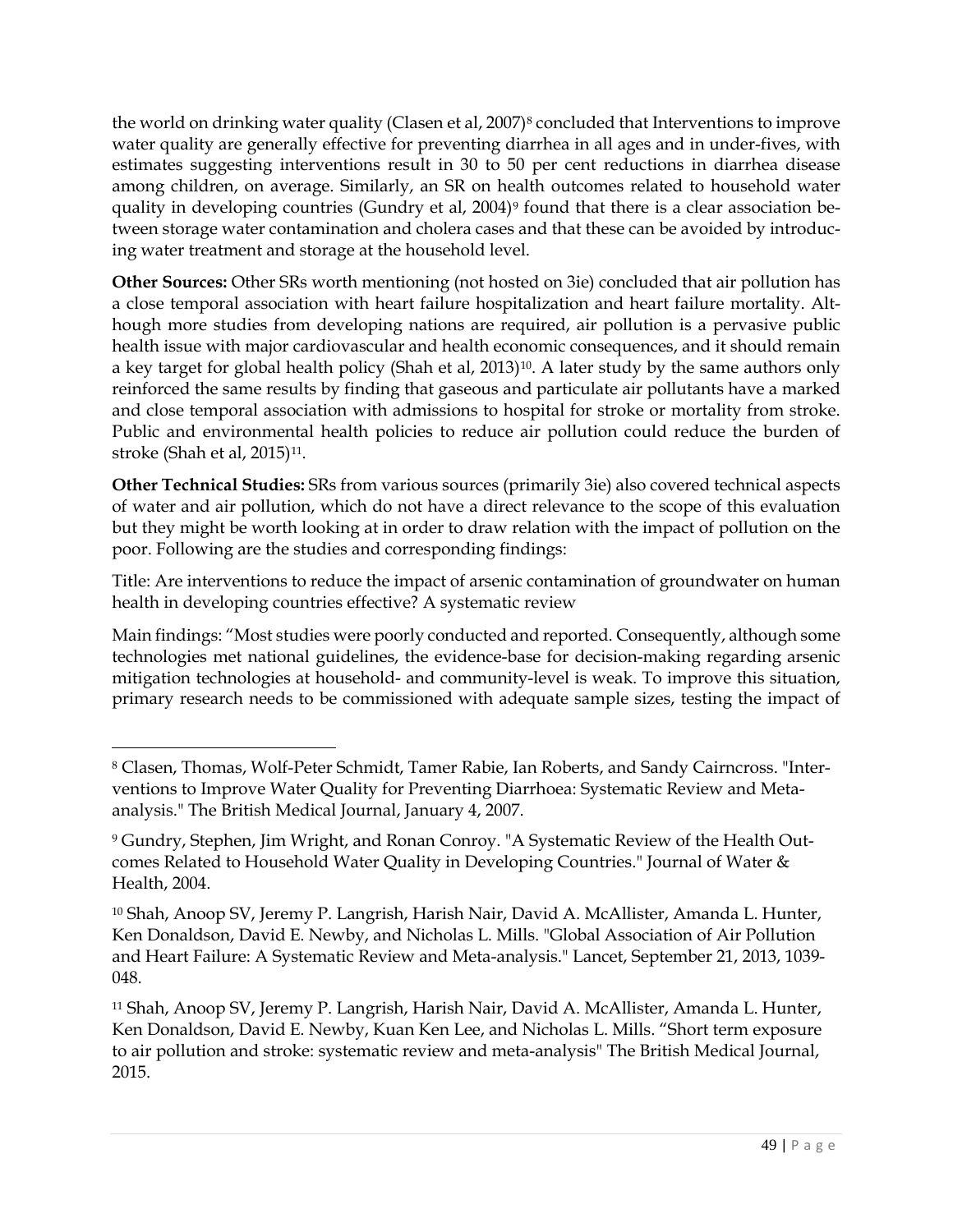key contextual factors, using valid tools for analysis, and meeting standards for completeness of reporting." (Jones-Hughes et al, 2013)[12](#page-49-0).

Title: Household drinking water in developing countries: a systematic review of microbiological contamination between source and point-of-use

Main findings: "The bacteriological quality of drinking water significantly declines after collection in many settings. The extent of contamination after water collection varies considerably between settings, but is proportionately greater where fecal and total coliform counts in source water are low.

Conclusions: Policies that aim to improve water quality through source improvements may be compromised by post-collection contamination. Safer household water storage and treatment is recommended to prevent this, together with point-of-use water quality monitoring." (Wright et al, 2004)[13](#page-49-1).

**An evidence gap** map was also obtained from 3ie, which consolidates the "knowledge map" on *Water, Sanitation, and Hygiene*: this is visualized in the Figure below. However, the only relevant parts to this evaluation are "water quality" interventions, and sewer/drainage systems under "sanitation". The data on health impacts of water quality is based on 41 impact evaluations and 4 SRs, which equates water quality to diarrhea morbidity largely (as also summarized in the findings above), and absenteeism in terms of education (school attendance), which further translates into data on intermediate outcomes, based on 4 impact evaluations and 1 SR. Similarly, there is data on diarrhea morbidity from lack of sanitation (sewer/drainage systems) based on 3 impact evaluations and 1 SR. As seen from the gap map, there is a lack of evidence-base on these two aspects of pollution management, which leaves big gaps in health impacts (other than diarrhea), non-health impacts, and intermediate outcomes of water quality and sanitation.

<span id="page-49-0"></span> $\overline{a}$ <sup>12</sup> Jones-Hughes, Tracey, Jaime Peters, Rebecca Whear, Chris Cooper, Hywel Evans, Michael Depledge, and Mark Pearson. "Are interventions to reduce the impact of arsenic contamination of groundwater on human health in developing countries effective? A systematic review" The Official Journal of the Collaboration for Environmental Evidence, 2013.

<span id="page-49-1"></span><sup>13</sup> Wright, John, Gundry Stephen, and Conroy Ronan "Household drinking water in developing countries: a systematic review of microbiological contamination between source and point-ofuse" Tropical Medicine and International Health, January, 2004.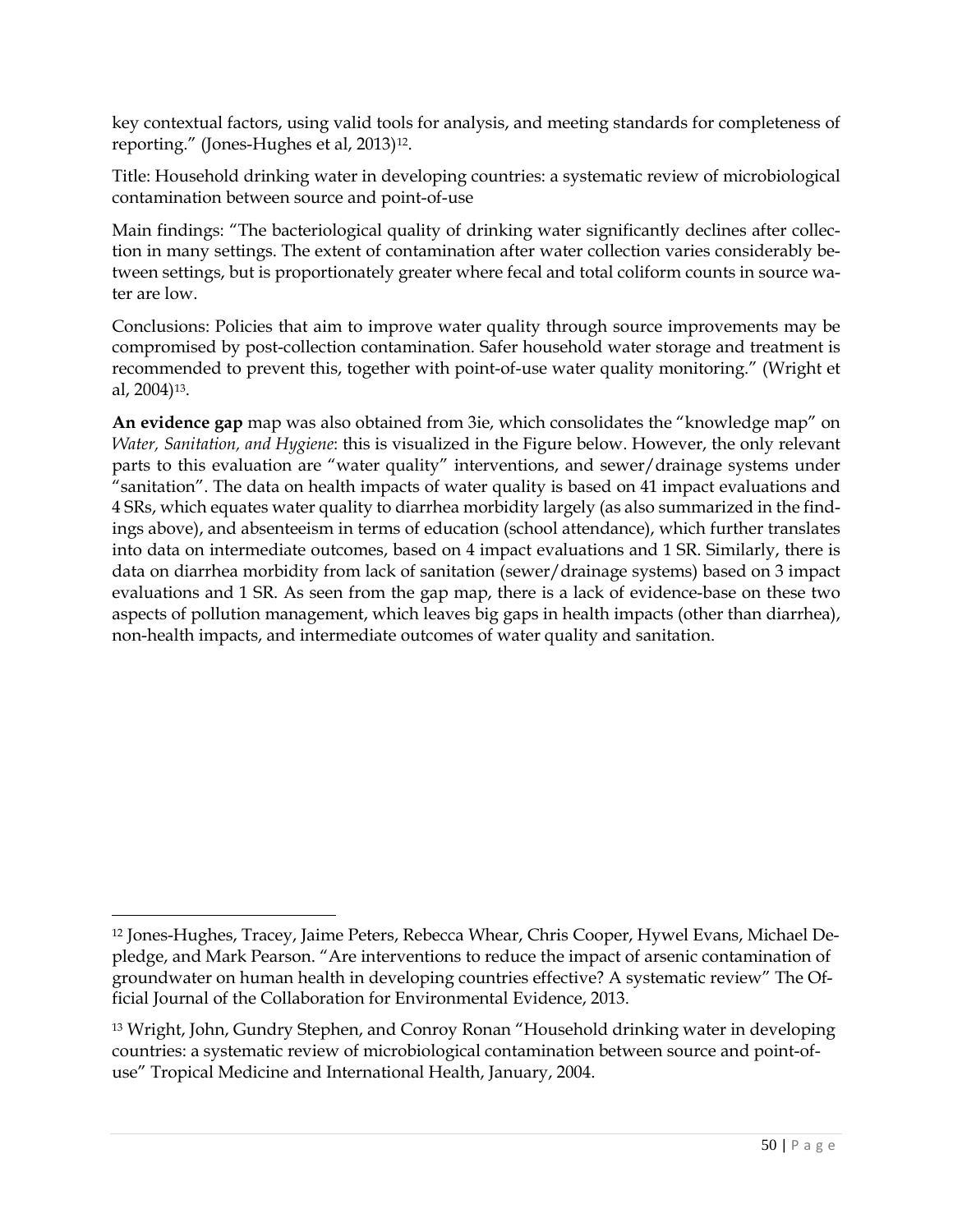| Title Authors (Year)                                                                                                                                                                               | <b>Types of Studies</b>           | Source                      | Impacts                                                                            | <b>Mitigation Benefits</b>                                                                                   |
|----------------------------------------------------------------------------------------------------------------------------------------------------------------------------------------------------|-----------------------------------|-----------------------------|------------------------------------------------------------------------------------|--------------------------------------------------------------------------------------------------------------|
| "Factors Influencing the Large-scale Uptake<br>by Households of Cleaner and More Efficient<br>Household Energy Technologies." Puzzolo et<br>al. (2013)                                             | SR (3ie ap-<br>proved)            | <b>HAP</b>                  | Pneumonia, chronic<br>respiratory diseases<br>and several other<br>health outcomes | Reduction in emissions<br>& exposure, economic<br>benefits (fuel efficiency<br>and cost & time sav-<br>ings) |
| "Indoor Air Pollution from Unprocessed Solid<br><b>Fuel Use and Pneumonia Risk in Children</b><br>Aged under Five Years: A Systematic Review<br>and Meta-analysis." Mukesh et al. (2008)           | SR (3ie ap-<br>proved)            | <b>HAP</b>                  | Pneumonia                                                                          | Reduction in pneumo-<br>nia morbidity and mor-<br>tality                                                     |
| "Effects of sewerage on diarrhoea and en-<br>teric infections: a systematic review and<br>meta-analysis." Norman et al. (2010)                                                                     | SR (3ie ap-<br>proved)            | Household<br>waste          | Diarrhea                                                                           | Reduction in diarrhea<br>incidences in urban<br>settings                                                     |
| "Interventions to Improve Water Quality for<br>Preventing Diarrhoea: Systematic Review<br>and Meta-analysis." Clasen et al. (2007)                                                                 | SR (3ie ap-<br>proved)            | Unsafe<br>drinking<br>water | Diarrhea                                                                           | Effective for preventing<br>diarrhea in all ages<br>and in under-fives                                       |
| "A Systematic Review of the Health Out-<br>comes Related to Household Water Quality in<br>Developing Countries." Gundry et al. (2004)                                                              | SR (3ie ap-<br>proved)            | Unsafe<br>drinking<br>water | Cholera                                                                            | Can prevent cholera<br>cases in future                                                                       |
| "Global Association of Air Pollution and<br>Heart Failure: A Systematic Review and Meta-<br>analysis." Shah et al. (2013)                                                                          | SR (British Medi-<br>cal Journal) | Ambient Air<br>pollution    | Cardiovascular and<br>health economic<br>consequences                              | Reduced burden from<br>cardiovascular diseases                                                               |
| "Short term exposure to air pollution and<br>stroke: systematic review and meta-analysis"<br>Shah et al. (2015)                                                                                    | SR (Lancet)                       | Ambient Air<br>pollution    | Mortality and hos-<br>pitalization from<br>strokes                                 | Reduced burden from<br>stroke                                                                                |
| "Are interventions to reduce the impact of ar-<br>senic contamination of groundwater on hu-<br>man health in developing countries effective?<br>A systematic review" Jones-Hughes et al.<br>(2013) | SR (3ie ap-<br>proved)            | Toxic<br>Waste              | Inconclusive results due to weak evidence-base                                     |                                                                                                              |

*Sources:* Puzollo et al, 2013, Lewis & Pattanayak, 2102, Dherani et al, 2008, Norman et al, 2010, Clasen et al, 2007, Gundry et al, 2004, Shah et al, 2013, Shah et al, 2015, Jones-Hughes et al, 2013.